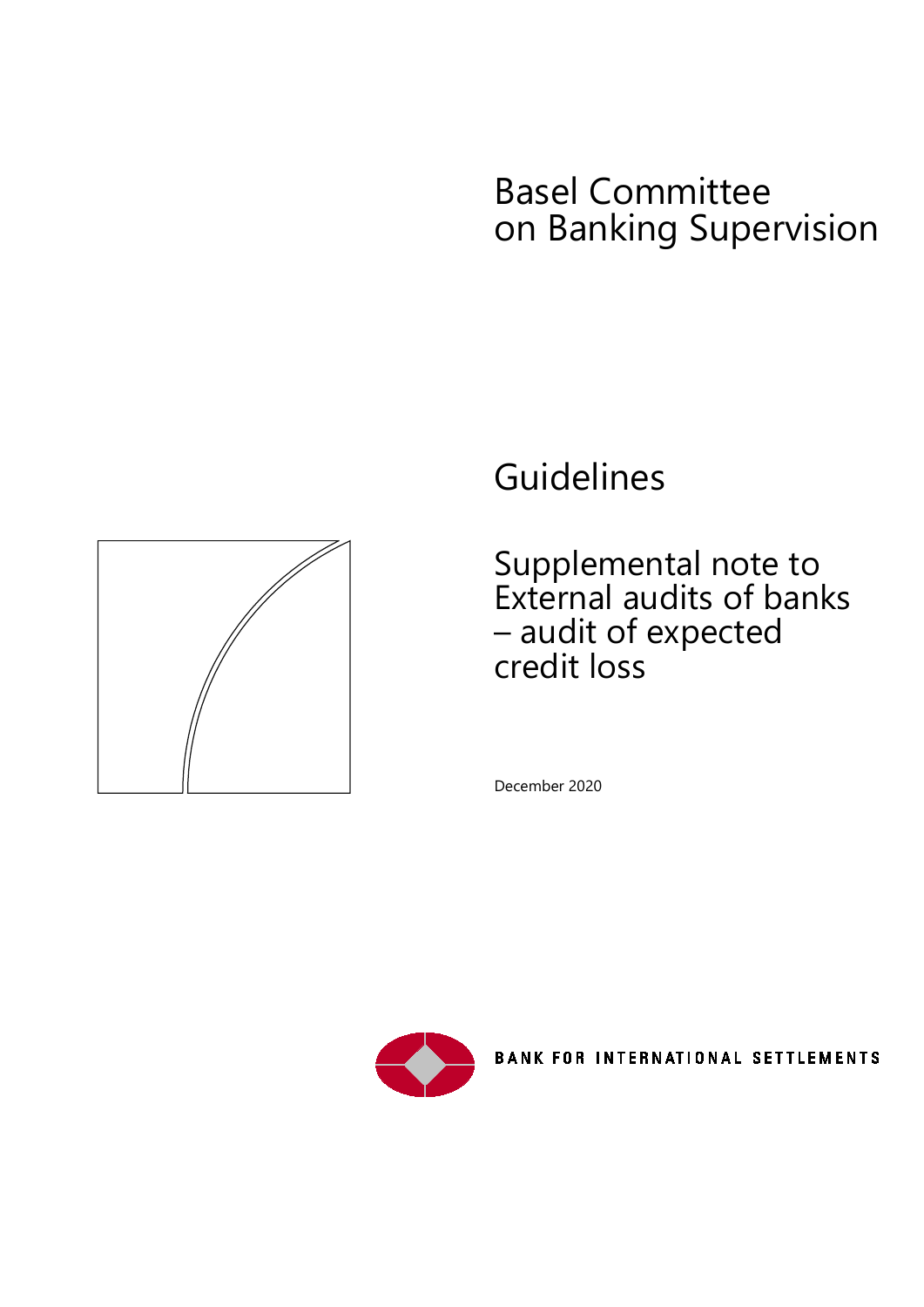This publication is available on the BIS website [\(www.bis.org\)](http://www.bis.org/).

*© Bank for International Settlements 2020. All rights reserved. Brief excerpts may be reproduced or translated provided the source is stated.*

ISBN 978-92-9259-446-6 (online)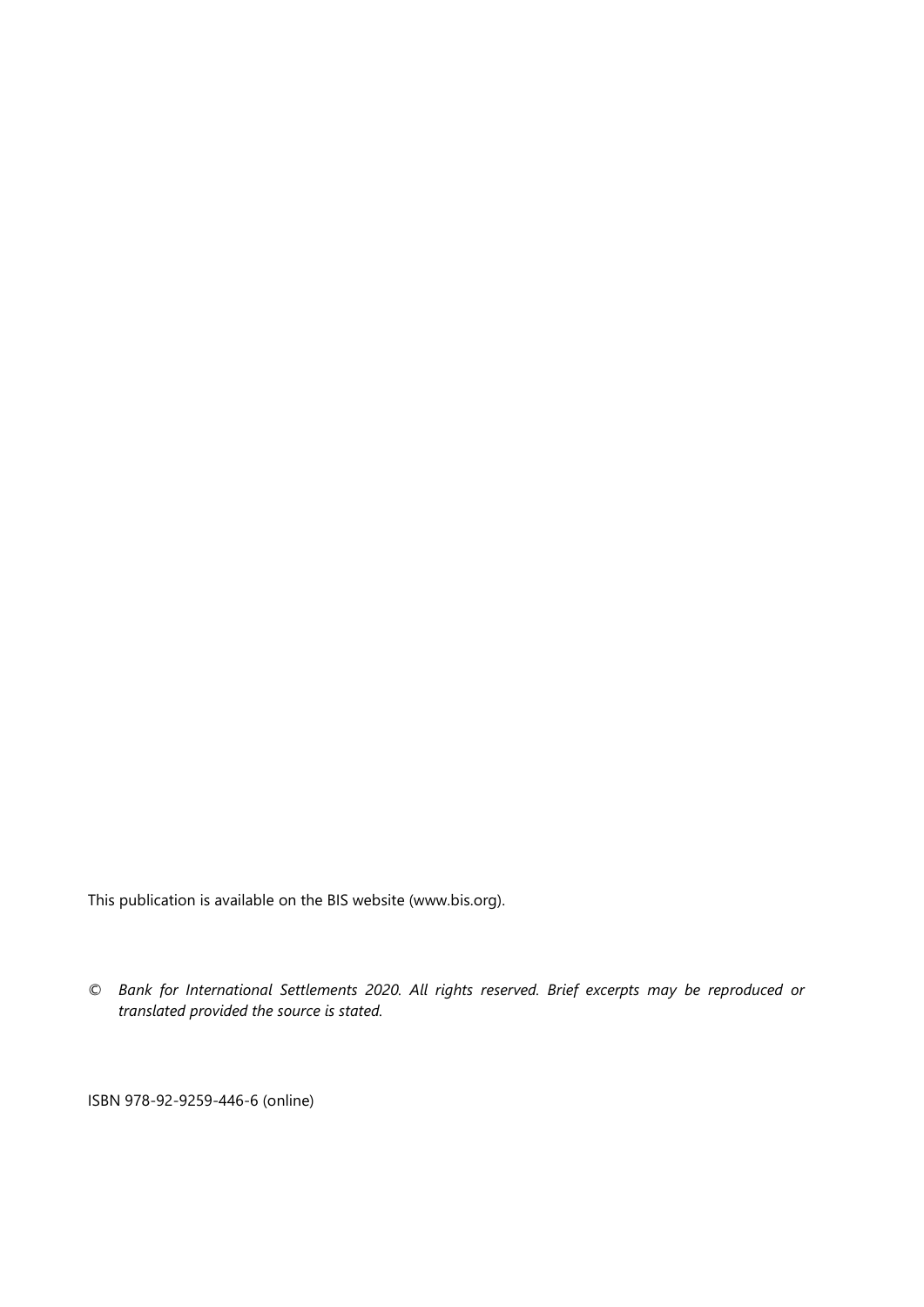#### **Restricted**

#### Contents

|                | Glossary                                                                            |  |  |  |  |
|----------------|-------------------------------------------------------------------------------------|--|--|--|--|
|                |                                                                                     |  |  |  |  |
|                |                                                                                     |  |  |  |  |
|                |                                                                                     |  |  |  |  |
|                | Part 1: Supervisory expectations for the external auditor and related questions the |  |  |  |  |
|                | Part 2: Elaboration on supervisory expectations for the external auditor and        |  |  |  |  |
|                |                                                                                     |  |  |  |  |
|                |                                                                                     |  |  |  |  |
|                | 1.2. Supervisory expectations for the audit of a bank's financial statements  10    |  |  |  |  |
| 2.             |                                                                                     |  |  |  |  |
|                |                                                                                     |  |  |  |  |
|                |                                                                                     |  |  |  |  |
|                |                                                                                     |  |  |  |  |
| 3.             |                                                                                     |  |  |  |  |
|                |                                                                                     |  |  |  |  |
|                |                                                                                     |  |  |  |  |
|                |                                                                                     |  |  |  |  |
| 4 <sub>1</sub> |                                                                                     |  |  |  |  |
|                |                                                                                     |  |  |  |  |
|                |                                                                                     |  |  |  |  |
|                |                                                                                     |  |  |  |  |
| 5.             |                                                                                     |  |  |  |  |
|                |                                                                                     |  |  |  |  |
|                |                                                                                     |  |  |  |  |
|                |                                                                                     |  |  |  |  |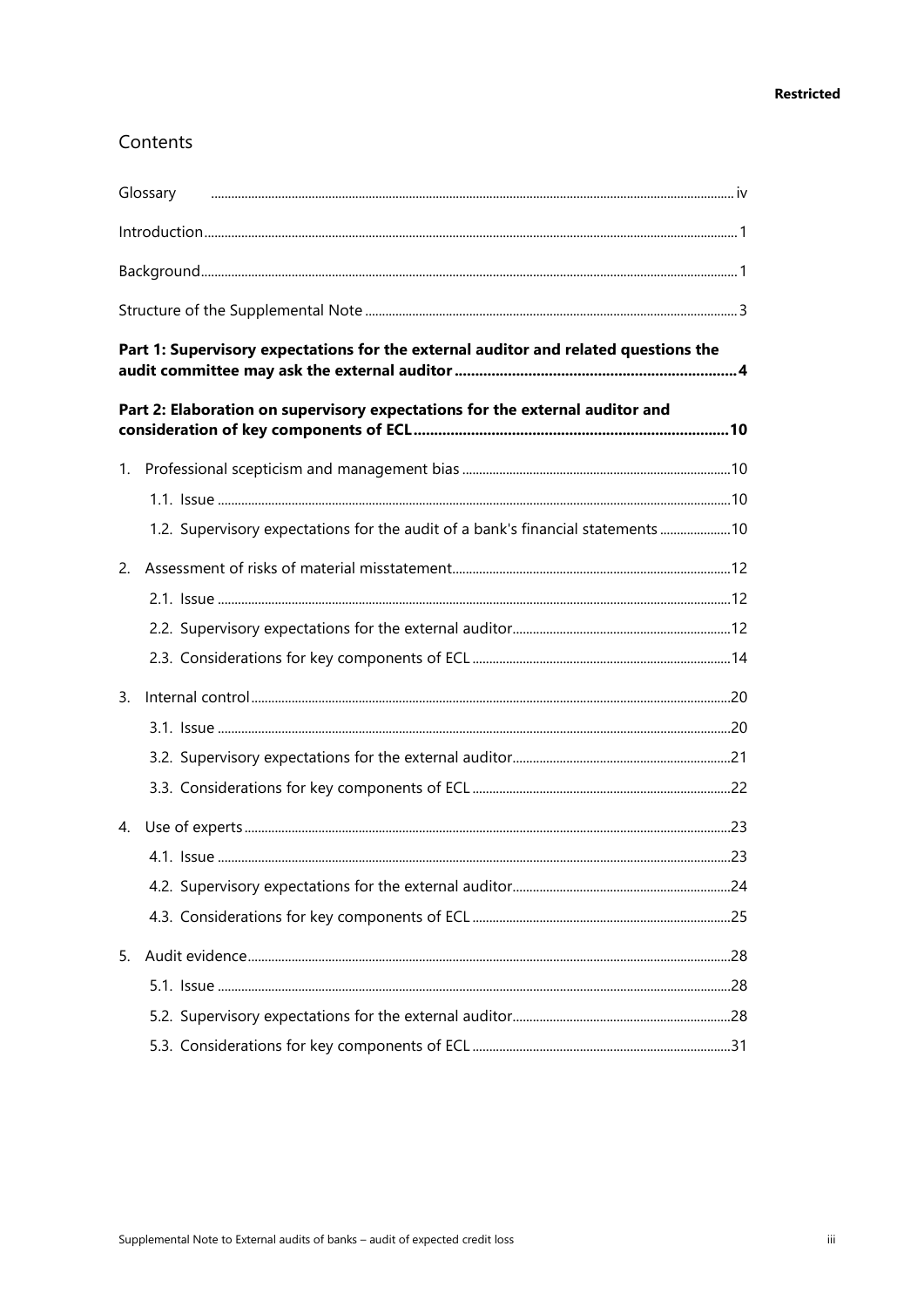# <span id="page-3-0"></span>Glossary

| <b>ADM</b>     | Audit delivery models                                           |
|----------------|-----------------------------------------------------------------|
| <b>BCBS</b>    | Basel Committee on Banking Supervision                          |
| <b>BIS</b>     | <b>Bank for International Settlements</b>                       |
| EAD            | Exposure at default                                             |
| <b>ECL</b>     | Expected credit loss                                            |
| FLI.           | Forward-looking information                                     |
| <b>GCRAECL</b> | Guidance on credit risk and accounting for expected credit loss |
| IAASB          | International Auditing and Assurance Standards Board            |
| <b>IFRS</b>    | International Financial Reporting Standards                     |
| ISA.           | International Standards on Auditing                             |
| ΙT             | Information technology                                          |
| PD.            | Probability of default                                          |
| <b>LGD</b>     | Loss-given-default                                              |
| <b>ROMM</b>    | Risks of material misstatement                                  |
| <b>SICR</b>    | Significant increase in credit risk                             |
| <b>SME</b>     | Small and medium-sized enterprises                              |
| <b>TCWG</b>    | Those charged with governance                                   |
|                |                                                                 |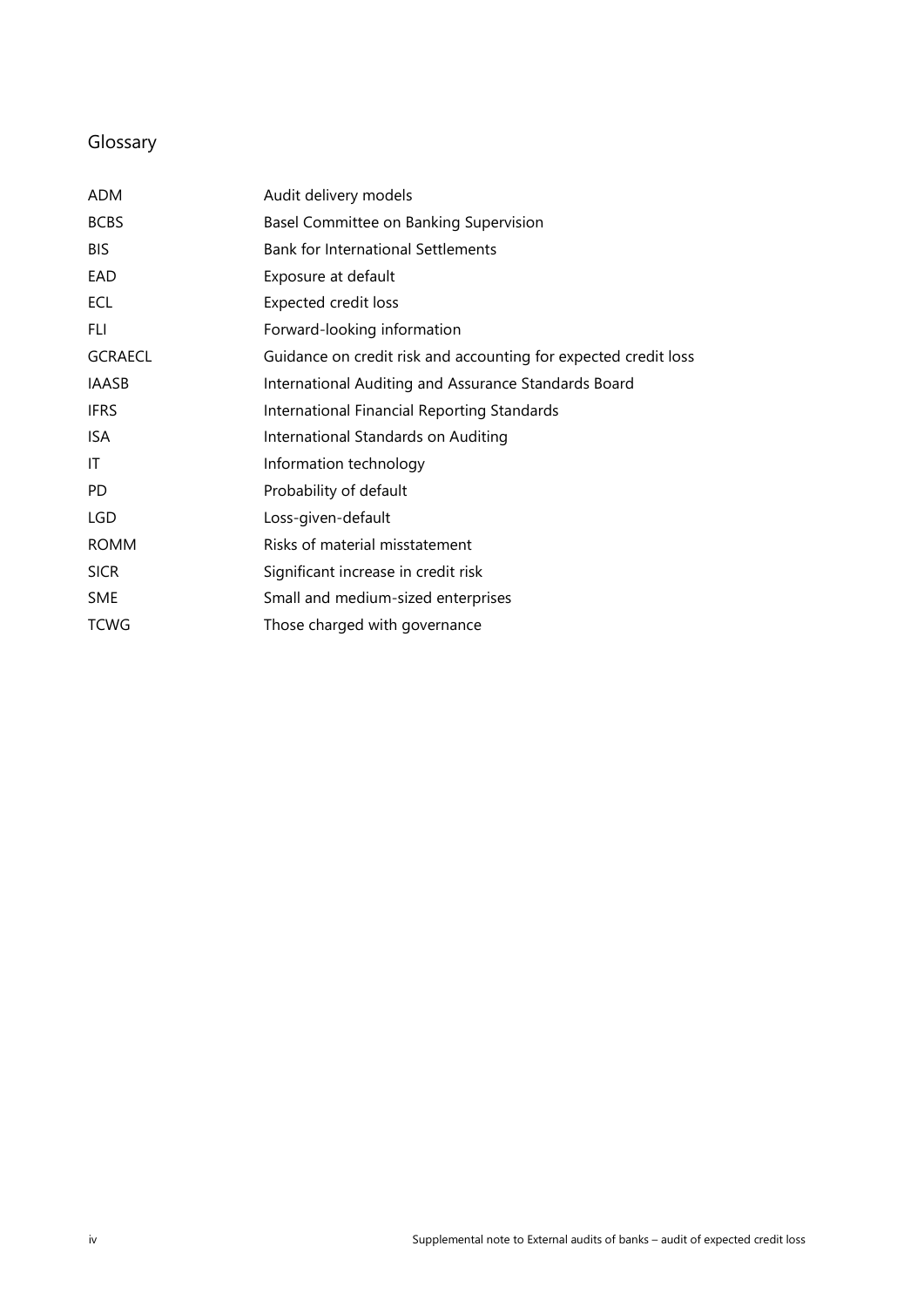# <span id="page-4-0"></span>Supplemental note to *External audits of banks – audit of expected credit loss*

## Introduction

1. The Basel Committee on Banking Supervision (the Committee, or BCBS) is issuing this supplemental note to the Committee's 2014 guidance, *External audits of banks* (2014 guidance) to contribute to the high-quality audit of banks.<sup>[1](#page-4-2)</sup> This note deals with the audit of the expected credit loss (ECL) accounting estimate within the overall financial statement audit. ECL frameworks bring significant change for banks and their external auditors. High-quality implementation and ongoing application requires considerable effort from all involved parties – management, audit committees and external auditors<sup>[2](#page-4-3)</sup>

2. The Committee is issuing this supplemental note to help banks' audit committees in their role of overseeing banks' external audits (including the audit work on ECL), which is one of their key responsibilities. [3](#page-4-4) The note does so by first setting out, in **Part 1**, the Committee's expectations for the external auditor, alongside questions that an audit committee may ask the external auditor. **Part 2** then elaborates on those expectations in the context of key components of ECL (models, for example).

# <span id="page-4-1"></span>Background

3. This supplemental note elaborates on the 2014 guidance. While that guidance remains relevant, the changes brought about by ECL frameworks mean that further guidance is required. This note includes expectations for the audit of a bank's financial statements specifically related to the audit of ECL estimates so that the audit committee understands the Committee's expectations and can discharge its responsibilities for the effectiveness of the external audit. A bank's audit committee has a key role in fostering a high-quality bank audit through the effective exercise of its responsibilities with respect to the external auditor and the financial statement audit.<sup>[4](#page-4-5)</sup> Supervisors can assist by setting expectations.

4. Credit loss provisioning is a key accounting issue because it reflects changing exposure to credit risk and impacts reported profits and regulatory capital. It is also a key area of focus for external auditors and users of financial statements. Credit loss provisioning has typically been a source of significant risks of material misstatement (ROMM) in a bank's financial statements. ECL frameworks, however, change the accounting for credit losses and also require changes to the work that external auditors carry out. ECL frameworks raise new challenges for a bank's management (amounts and disclosures may require significant judgment to estimate and present fairly), as well as for auditors (amounts and disclosures are difficult to objectively evaluate and are at greater risk of material misstatement from management bias or error). These changes bring new challenges to audit committees. An effective audit of the ECL estimate and related disclosures is an important aspect of high-quality financial reporting and disclosure by banks.

<span id="page-4-2"></span>www.bis.org/publ/bcbs280.htm.

<span id="page-4-3"></span><sup>2</sup> Monitoring the external auditor's work over ECL is one of the audit committee's key activities in this regard, along with monitoring the work of management and the internal audit function.

<span id="page-4-4"></span><sup>3</sup> Basel Committee on Banking Supervision, *External audits of banks*, March 2014, paragraph 19.

<span id="page-4-5"></span><sup>4</sup> Basel Committee on Banking Supervision, *External audits of banks*, March 2014, paragraph 13.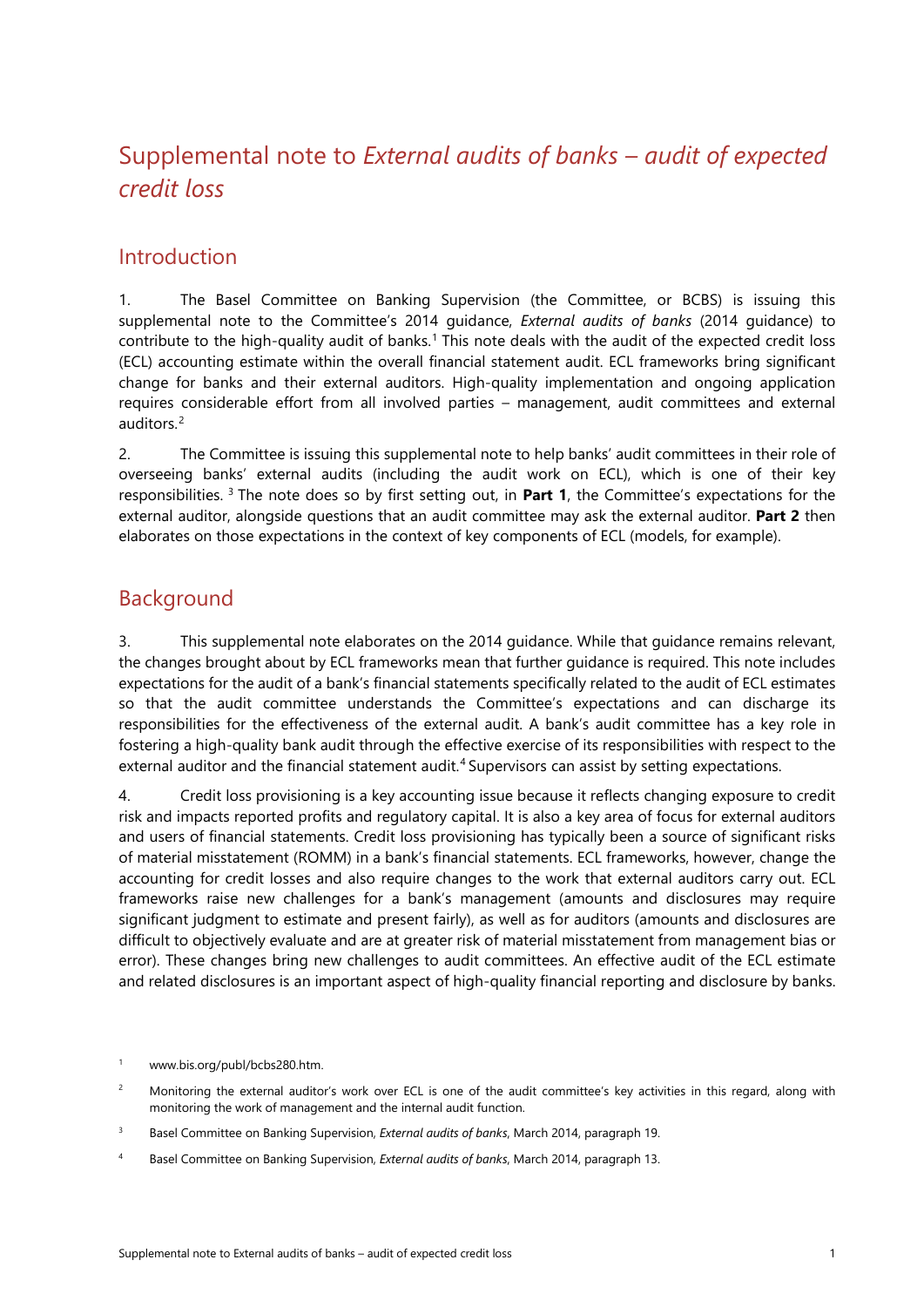5. The International Auditing and Assurance Standards Board (IAASB) issued a revised auditing standard dealing with accounting estimate and related disclosures, International Standard on Auditing (ISA) 540, [5](#page-5-0) which is applicable for financial statement audits for periods beginning on or after 15 December 2019. ISA 540's scope includes all accounting estimates, not only ECL. The IAASB has also amended its standard that deals with the external auditor's process for identifying and assessing the risks of material misstatements, ISA 315,<sup>[6](#page-5-1)</sup> which is applicable for financial statement audits for periods beginning on or after 15 December 2021. The Committee considers it important to emphasise and elaborate on the requirements of ISA 540 and ISA 315 as they apply to the ECL part of a financial statement audit for audit committees, and to be clear about its expectations for the external auditor's audit of a bank's financial statements.

# Scope

6. This supplemental note applies to: internationally active banks subject to a financial statement audit, including those within a banking group; and holding companies whose subsidiaries are predominantly internationally active banks. In this note, these entities are referred to as "banks." Banks outside of the scope of this note may nevertheless find it helpful insofar as it is relevant to their circumstances.

7. This supplemental note applies to banks applying International Financial Reporting Standard (IFRS) 9 and other expected credit loss frameworks with similar characteristics (together, ECL frameworks). The expectations in this note are those of the Committee and do not necessarily replicate requirements of IFRS 9 or any other ECL framework. The note does not replace applicable accounting or auditing standards established by standard setters. Methodologies and practices described in this document may represent ways in which banks apply aspects of particular accounting standards but should not be read as implying a single acceptable way of complying with an accounting standard. For example, in this supplemental note, one of the Committee's key components of ECL is "macroeconomic scenarios and weighting". The Committee understands that many banks develop multiple macroeconomic scenarios and weighting in order to comply with the requirements of an ECL framework, but some do not, and some ECL frameworks have different requirements. Similarly, not all banks develop models for all credit exposures and not all ECL frameworks have requirements in respect of a significant increase in credit risk (SICR).

8. The implementation of this supplemental note should be proportionate to the size, complexity, structure, economic significance, and risk profile of the bank and the group (if any) to which it belongs. Elements of this note will vary in relevance, depending on the applicable ECL framework and the bank's credit exposures, credit risk management practices, level of sophistication, complexity of its application of the relevant ECL framework and economic conditions. In this note, the term "exposure" refers to those financial instruments that are subject to relevant ECL accounting requirements. This may include loans and credit card receivables, lease receivables and loan commitments (whether on- or off-balance sheet).

9. This supplemental note includes supervisory expectations and considerations relevant to external audits of banks' ECL estimates that the Committee believes will enhance the quality of those audits. The Committee's expectations set out what it believes will be the consequence of the external auditor applying internationally accepted auditing standards to the audit of the ECL estimates of an internationally active bank in all but unusual circumstances. This note does not imply that only a subset of the standards' requirements be met – rather, it emphasises particular areas of focus for the external auditor. The Committee does not have the authority to set professional standards for external auditors. Nevertheless,

<span id="page-5-0"></span><sup>5</sup> ISA 540 (Revised), *Auditing Accounting Estimates and Related Disclosures,*

<span id="page-5-1"></span><sup>6</sup> ISA 315 (Revised 2019), *Identifying and Assessing the Risks of Material Misstatement Through Understanding of the Entity and Its Environment,*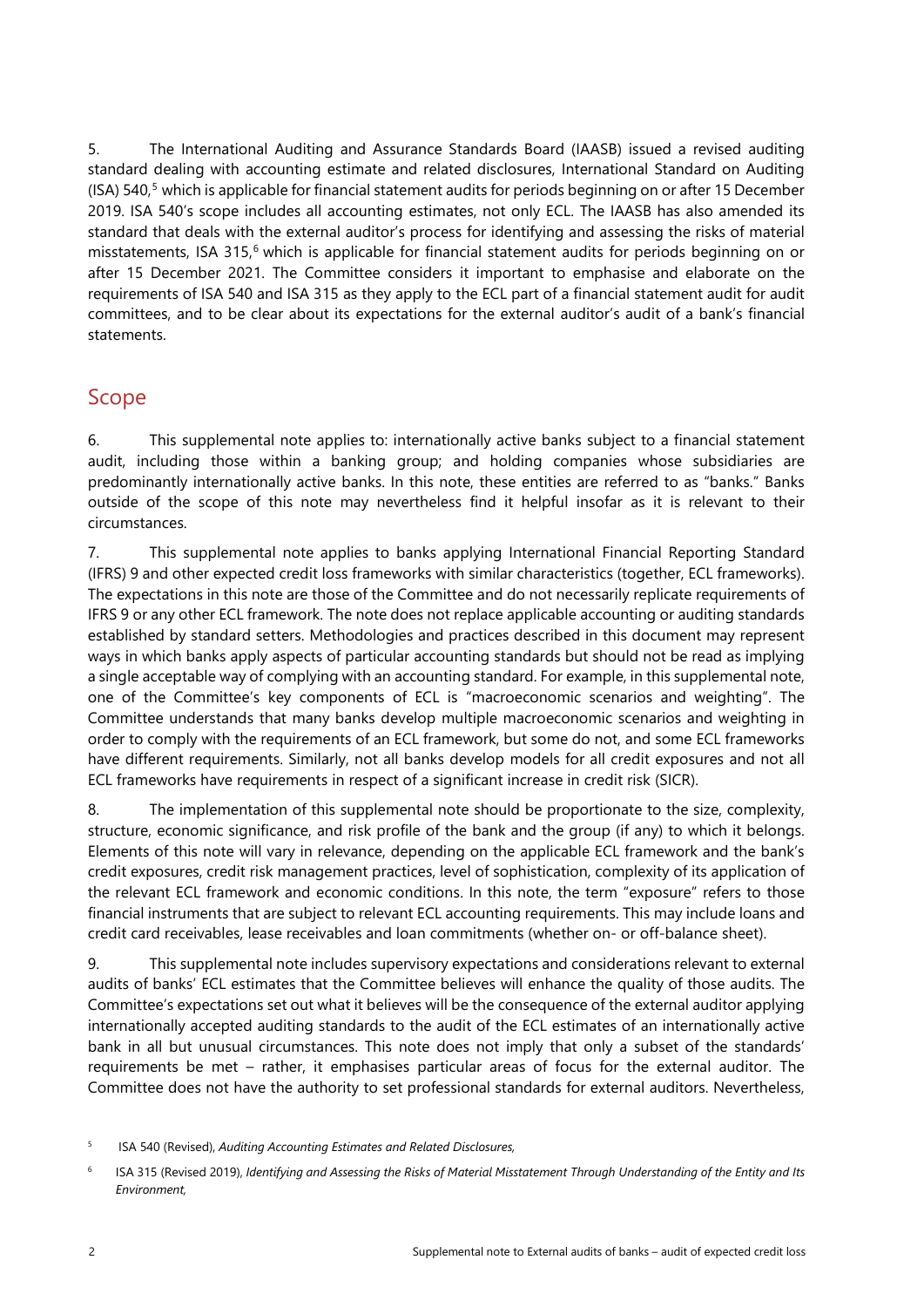as internationally accepted professional standards for external auditors are principles-based, it follows that the proper application of the standards to audits of banks includes appropriate tailoring of audit work in response to the risks and issues applicable to banks. This supplemental note is not a comprehensive guide to auditing the ECL estimate nor is it a substitute for external auditors complying with all applicable elements of relevant auditing standards. This note refers to internationally accepted auditing standards. ISAs are an example of such standards and all references to internationally accepted auditing standards in this note are to ISAs. The references may also be read by analogy, where relevant, to other auditing standards.

10. Issued in December 2015, the Committee's *Guidance on credit risk and accounting for expected credit losses* (GCRAECL) sets out supervisory guidance on sound credit risk practices associated with the application of an ECL framework. This supplemental note should be read in conjunction with GCRAECL.

# <span id="page-6-0"></span>Structure of the supplemental note

11. The supplemental note has two parts. In **Part 1** – which may stand alone – the Committee sets out expectations for the external auditor and related questions the audit committee may ask the external auditor. The Committee, in **Part 2**, elaborates upon the expectations for the external auditor and provides additional material, including examples of ways in which the external auditor may consider meeting the expectations. Part 2 is of most relevance to the external auditor, but audit committees may also find it useful, eg where they may benefit from further information to help understand and interpret the external auditor's response to the questions in Part 1.

12. The guidance is structured around five key themes relevant to the quality of auditing the ECL estimate. The table below summarises key themes for audit quality and key components of the ECL estimate. The Committee expects that the external auditor will consider these components, among others, throughout the different stages of the audit of the ECL estimate and related disclosures, as these components are where the accounting and audit may be particularly challenging.

| Key themes for audit quality |                                              |              | <b>Key components of ECL</b>                 |  |  |
|------------------------------|----------------------------------------------|--------------|----------------------------------------------|--|--|
| 1.                           | Professional scepticism and management bias  |              | a. Forecasts and forward-looking information |  |  |
|                              | Assessment of risks of material misstatement |              | b. Macroeconomic scenarios and weighting     |  |  |
|                              | Internal control                             | $\mathsf{C}$ | Models                                       |  |  |
|                              | Use of experts                               | d.           | Significant increase in credit risk criteria |  |  |
|                              | Audit evidence                               | e.           | Disclosure                                   |  |  |
|                              |                                              |              |                                              |  |  |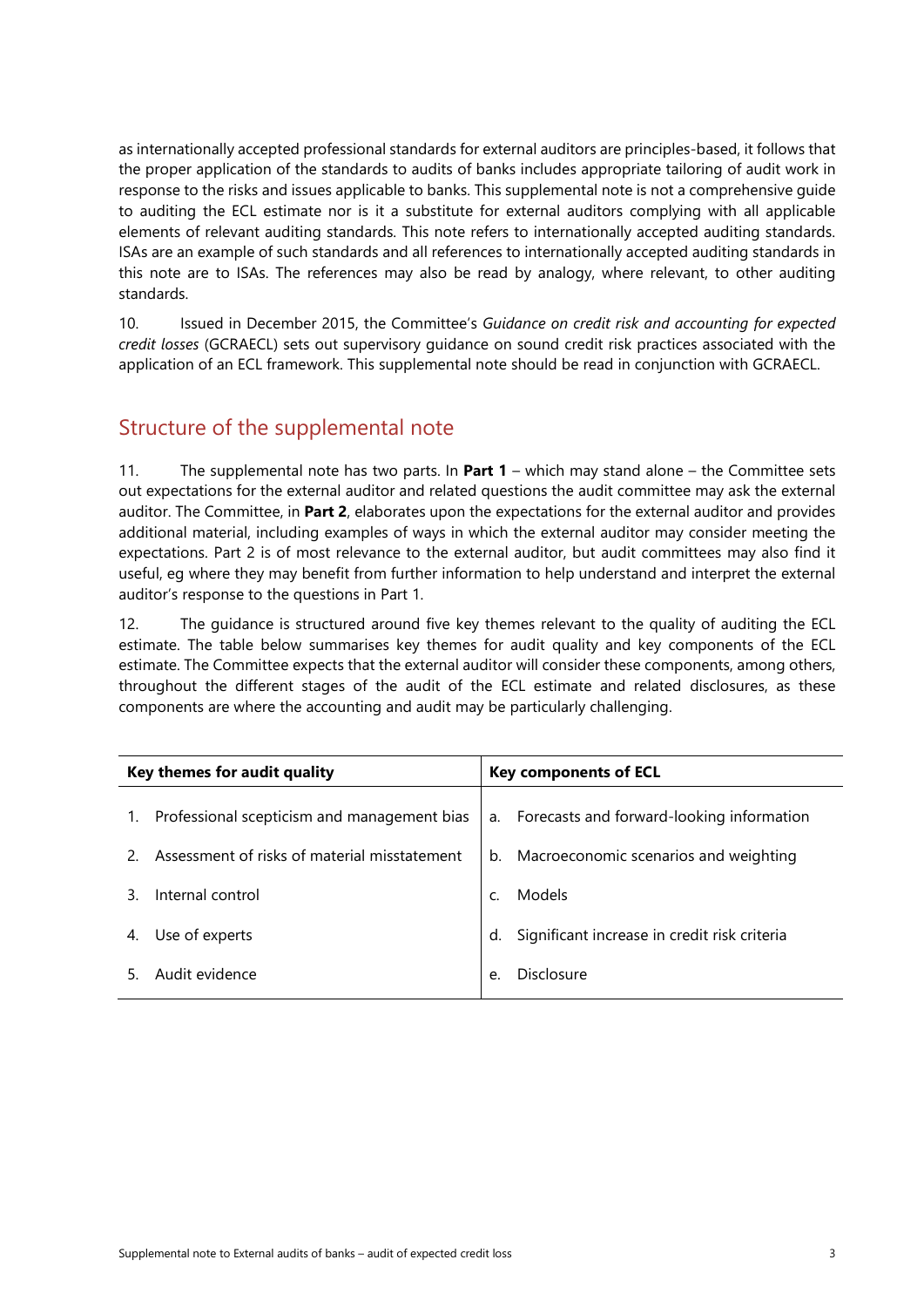# <span id="page-7-0"></span>Part 1: Supervisory expectations for the external auditor and related questions the audit committee may ask the external auditor

13. Credit risk is a key risk for most banks, and the way in which credit losses are recognised, measured and presented in the financial statements is important to users of those financial statements. Accounting for credit losses and, in particular, the application of ECL frameworks, is an area of focus for the audit committees of most banks.

14. The ECL estimate requires special consideration from the external auditor. Compared with many other items in the financial statements, the ECL estimate is more susceptible to material misstatement. This is because:

- the estimation process can be complex and involve multiple data, interrelationships and assumptions. Methods and models are often bespoke to individual banks. In addition, the ECL estimate usually requires input from non-accounting experts; and
- ECL involves many management judgments, some of which can be more difficult to objectively evaluate (for example because they involve estimates of future economic conditions) or may be subject to management bias.

15. For audit committees to fulfil their oversight function in relation to the financial statement audit,<sup>[7](#page-7-1)</sup> they require a good understanding of how ECL accounting can impact the financial statements and how external auditors obtain reasonable assurance that financial statements are free from material misstatements. A sound governance structure enabling board oversight of management's ECL estimation processes and outputs is a key area of focus for the audit committee. Governance includes established processes for making and challenging the ultimate decisions about economic inputs, macroeconomic scenarios and weightings, model outputs, use of model adjustments<sup>[8](#page-7-2)</sup> and other judgments involved in the determination of the ECL estimate. Internal controls over ECL are also important to the audit committee. The board of a bank is responsible for approving the approach and overseeing the implementation of key policies relating to its internal control system.[9](#page-7-3) Further, an audit committee's functions include oversight of a bank's internal auditors who, in turn, are responsible for providing objective assurance to a bank's board on the effectiveness of a bank's internal controls.<sup>[10](#page-7-4)</sup>

16. When auditing the financial statements of a bank, the Committee expects the external auditor to consider and respond to the risks of material misstatement relating to ECL estimates in the audit plan, risk assessment, and execution of the audit. Audit committees should expect the external auditor to communicate their audit plan, the work carried out and the results.

17. The external auditor's procedures in response to the assessed ROMM include one or more of the following approaches: (i) obtaining audit evidence from events occurring up to the date of the auditor's report; (ii) testing how management made the accounting estimate; and (iii) developing an auditor's point estimate or range.<sup>[11](#page-7-5)</sup> This supplemental note is generally written based on an assumption that the external

<span id="page-7-5"></span><sup>11</sup> ISA 540 (Revised), *Auditing Accounting Estimates and Related Disclosures*, paragraph 18.

<span id="page-7-1"></span><sup>7</sup> Basel Committee on Banking Supervision, *Corporate governance principles for banks*, July 2015, paragraph 69.

<span id="page-7-2"></span><sup>&</sup>lt;sup>8</sup> See paragraph 41 for an explanation of the term model adjustments.

<span id="page-7-3"></span><sup>9</sup> Basel Committee on Banking Supervision, *Corporate governance principles for banks,* July 2015, paragraph 26.

<span id="page-7-4"></span><sup>10</sup> Basel Committee on Banking Supervision, *Corporate governance principles for banks,* July 2015, paragraphs 69 and 138.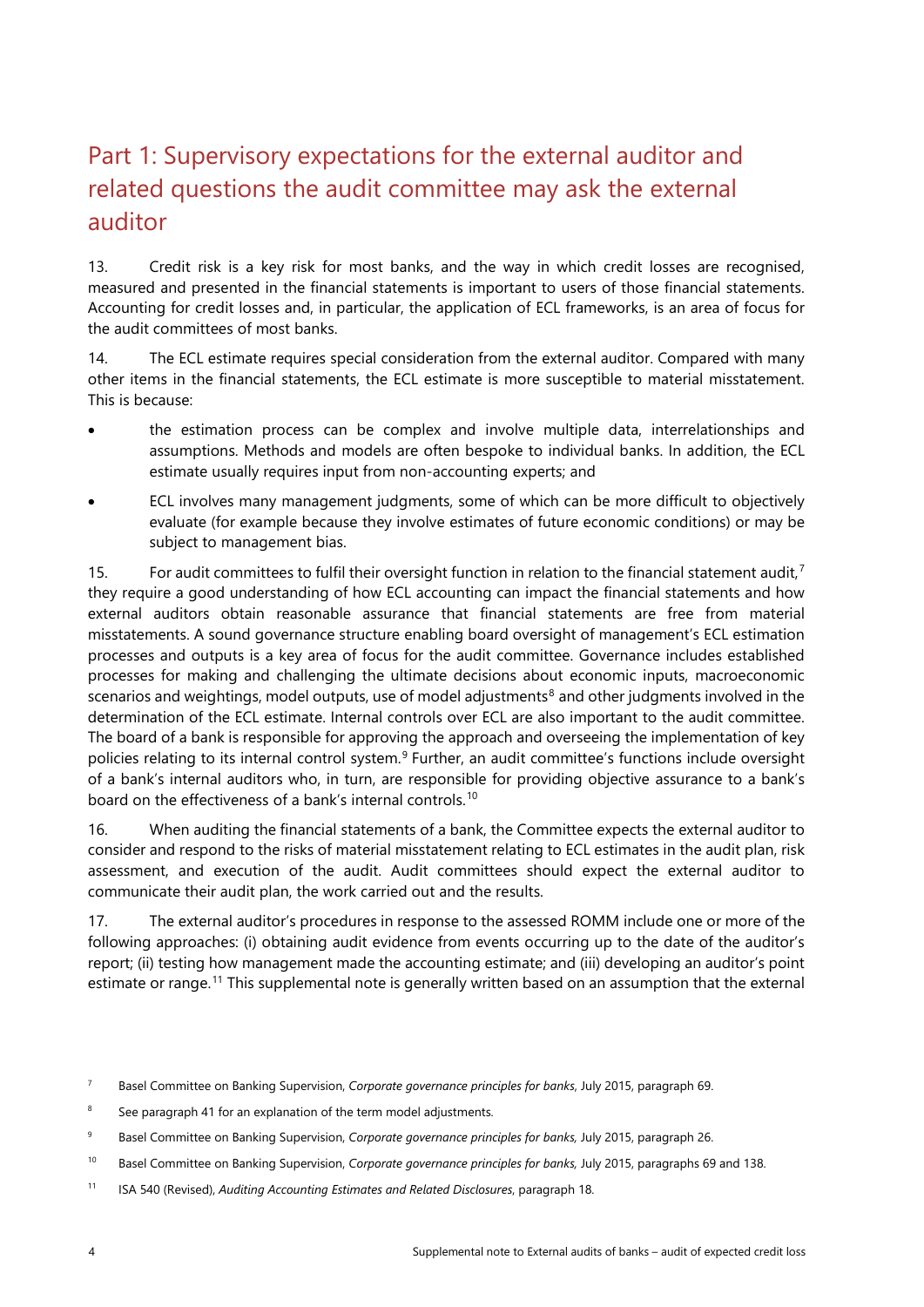auditor tests how management developed the ECL estimate. The relevance of each question will vary based on the method/approach the external auditor uses to audit particular aspects of ECL.

18. The questions in Part 1 are phrased in the past tense. However, it may be appropriate for the audit committee to ask questions before, during and/or after audit work has been carried out. In many cases, it may be appropriate to first ask the questions early in the audit so that the audit committee can consider whether the auditor's assessments and planned procedures are adequate. Some questions or elements of questions may not be relevant depending on the bank's particular circumstances, which may change over time. The audit committee may also wish to focus their questions on those areas where the auditor has exercised the most significant judgments. In addition, the audit committee may find it helpful to ask the external auditor to include auditor's experts in their meetings with the audit committee.

#### Professional scepticism and management bias

19. The reason for the high ROMM associated with ECL is that the estimate involves a high degree of estimation uncertainty and often requires the use of complex models, methods, assumptions and data that are subject to judgment. ECL is, therefore, susceptible to management bias arising from either fraud or error. In such circumstances it is important for the external auditor to exercise and demonstrate professional judgment and scepticism throughout the audit process.

**Expectation 1:** The Committee expects that the external auditor will promote an environment conducive to exercising professional scepticism in the audit of ECL by planning, staffing and managing the audit engagement appropriately.

*Question 1: Can the external auditor explain how they concluded that appropriate audit planning and resources were in place for professional scepticism to be exercised?*

**Expectation 2:** The Committee expects that the external auditor will exercise, and provide evidence that they exercised, a high degree of professional scepticism at all stages of the audit of ECL.

*Question 2: Can the external auditor explain:*

*Question 2(a): how they demonstrated professional scepticism and effective challenge of management's methods, significant assumptions and data used in the ECL estimate during the course of the audit? For example:*

- *How was the external auditor satisfied that indicators of management bias were not directionally the same (eg mainly optimistic)?*
- *How was the external auditor satisfied that management's use of forward-looking information (FLI) reflected a proper consideration of expectations of future developments and was not subject to recency bias or other management biases, and that the length of the forecast period is appropriate and the forecast supportable?[12](#page-8-0)*
- *How was the external auditor satisfied that management's decisions on the range of scenarios and scenario weightings capture the appropriate extent of expected credit losses required by the relevant ECL framework, including the effect of possible economic conditions (including low probability but high impact conditions), and the effect of non-linearity in how credit losses may respond to changes in economic conditions?*
- *How did the external auditor challenge management's use of model adjustments (in particular, how did the external auditor (i) obtain an understanding of and evaluate management's rationale for the adjustments; and (ii) evaluate whether the adjustments were complete, supported by sufficiently*

<span id="page-8-0"></span> $12$  Recency bias arises when estimates are overly influenced by recent experience or events.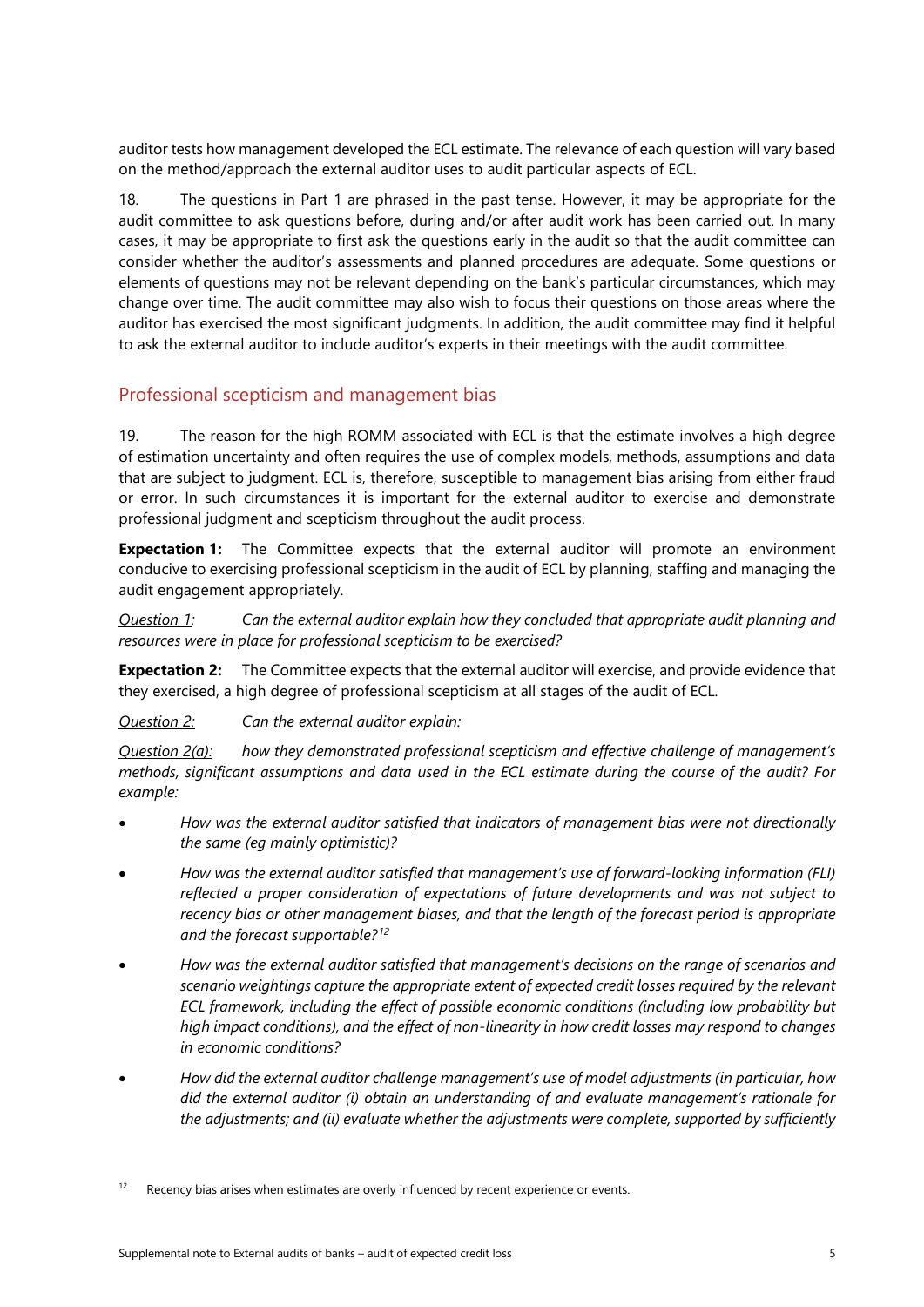*persuasive evidence, and were subject to robust scrutiny and challenge)? Were model adjustments necessary to deal with known data limitations and model weaknesses arising from changes in the economic environment or, more generally, to compensate for potentially underperforming models?*

- *How did the external auditor challenge whether management's SICR threshold facilitates a timely transfer of exposures to stage 2?*
- *How was the external auditor satisfied that management took appropriate steps to develop disclosures about estimation uncertainty that are necessary for fair presentation of the financial statements as a whole?*

*Question 2(b): their assessment of where the bank's ECL estimate, overall and by major component, falls within a reasonable range? Can the external auditor explain how they made that assessment and how the reasonable range was determined (and, where it was produced by management, how did the external auditor assess that management's range was sufficiently relevant and reliable to be used as audit evidence)?*

*Question 2(c): how the "stand back" test[13](#page-9-0) was performed and how the external auditor evaluated the reasonableness of the ECL estimate and related disclosures, in light of their original risk assessment, the assessment of controls and the evidence collected? What contradictory evidence was considered and how was it addressed?*

#### Assessment of risks of material misstatement

20. Identifying and assessing ROMM is a key part of the audit – the external auditor needs to identify and assess the risk that the financial statements could be materially misstated. This is necessary in order for the external auditor to properly determine the nature, timing, and extent of the audit procedures needed to properly render an opinion on whether the financial statements are fairly presented in all material respects. The external auditor will need to assess ROMM associated with ECL.

**Expectation 3:** The Committee expects that when identifying and assessing the ROMM relating to the audit of ECL, the external auditor will give particular focus to the following:

- understanding banks' lending business models (eg types of credit risk, underwriting criteria and changes thereto, lending periods and terms of collateral), risk appetite and exposures, credit risk management practices, business segments and geographical locations;
- understanding banks' oversight and governance, competence of staff, information systems, processes and controls (given that ECL estimates will often involve multiple data sources, modelling, assumptions and judgments); and
- evaluating the risks in the broader context of the financial statements as a whole to make an overall assessment of the ROMM arising from the ECL financial statement line item, in addition to considering more granular ROMM. The evaluation should include consideration of the regulatory factors, if any, that are relevant to accounting estimates of the bank. [14](#page-9-1)

*Question 3(a): How was the external auditor's risk assessment informed by their understanding of significant risk factors from the bank's business environment, business model for lending, governance and controls, and by their understanding of the financial statements as a whole?*

<span id="page-9-0"></span><sup>13</sup> ISA 540 (Revised), *Auditing Accounting Estimates and Related Disclosures*, paragraphs 33—5.

<span id="page-9-1"></span><sup>&</sup>lt;sup>14</sup> ISA 540 (Revised), *Auditing Accounting Estimates and Related Disclosures*, paragraph A26.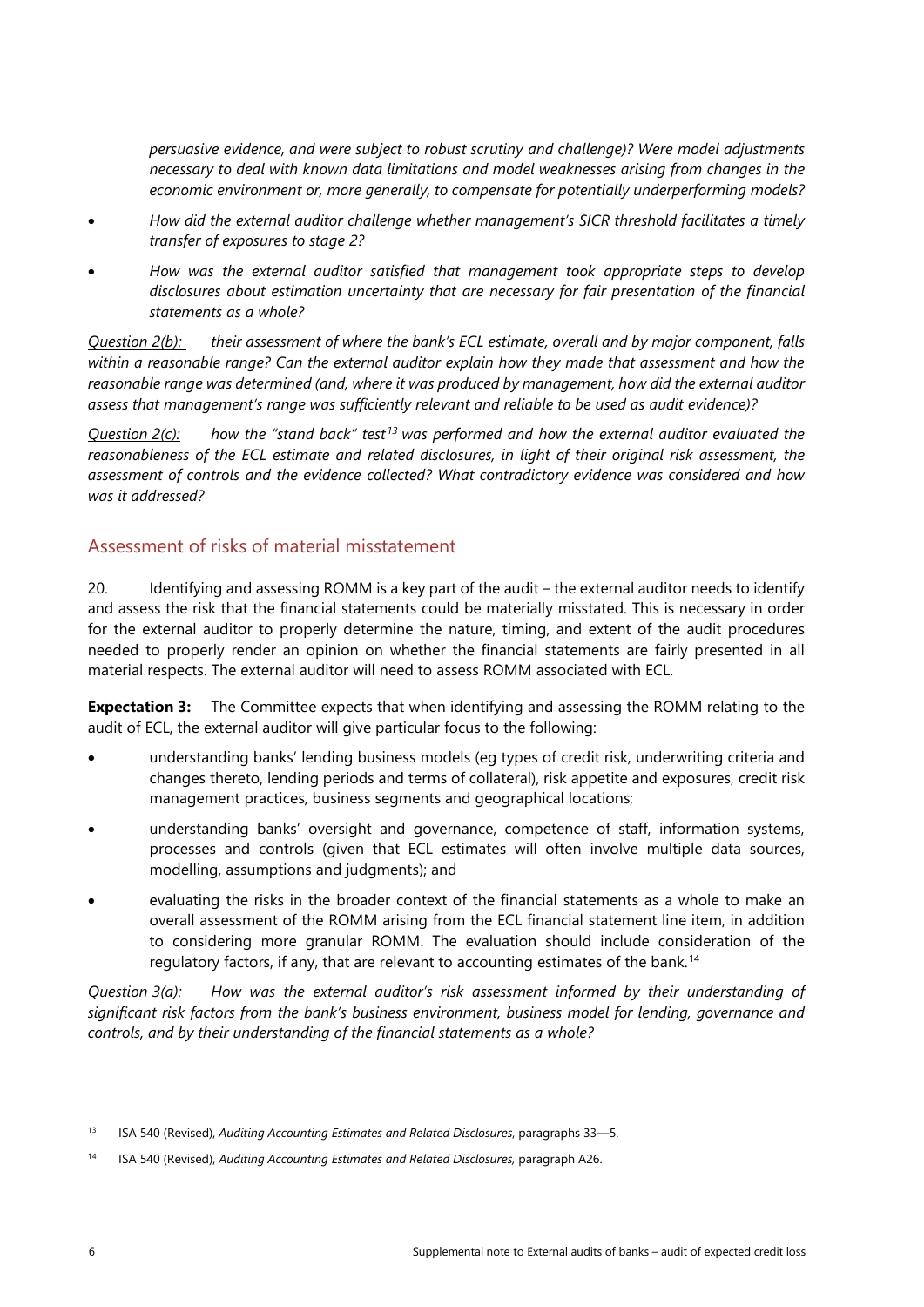*Question 3(b): What did the external auditor assess to be the areas of greatest risk of material misstatement or judgment with regard to ECL? Were there any areas of ECL where the external auditor perceives the bank to be an outlier among peers? If so, which areas?*

**Expectation 4:** The Committee expects that the external auditor will determine that risk(s) of material misstatement relating to ECL accounting are significant risk(s). [15](#page-10-0) The Committee expects that in many circumstances, the following will be among those components of ECL from which significant risks of material misstatement may arise: forecasts and forward-looking information, macroeconomic scenarios and weighting, models, significant increase in credit risk and disclosure.

*Question 4: Can the external auditor explain:*

*Question 4(a): Their assessment of the significant risks of material misstatement relating to ECL, taking into account the potential likelihood, magnitude and the sources of the risk? If the external auditor has concluded that there is no significant risk of material misstatement relating to ECL, can they explain their rationale?*

*Question 4(b): How they assessed the risks of material misstatement in the following key areas: forecasts and forward-looking information, macroeconomic scenarios and weighting, models, significant increase in credit risk and disclosure?*

*Question 4(c): How their assessment of the significant inherent risk factors (ie the sources of risk) influenced the focus of their further audit procedures?*

#### Internal control

21. As part of a sound governance structure to provide oversight of ECL processes, a bank will need an effective system of internal control to ensure that the ECL estimate is determined in accordance with the relevant ECL framework. Internationally accepted auditing standards require the external auditor to evaluate the effectiveness of the design and implementation of controls that, among other things, address a significant risk.<sup>[16](#page-10-1)</sup> Where the external auditor plans to rely on controls (including where substantive procedures alone cannot provide sufficient appropriate audit evidence) they need to test the operating effectiveness of those controls. [17](#page-10-2)

22. For the ECL estimate it is usually not practical (and sometimes not possible) to audit all ECL elements, including ECL models in detail (ie wholly substantively), so the external auditor will want to place some reliance on internal controls (in addition to carrying out substantive testing). For example, it is usually not practical to test substantively all the individual data points in the ECL estimate, whereas it is easier to test the controls around the systems that generate or process the data points. It is, however, possible that some individual elements of the overall ECL estimate may be capable of being tested substantively, for example a portfolio comprising a small number or large corporate loans.

**Expectation 5:** The Committee expects that substantive procedures alone usually cannot provide sufficient appropriate audit evidence that the ECL estimate is free of material misstatement and that the external auditor will want to place some level of reliance on internal controls over the ECL estimate. Therefore, the Committee expects that the external auditor will test the operating effectiveness (as well as evaluate the design and implementation) of internal controls on which the external auditor plans to rely.

<span id="page-10-0"></span> $15$  Unless the external auditor is able to rebut this presumption.

<span id="page-10-1"></span><sup>16</sup> ISA 315 (Revised 2019), *Identifying and Assessing the Risks of Material Misstatement*, paragraph 26.

<span id="page-10-2"></span><sup>17</sup> ISA 540 (Revised), *Auditing Accounting Estimates and Related Disclosures*, paragraph 19.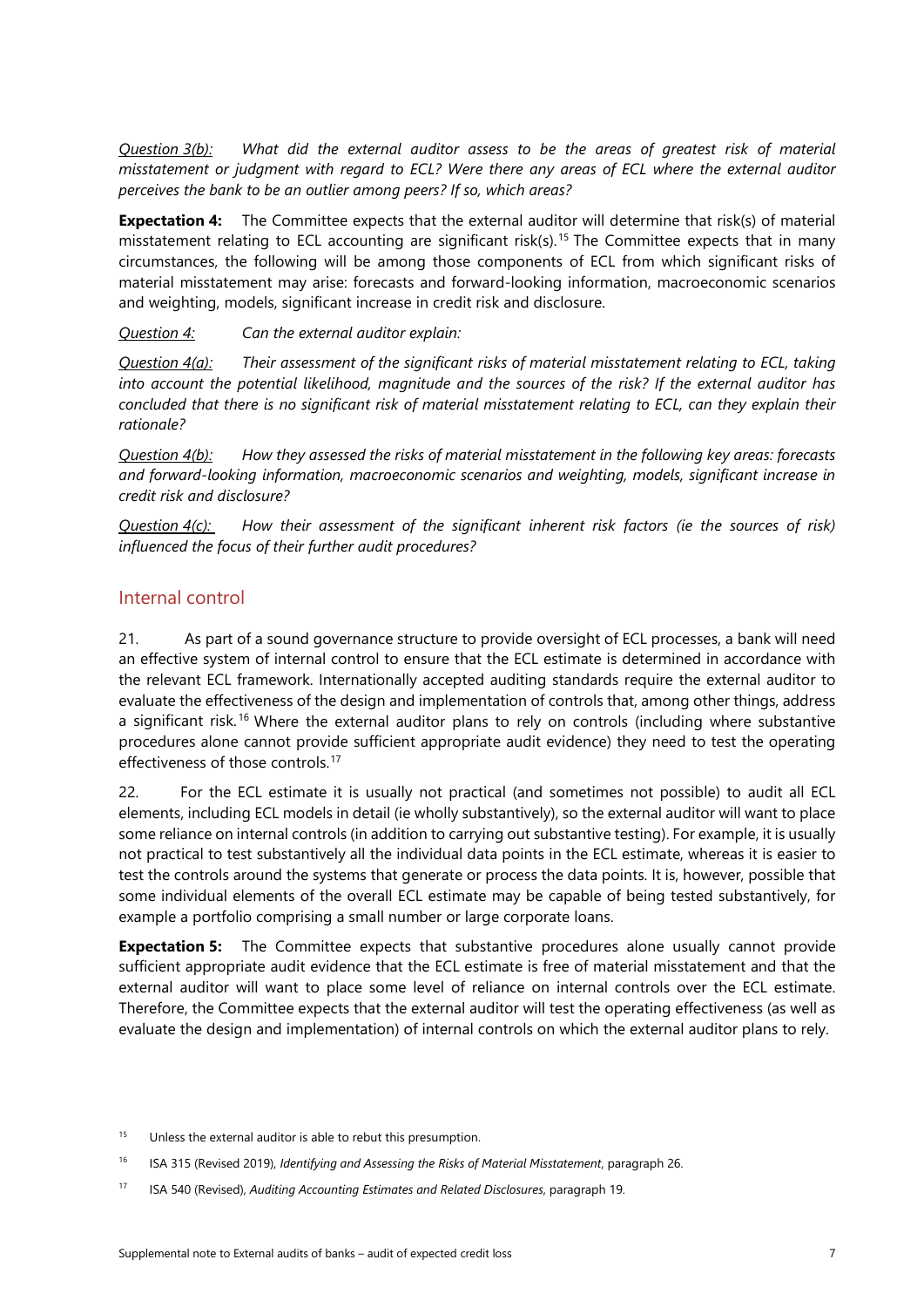*Question 5(a): In what areas and to what degree did the external auditor rely on internal controls (and how did that impact the level of substantive procedures performed) for the ECL estimate?*

*Question 5(c): What were the consequences for the audit of ECL where the external auditor identified deficiencies in internal controls? Did any of these deficiencies affect the external auditor's audit plan, the level of substantive testing, opinion or disclosure about those controls in the external auditor's report (regardless of whether an expanded auditor's report is required)?*

**Expectation 6:** The Committee expects that the external auditor will evaluate internal controls over the ECL estimate sufficiently early in the audit process to ensure that an effective audit approach can be undertaken, including cases where the controls tested are ineffective.

*Question 6(a): When during the audit process were internal controls assessed by the external auditor? Did the external auditor perform updated testing, if applicable, to verify that internal controls were effective for the duration of the period of reliance on the internal controls? If evaluated late in the audit process, did the external auditor have sufficient time to adjust the audit plan where necessary?*

*Question 6(b): Did the external auditor evaluate any previously ineffective, new or enhanced controls implemented by management? If these controls were, or remained, ineffective, what did the external auditor communicate to management and did this result in any change to the audit approach? What audit areas did this involve?* 

#### Use of experts

23. In order to assess and challenge management's ECL estimate, external auditors may need to use the work of others who have expertise in areas other than accounting and auditing, in addition to those with specialised ECL accounting knowledge. For ECL, the external auditor will often use the work of others who have expertise in credit risk, valuation, economics, modelling, data and/or IT. When using the work of others, the external auditor needs to be able to determine the nature, scope and objectives of the work of the expert, and also to evaluate that work so that the external auditor can properly form a judgment as to the reasonableness of management's ECL estimate.

**Expectation 7:** The Committee expects that the external auditor will need to make use of specialised skills, which will require the use of auditor's experts to audit ECL effectively.<sup>[18](#page-11-0)</sup> Auditor's experts will likely be used for some or all of the following matters in relation to the key components of ECL: credit risk measurement and management, estimating loan recoveries and valuations, macroeconomic forecasts and econometric modelling, credit risk modelling and data and IT systems design.

*Question 7: Which auditor's experts did the external auditor use? How did those auditor's experts contribute to the audit? For example, for which components of ECL was their knowledge and experience relied upon, how did the external auditor use the work of auditor's experts to challenge management's assumptions for these components? Did the auditor's experts develop independent expectations to challenge management's assumptions?*

**Expectation 8:** The Committee expects the external auditor to determine that any auditor's experts used have the competence to carry out the work asked of them and that the external auditor will ensure the work has been properly scoped and evaluated in order to contribute to the external auditor's assessment of the reasonableness of the ECL estimate and related disclosures.

<span id="page-11-0"></span><sup>&</sup>lt;sup>18</sup> In this document, an auditor's expert refers to an individual or organisation with specialised knowledge in an area other than accounting or auditing who has the necessary competence, capability and objectivity and whose work in that area is used by the auditor to assist the auditor in obtaining sufficient appropriate audit evidence.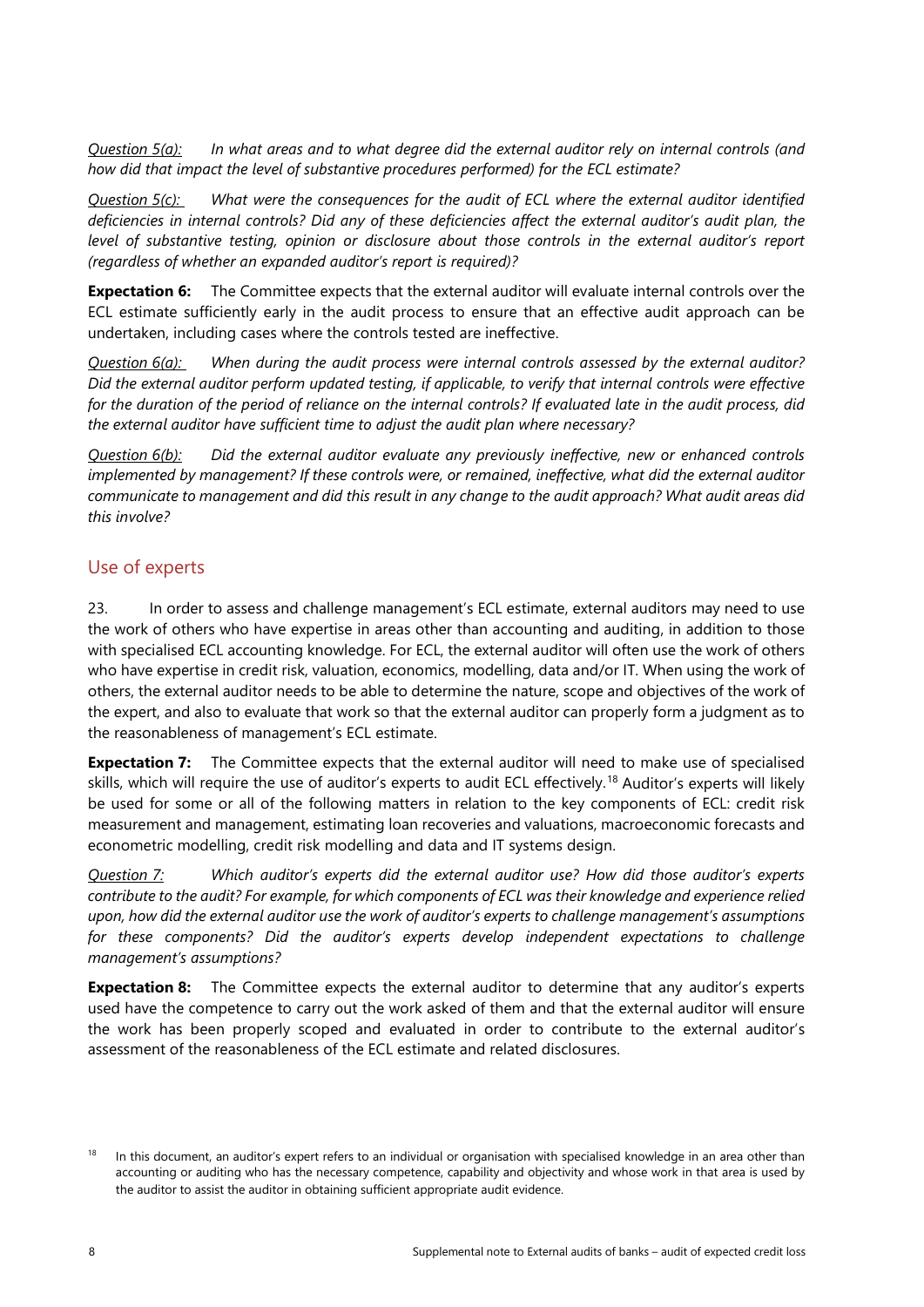*Question 8: How did the external auditor evaluate and become comfortable with the auditor's experts' competence and objectivity, determine the nature, scope and objectives of the auditor's experts' work and evaluate the work of the experts?*

#### Audit evidence

24. Audit evidence needs to be more persuasive the higher the assessed ROMM. The external auditor needs to have sufficient evidence (for example, from multiple sources) and evidence of appropriate quality that is suitably relevant and reliable to be persuasive (for example, from an external source or generated by the external auditor) to judge whether or not the ECL estimate is materially misstated.

**Expectation 9:** The Committee expects the external auditor to obtain sufficient appropriate audit evidence about whether the ECL estimate and related disclosures in the financial statements are reasonable in the context of the applicable ECL framework. The external auditor's audit procedures should be responsive to the assessed ROMM in relation to ECL and its components.<sup>[19](#page-12-0)</sup>

*Question 9: What were the main sources of evidence gathered to address significant ROMM related to ECL, including ROMM for significant components? How did the external auditor determine that they had sufficient relevant and reliable evidence regarding the reasonableness of the ECL estimate and related disclosures?*

**Expectation 10:** The Committee expects that the external auditor will obtain more persuasive evidence to support the audit of the ECL estimate and related disclosures because of the significant ROMM.

*Question 10(a): What was the strength of evidence obtained from sources other than management which were responsible for preparing the financial statements, including from other parts of the bank, external sources, the external auditor and the external auditor's experts?*

*Question 10(b): How did the pieces of evidence contradict or support management's assertions and how did the external auditor evaluate their persuasiveness? What contradictory evidence was gathered, and how was contradictory evidence weighed in relation to supporting evidence?*

<span id="page-12-0"></span><sup>19</sup> ISA 540 (Revised), *Auditing Accounting Estimates and Related Disclosures,* paragraphs 11 and 18.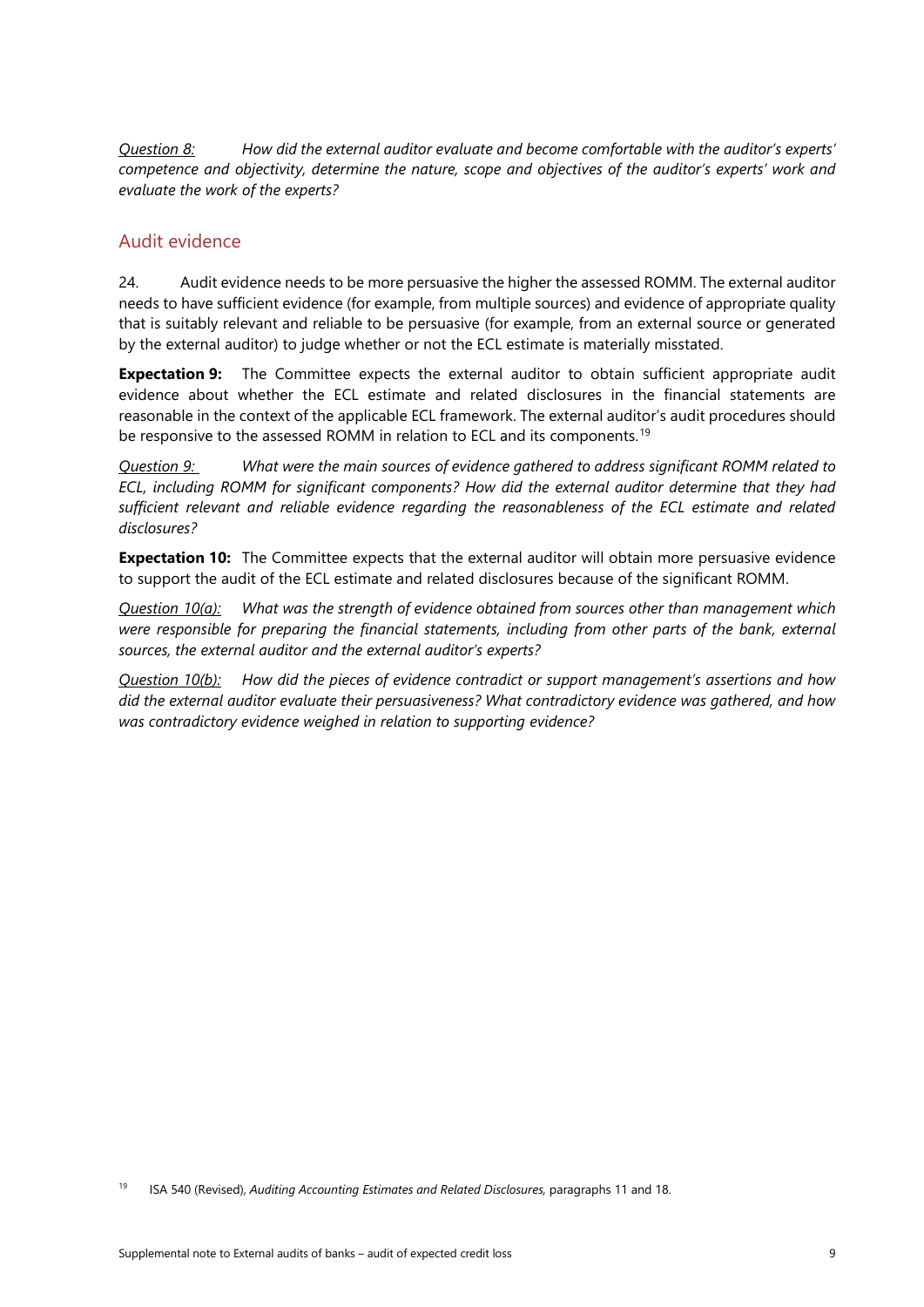# <span id="page-13-0"></span>Part 2: Elaboration on supervisory expectations for the external auditor and consideration of key components of ECL

# <span id="page-13-1"></span>1. Professional scepticism and management bias

#### <span id="page-13-2"></span>1.1. Issue

25. For banks, the ECL estimate is likely to be subject to significant estimation uncertainty, complexity and subjectivity, <sup>[20](#page-13-4)</sup> and thus at a higher ROMM due to fraud or error, including a greater risk of management bias. If a bank's external auditor were to fail to exercise professional scepticism when auditing the ECL estimate, a material misstatement in the financial statements could go undetected.

#### <span id="page-13-3"></span>1.2. Supervisory expectations for the audit of a bank's financial statements

**Expectation 1:** The Committee expects that the external auditor will promote an environment conducive to exercising professional scepticism in the audit of ECL by planning, staffing and managing the audit engagement appropriately.

- 26. The Committee expects that the external auditor would do, as a minimum, the following:
- ensure the engagement team as a whole has sufficient competence and knowledge of the ECL framework and makes appropriate use of the work of auditor's experts where necessary;
- ensure the engagement team remains independent from the audit client and has sufficient experience to be able to exercise professional scepticism effectively;
- plan and implement an effective audit approach;
- allocate sufficient time and appropriate resources to reflect on and perform effective challenge of management assumptions, judgements and representations; and
- ensure the audit firm has adequate internal quality management processes in place to foster, encourage and support the exercise of professional scepticism by the engagement team throughout the course of the audit.

**Expectation 2:** The Committee expects that the external auditor will exercise, and provide evidence that they exercised, a high degree of professional scepticism at all stages of the audit of ECL.

27. For complex accounting estimates, the external auditor's application of professional scepticism is particularly important given the high<sup>[21](#page-13-5)</sup> ROMM associated with ECL. The Committee expects that the external auditor will, at a minimum:

gather higher quality, more persuasive audit evidence,  $^{22}$  $^{22}$  $^{22}$  including evidence from multiple sources, where available, both inside and outside the bank (see the 'Audit evidence' section);

<span id="page-13-4"></span><sup>20</sup> ISA 540 (Revised), *Auditing Accounting Estimates and Related Disclosures*, paragraph A67(a).

<span id="page-13-5"></span><sup>&</sup>lt;sup>21</sup> ISA 540 (Revised), *Auditing Accounting Estimates and Related Disclosures*, paragraph A69.

<span id="page-13-6"></span><sup>&</sup>lt;sup>22</sup> ISA 540 (Revised), *Auditing Accounting Estimates and Related Disclosures*, paragraphs A69 and A83.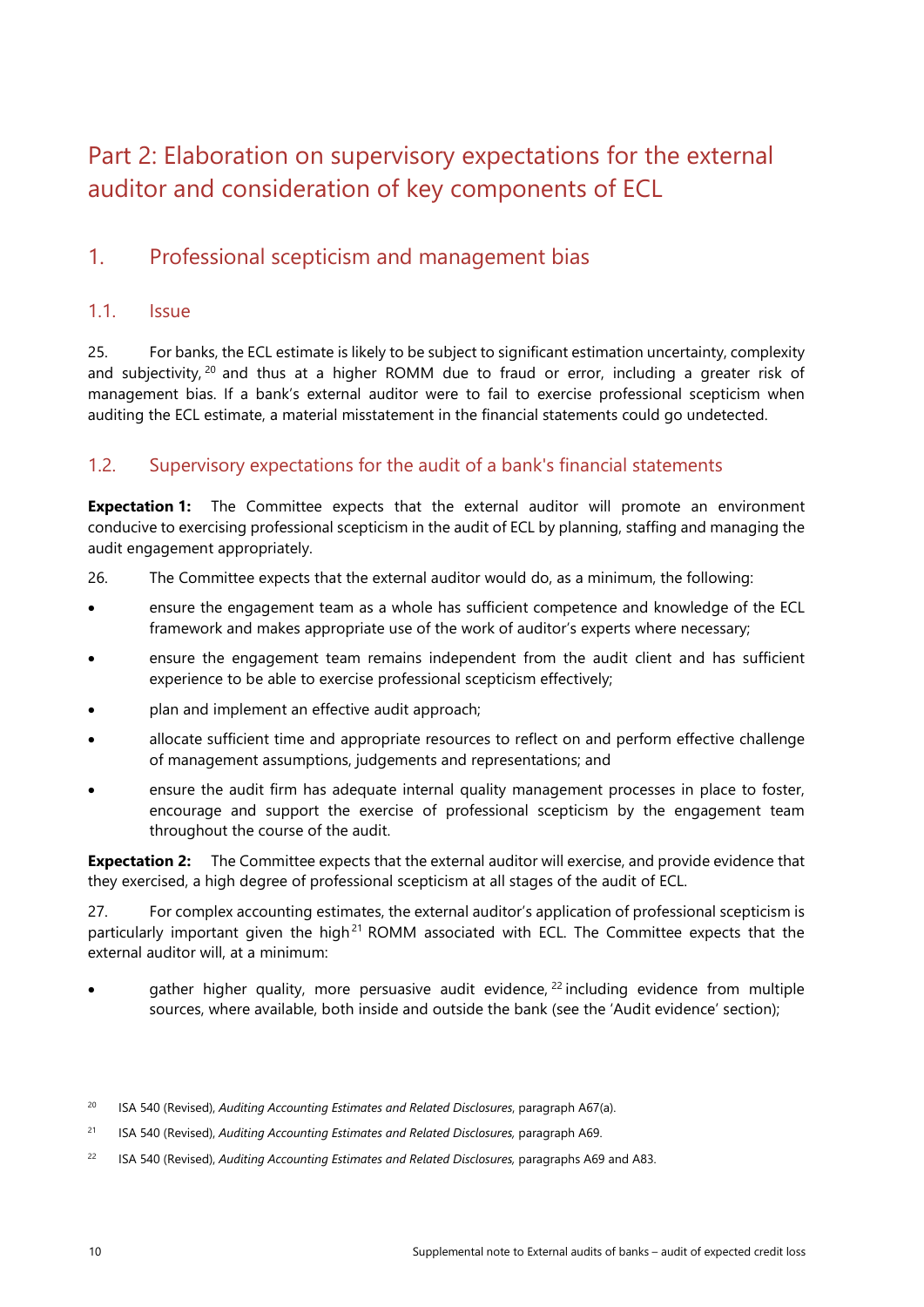- obtain evidence in a way that is not biased towards obtaining evidence supporting management's positions or excluding evidence that may be contradictory to management's positions<sup>23</sup>;
- make appropriate use of the knowledge of auditor's experts in assessing and challenging management's assumptions and conclusions (see 'Use of experts' section);
- actively search for indicators of management bias (whether incentives or opportunities);
- evaluate the implications for the audit, and report those indicators to the audit committee<sup>[24](#page-14-1)</sup> (eq estimates consistently at one end of range, whether overly optimistic or overly pessimistic; weak rationale for assumptions or conclusions leading to favourable outputs; responding inappropriately to incentives; or management override of controls);
- assess whether management's significant assumptions are consistent with other relevant internal information<sup>[25](#page-14-2)</sup> (eg with those of the bank's credit risk management function or with forecasts used in other areas of the bank);
- review or perform peer comparisons, where there are relevant peer banks or portfolios, to determine if the relative positioning of a bank's ECL estimate (or material components of the estimate) when compared with peers is out of line with the expectations of the external auditor, and assess the implications for the audit – eg a significant difference may identify matters for further investigation);
- test management's sensitivity analysis or perform their own sensitivity analysis, as applicable, to identify the risk of material misstatement, including the risk from management bias in key variables in FLI selection, scenario design or weighting, or assumptions around the detailed forecast period;
- verify that the ECL estimate for particular portfolios is sufficiently reactive to changes to key variables and that the effect of potential downside macroeconomic scenarios have been taken into consideration in the ECL estimation process;
- perform a stand back test before forming an audit opinion to determine whether the assessed ROMMs and the external auditor's response to those remain appropriate. This includes taking into account whether indicators of bias have been identified, whether management's ECL estimate is in accordance with the relevant accounting standard and whether sufficient audit evidence of appropriate quality has been obtained (eg considering the amount of evidence that corroborates and contradicts management's assertions). [26](#page-14-3) The Committee notes that the audit of financial statements is a cumulative and iterative process<sup>[27](#page-14-4)</sup>, and so the external auditor may need to stand back at various times during the audit (eg obtaining high-quality information that significantly contradicts an initial expectation of the external auditor may be a trigger to stand back and reassess the ROMM; or the results of an audit procedure may indicate that additional work is required or may indicate an inconsistency with other audit work that needs to be followed up);
- <span id="page-14-0"></span><sup>23</sup> ISA 540 (Revised), *Auditing Accounting Estimates and Related Disclosures*, paragraph A82.
- <span id="page-14-1"></span><sup>24</sup> ISA 540 (Revised), *Auditing Accounting Estimates and Related Disclosures,* paragraph A142 and ISA 260 (Revised), *Communication with Those Charged with Governance,* Appendix 2.
- <span id="page-14-2"></span><sup>25</sup> ISA 540 (Revised), *Auditing Accounting Estimates and Related Disclosures*, paragraph A78.
- <span id="page-14-3"></span><sup>26</sup> ISA 540 (Revised), *Auditing Accounting Estimates and Related Disclosures*, paragraphs 33-5.
- <span id="page-14-4"></span><sup>27</sup> SA 330, *The Auditor's response to assessed risks*, paragraph A60; and ISA 315 (revised 2019), *Identifying and Assessing the Risks of Material Misstatement Through Understanding of the Entity and Its Environment*, December 2019, paragraph 7.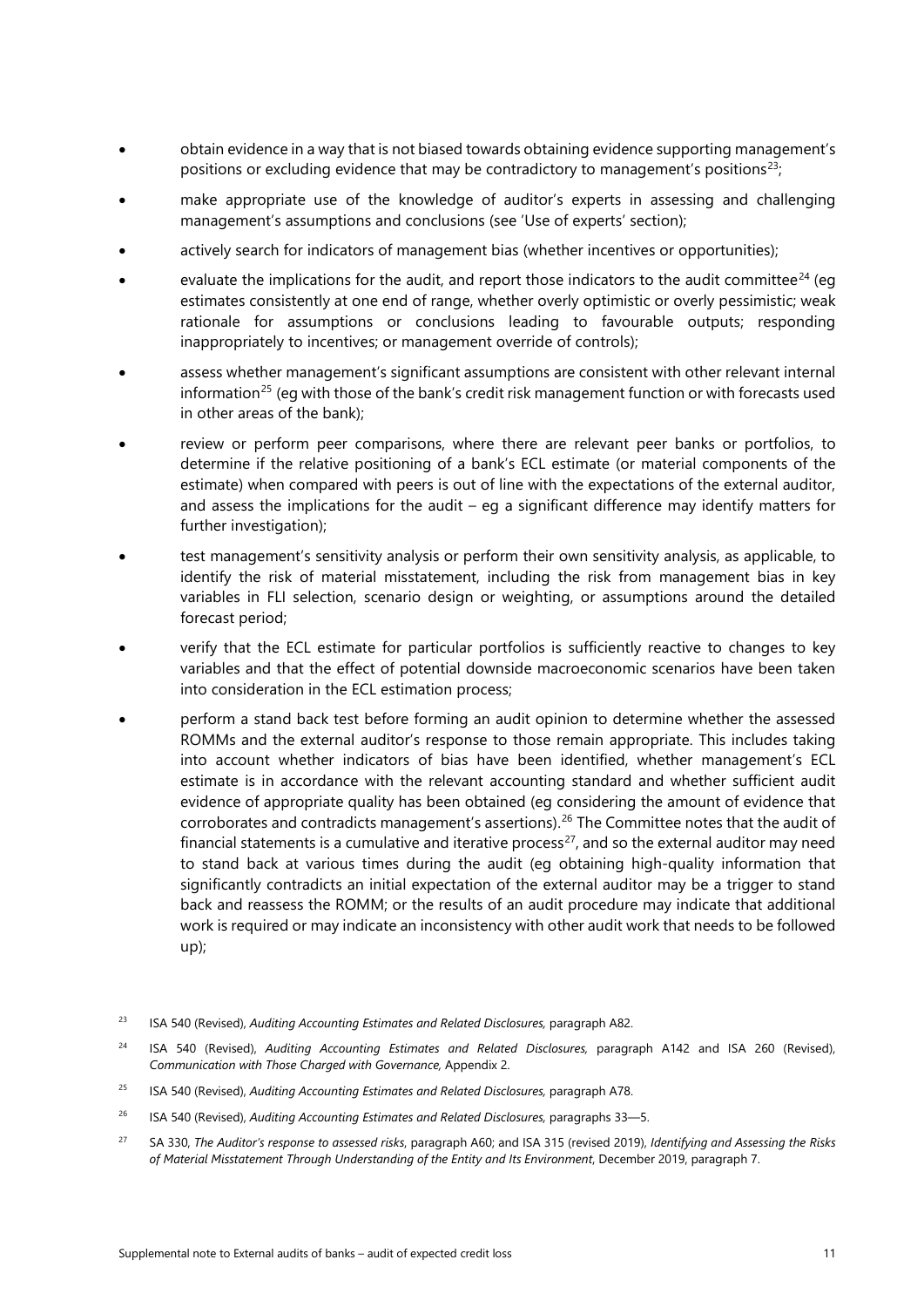- in undertaking the stand back tests: evaluate the evidence gathered against the external auditor's knowledge and expectations; evaluate the combined effect of findings from controls and substantive testing; use senior members on the engagement team who have greater experience and oversight of the overall business and position of the bank; make use of auditor's experts to ensure sufficient technical expertise informs the evaluation; and
- document their work, including:
	- indicators of possible management bias related to accounting estimates, if any, and the external auditor's evaluation of the implications<sup>[28](#page-15-3)</sup> for the audit of the ECL estimate and resulting communication to those charged with governance;
	- $\circ$  the conclusions reached<sup>[29](#page-15-4)</sup> and how those conclusions were supported (ie the rationale);
	- o how professional scepticism was exercised, including how the increased importance of exercising professional scepticism during the audit of ECL was reflected in the work effort $30$ ; and
	- o the assessment of the adequacy of the auditor's expert's work and the external auditor's conclusions on that work.

# <span id="page-15-0"></span>2. Assessment of risks of material misstatement

#### <span id="page-15-1"></span>2.1 Issue

28. For banks, ECL is a complex accounting estimate that has high inherent risk, which means it is highly susceptible to material misstatement.<sup>[31](#page-15-6)</sup> ROMM is a key concept in external audit as it determines the extent of audit evidence required and influences the audit approach that will allow the external auditor to express an opinion on a bank's financial statements. It is important that the external auditor correctly identify significant ROMMs given the requirement to test the design and implementation of the corresponding relevant controls.<sup>[32](#page-15-7)</sup>

#### <span id="page-15-2"></span>2.2. Supervisory expectations for the external auditor

**Expectation 3:** The Committee expects that when identifying and assessing the ROMM relating to the audit of ECL, the external auditor will give particular focus to the following:

• understanding banks' lending business models (eg types of credit risk, underwriting criteria and changes thereto, lending periods and terms of collateral), risk appetite and exposures, credit risk

- <span id="page-15-4"></span><sup>29</sup> Basel Committee on Banking Supervision, *The External audits of banks*, March 2014, paragraphs 142 and 146.
- <span id="page-15-5"></span><sup>30</sup> ISA 540 (Revised), *Auditing Accounting Estimates and Related Disclosures,* paragraph A152.
- <span id="page-15-6"></span><sup>31</sup> High inherent risk refers to "the susceptibility of an assertion about a class of transaction, account balance or disclosure to a misstatement that could be material, either individually or when aggregated with other misstatements, before consideration of any related controls", ISA 200, *Overall objectives of the independent auditor and the conduct of an audit in accordance with international standards on auditing,* paragraph 13(n).
- <span id="page-15-7"></span><sup>32</sup> ISA 540 (Revised), *Auditing Accounting Estimates and Related Disclosures,* paragraph 19.

<span id="page-15-3"></span><sup>&</sup>lt;sup>28</sup> ISA 540 (Revised), *Auditing Accounting Estimates, and Related Disclosures, paragraph 39.*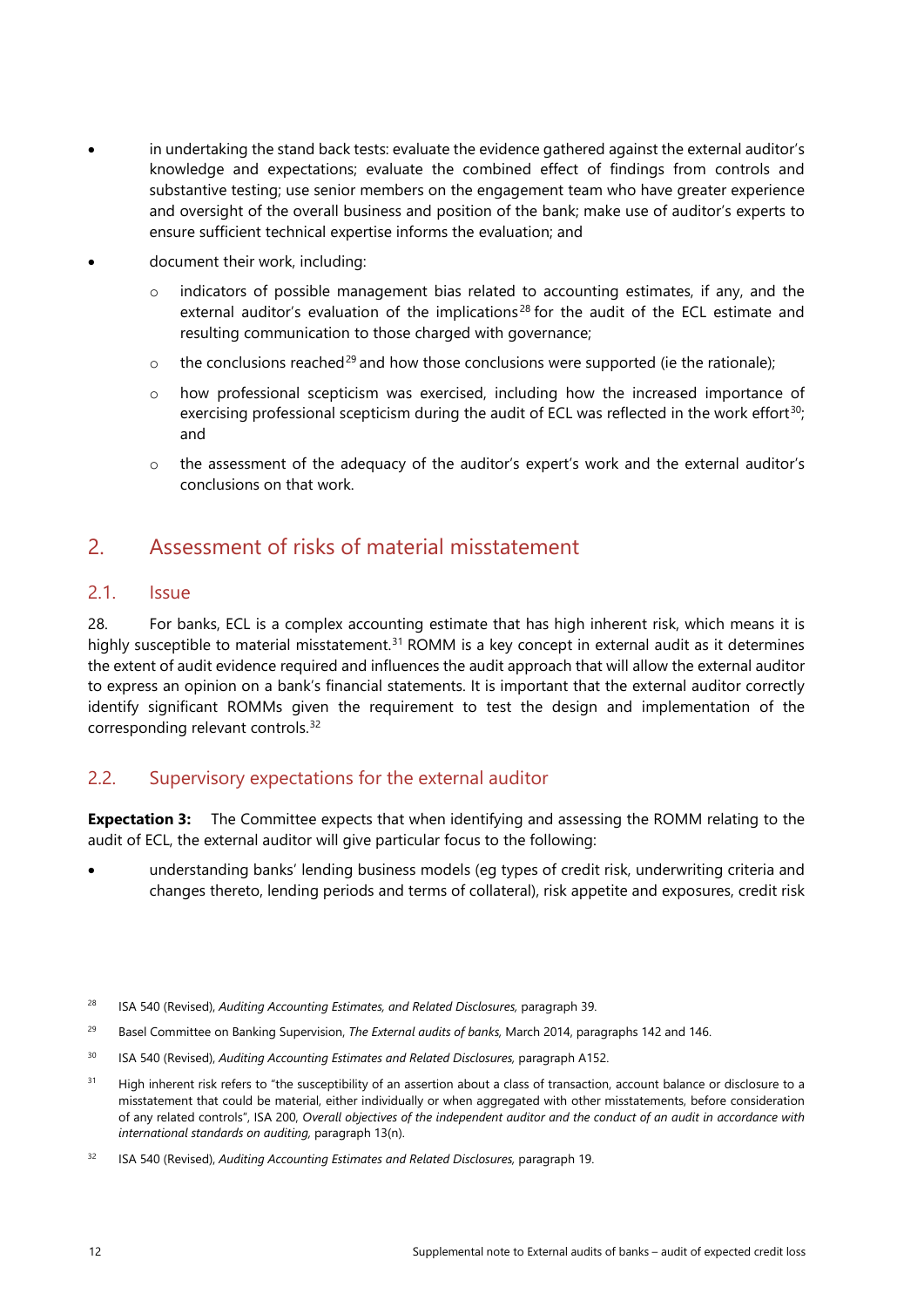management practices, business segments, geographical locations and the regulatory regimes<sup>[33](#page-16-0)</sup> in which they operate;

- understanding banks' oversight and governance, competence of staff, information systems, processes and controls, given that ECL estimates will often involve multiple data sources, modelling, assumptions and judgments; and
- evaluating the risks in the broader context of the financial statements as a whole, including consideration of the regulatory factors, if any, that are relevant to accounting estimates of the bank, to make an overall assessment of the ROMM arising from the ECL financial statement line item in addition to considering more granular ROMM.

**Expectation 4:** The Committee expects that the external auditor will determine that risk(s) of material misstatement relating to ECL accounting are significant risk(s). [34](#page-16-1) The Committee expects that in many circumstances the following will be among those components of ECL from which significant risks of material misstatement may arise: forecasts and forward-looking information, macroeconomic scenarios and weighting, models, significant increases in credit risk and disclosure**.**

29. A significant risk is "an identified risk of material misstatement for which the assessment of inherent risk is close to the upper end of the spectrum of inherent risk due to the degree to which inherent risk factors affect the combination of the likelihood of a misstatement occurring and the magnitude of the potential misstatement should that misstatement occur."[35](#page-16-2)

30. Credit loss provisioning is generally material for a bank's financial statements and to the calculation of capital and key performance metrics.<sup>[36](#page-16-3)</sup> Whether or not the credit loss provision is material in any given reporting period, the Committee believes that the way a bank measures and discloses its exposure to credit risk for accounting purposes is important to users of its financial statements.

31. The external auditor identifies and assesses ROMM by taking account of estimation uncertainty and the degree to which the method, assumptions, data, and determination by management of the ECL estimate and related disclosures are affected by subjectivity, complexity or other inherent risk factors.<sup>[37](#page-16-4)</sup> ECL accounting is generally subject to a high degree of estimation uncertainty, in part because of its forward-looking nature. ECL accounting is also subjective in that it involves management assumptions and judgments, and complex in that it has significant data requirements and often requires modelling.<sup>[38](#page-16-5)</sup> ECL accounting is, therefore, highly susceptible to material misstatement, whether due to fraud or error, and the related estimates are likely to be at the high end of the inherent risk spectrum and, therefore, to significant risks.

32. The external auditor looks for the reasons why there may be ROMM and will usually assess ROMM for individual portfolios and/or elements of those portfolios, and of the ECL estimate, including key methods, assumptions and data as well as the components discussed in this supplemental note. This will generally result in one or more significant ROMM related to the ECL estimate and related disclosures being identified. For example, for a bank with a material credit card portfolio, the external auditor may identify,

- <span id="page-16-0"></span><sup>33</sup> ISA 540 (Revised), *Auditing Accounting Estimates and Related Disclosures,* paragraph 13(c).
- <span id="page-16-1"></span><sup>34</sup> Unless the external auditor is able to rebut this presumption.
- <span id="page-16-2"></span><sup>35</sup> ISA 315 (Revised 2019), *Identifying and Assessing the Risks of Material Misstatement,* paragraph 12(l)(i).
- <span id="page-16-3"></span><sup>36</sup> Basel Committee on Banking Superversion, *The External audits of banks,* March 2014, paragraph 170.
- <span id="page-16-4"></span><sup>37</sup> ISA 540 (Revised), *Auditing Accounting Estimates and Related Disclosures,* paragraph 16.
- <span id="page-16-5"></span><sup>38</sup> ISA 540 (Revised), *Auditing Accounting Estimates and Related Disclosures*, paragraphs 4 and 16.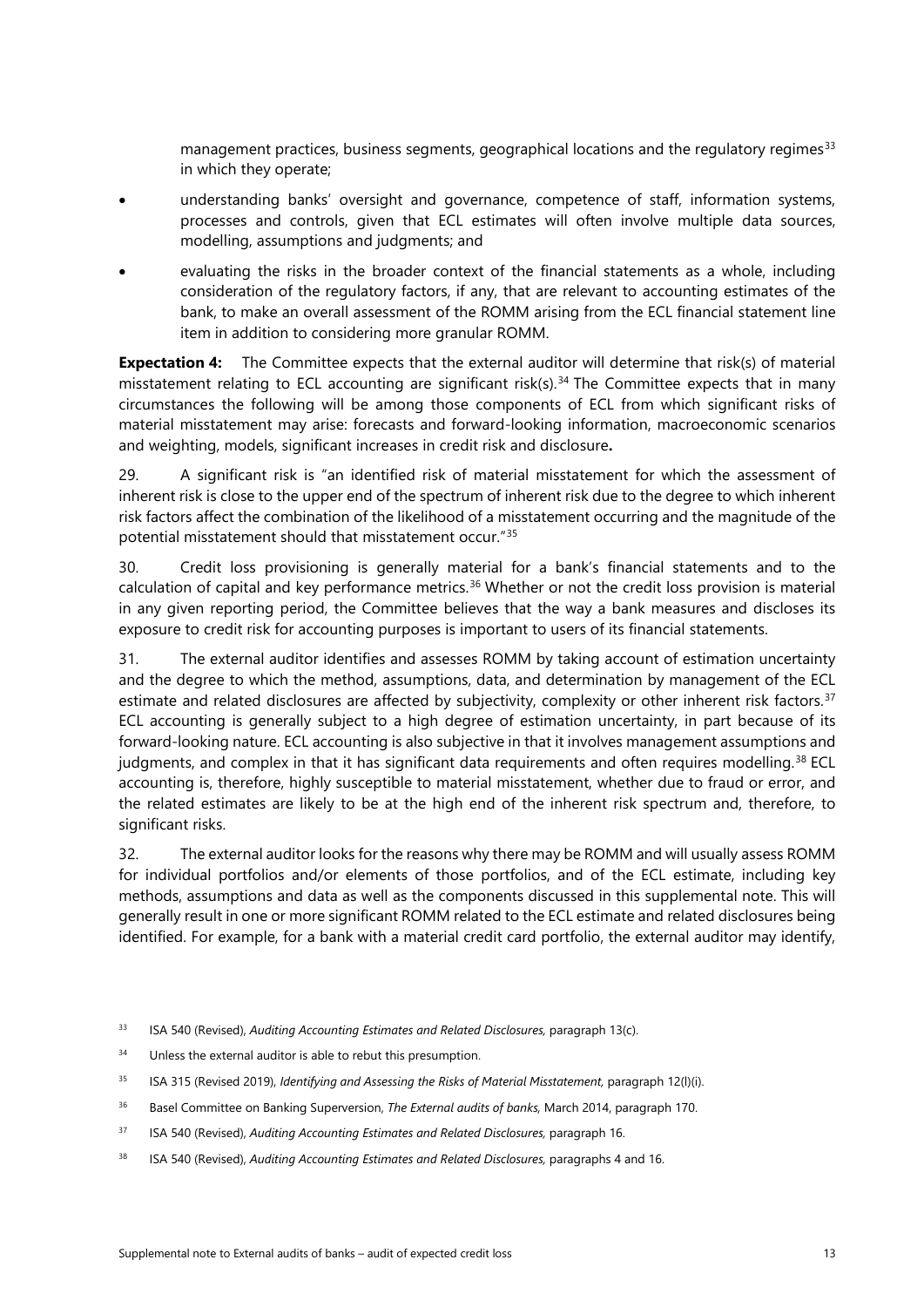among others, significant ROMM resulting from the bank's assessment of SICR and development and incorporation of forward-looking information.

33. The external auditor should communicate the significant risks identified to those charged with governance (eg the audit committee).<sup>[39](#page-17-1)</sup> As there are likely to be significant risk(s) related to the ECL estimate communicated to those charged with governance, the external auditor should also determine whether ECL accounting gives rise to key audit matter(s) to communicate in the auditor's report (where required).<sup>[40](#page-17-2)</sup>

#### <span id="page-17-0"></span>2.3. Considerations for key components of ECL

34. The different components of ECL may be subject to different types of inherent risk factors. The Committee expects that the external auditor will consider, at a minimum, the key components of ECL in order to determine the sources and levels of the inherent risks of material misstatement. This consideration is required so that the external auditor can fully assess the ROMM of the ECL estimate and evaluate the design of controls and determine whether they have been implemented where ROMM is significant, and can determine how best to address those risks.

#### (a) Forecasts and FLI

#### *(i) The risks of material misstatement and their significance*

35. The ECL estimate should be measured in a way that reflects an unbiased and probability-weighted estimate of credit losses. It will reflect inputs that typically include, among others, assumptions about future values of economic variables and potential recovery strategies. There is a high degree of estimation uncertainty and complexity given that the forward-looking inputs into the ECL estimate are interrelated and highly subjective.<sup>[41](#page-17-3)</sup> The nature of FLI is such that it is not precisely knowable before it occurs – only estimable. Nevertheless, the FLI-related estimates and related disclosures should use reasonable and supportable information about past, current and future economic conditions, that is available without undue cost or effort. Forecasts and FLI that are not reasonable nor supportable can lead to a material misstatement in the ECL estimate.

- *(ii) Inherent risk factors*
- 36. Sources of inherent risk of FLI include:
- the FLI becomes more uncertain and subjective the longer the period over which a bank needs to incorporate FLI into its ECL estimate.
- the subjectivity involved in management's selection or development of FLI included in macroeconomic scenarios, where those are developed. Management will need to select FLI that is relevant to the exposures for which the ECL estimation applies. For example, different portfolios may vary in sensitivity to one or more of the following, as well as other factors: unemployment rates; inflation; gross domestic product; house price indices; stock prices; commodity prices; or interest rates;

<span id="page-17-1"></span><sup>39</sup> ISA 260 (Revised), *Communication with Those Charged with Governance,* paragraph 15.

<span id="page-17-2"></span><sup>40</sup> ISA 701, *Communicating Key Audit Matters in the Independent Auditor's Report*, paragraph 9; ISA 260 (Revised), *Communication with Those Charged with Governance,* paragraph A18.

<span id="page-17-3"></span><sup>41</sup> ISA 540 (Revised), *Auditing Accounting Estimates and Related Disclosures*, paragraph A72.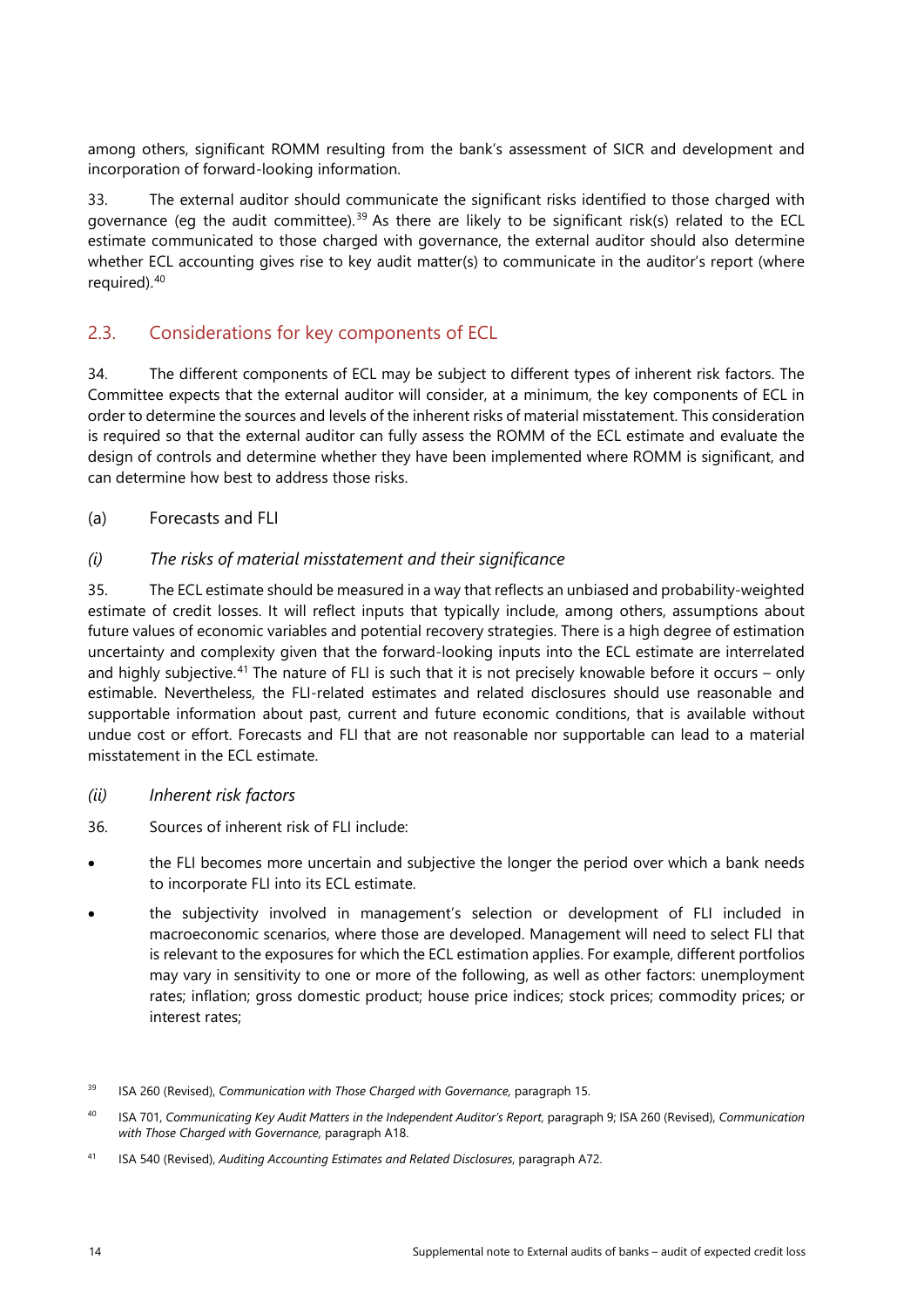- the subjectivity involved in considering what is reasonable and supportable information for the purpose of forecasting future economic conditions over the relevant life of the financial instrument: [42](#page-18-0)
	- o Banks make judgments about what is relevant information for different periods of an instrument's relevant life. As a result, different techniques and levels of detail may be adopted in relation to the different periods. For example, banks may undertake a detailed forecast for a period followed by a transition to a long-term average. In such a case, some subjective management judgments include:
		- i. the length of the detailed forecast period where, if it is too short, the ECL estimate may not sufficiently capture all relevant FLI and as a result may potentially be misstated; by contrast, if the detailed forecast period is too long, it may not be reasonable and supportable;
		- ii. the duration of any short-term macroeconomic trend (upward or downward) that forms part of the detailed forecast period, where there is the risk that not all relevant information was considered in the estimated duration;
		- iii. the length of the transition period between the detailed forecast period and the longterm average, such that there may be a risk of bias where the transition period is either unreasonably long or short; and
		- iv. the technique of transitioning to a long-term average, where the risk is that it may not be reasonable and supportable.
	- $\circ$  Some products have terms that require significant judgments about relevant periods over which ECL is measured – for example where financial instruments may be prepaid, or where there is no fixed contractual term or the ECL framework does not permit the use of contractual maturities – as may be the case for certain revolving facilities;
- the subjectivity of FLI elements. For example, in calculating ECL, management may need to estimate the effectiveness of future recovery strategies (and their impact on loss estimates) under different circumstances, when there may be a lack of predictive history;
- the complexity of the relationships between changes in economic indicators and the resulting changes in credit risk for the segments of the bank's portfolio;
- the subjectivity in incorporating identified non-linear loss patterns into the calculation of the ECL estimate; and
- the likely use by management of specialised skills and knowledge, indicating that development of FLI and incorporation of FLI into the ECL estimate can be complex.<sup>[43](#page-18-1)</sup>
- (b) Macroeconomic scenarios and weighting

#### *(i) The risks of material misstatement and their significance*

37. The ECL estimate reflects an unbiased and probability-weighted amount that is determined by evaluating a range of outcomes and may include using macroeconomic scenarios designed and weighted to incorporate assumptions about future macroeconomic conditions. If management does not properly

<span id="page-18-0"></span> $42$  This is usually the maximum contractual period of exposure to credit risk, or it may be a different period where accounting standards require that to be used, for example for certain exposures that include a loan and undrawn commitment under IFRS 9.

<span id="page-18-1"></span><sup>43</sup> ISA 540 (Revised), *Auditing Accounting Estimates and Related Disclosures*, paragraph A76.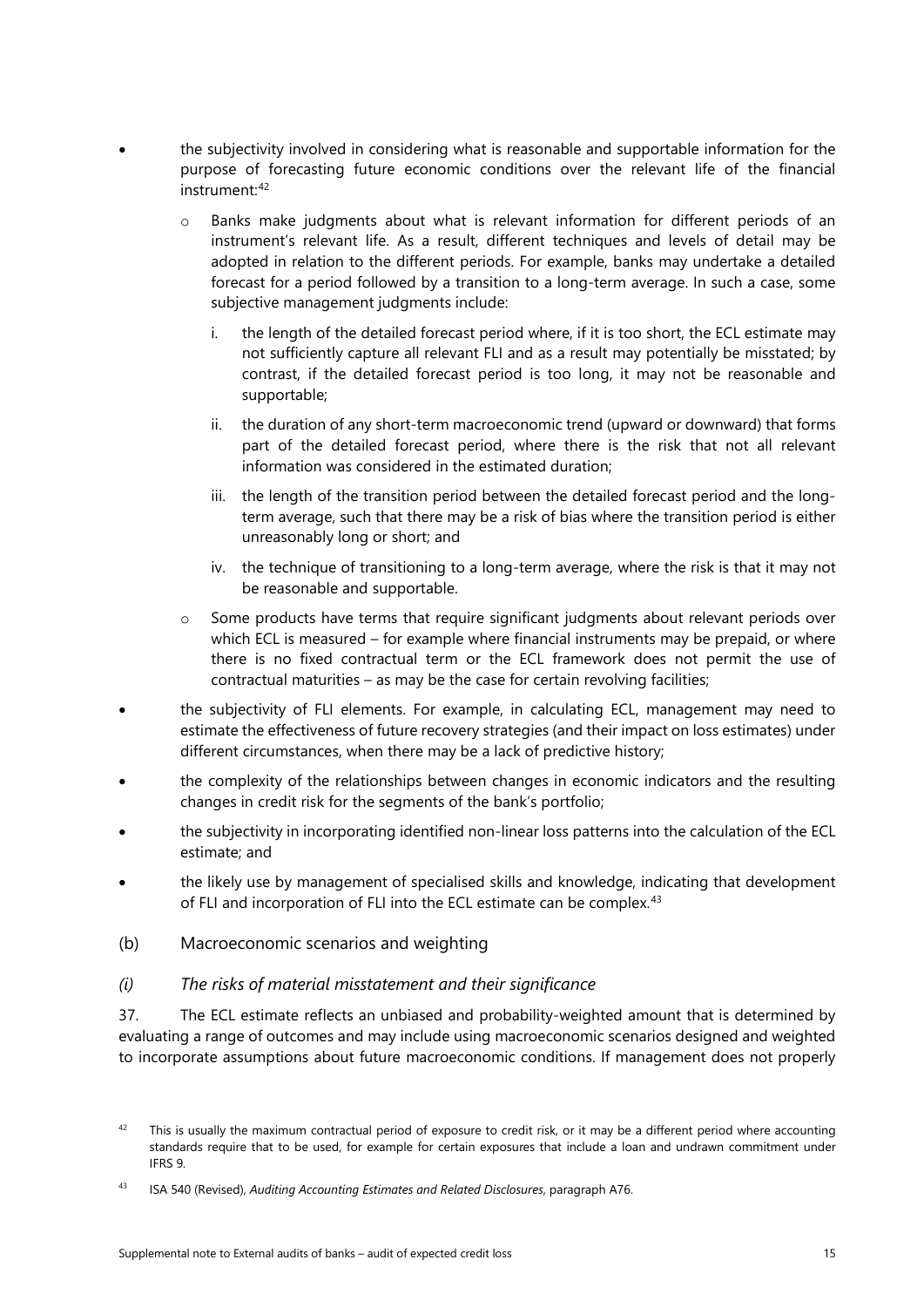calibrate the macroeconomic scenario design and weightings, it can lead to a failure to capture the impact of different conditions on credit risk and thereby create the potential for material misstatement of the ECL estimate.

- Given that the macroeconomic scenarios and weighting are complex, forward-looking and require inclusion of multiple economic factors, there is a high degree of estimation uncertainty, subjectivity and complexity associated with their design.
- In addition, given that the macroeconomic scenarios and weighting should represent a range of possible outcomes to allow an unbiased ECL calculation, how those scenarios represent possible outcomes, individually and together, and how probabilities have been assigned to them, is highly subjective.
- *(ii) Inherent risk factors*
- 38. Sources of inherent risk include:
- macroeconomic scenarios and weighting, which may be complex in an attempt to reflect the reallife economic phenomena they intend to predict. There is also a greater risk that the data inputs into the scenarios are not complete, accurate or internally consistent where there is complexity;
- the subjectivity involved in the macroeconomic scenario design, for example:
	- $\circ$  The macroeconomic scenarios and weighting, as complex as they are, are inherently limited in that they cannot capture all the economic variables and their interrelationships and sensitivities to one another as reflected in the real-life economy in which the bank operates.
	- $\circ$  There is a risk that upon deciding which macroeconomic variables to include in the scenarios, management may have failed to capture some drivers of credit risk and/or credit loss, whether indicators of credit risk or mitigating factors (such as payment relief measures from banks or government support measures) and their interrelationships with other variables. This risk also applies to cases where a bank uses external scenario information; and
- the subjectivity involved in ensuring the appropriate range of macroeconomic scenarios (ie the number of scenarios, the variance in severity between scenarios), and in determining the probabilities of those scenarios occurring:
	- o Selecting too narrow a range of macroeconomic scenarios leads to the risk that they will fail to capture the full extent of the risk of losses in an economic downturn, in particular because of the potential for credit losses to respond non-linearly to changes in economic circumstances and the potential for the non-linear effect to be amplified as scenarios become more severe.
	- o Assigning inappropriate probabilities to the range of macroeconomic scenarios can result in an unreasonable range and an inappropriately calculated ECL estimate.
	- $\circ$  Selecting inappropriate periods for the duration of different phases of the scenario design can lead to an inappropriate ECL estimate.
	- o When the short-term forecast represents a temporary economic downturn, consideration may not be given to long-term economic averages.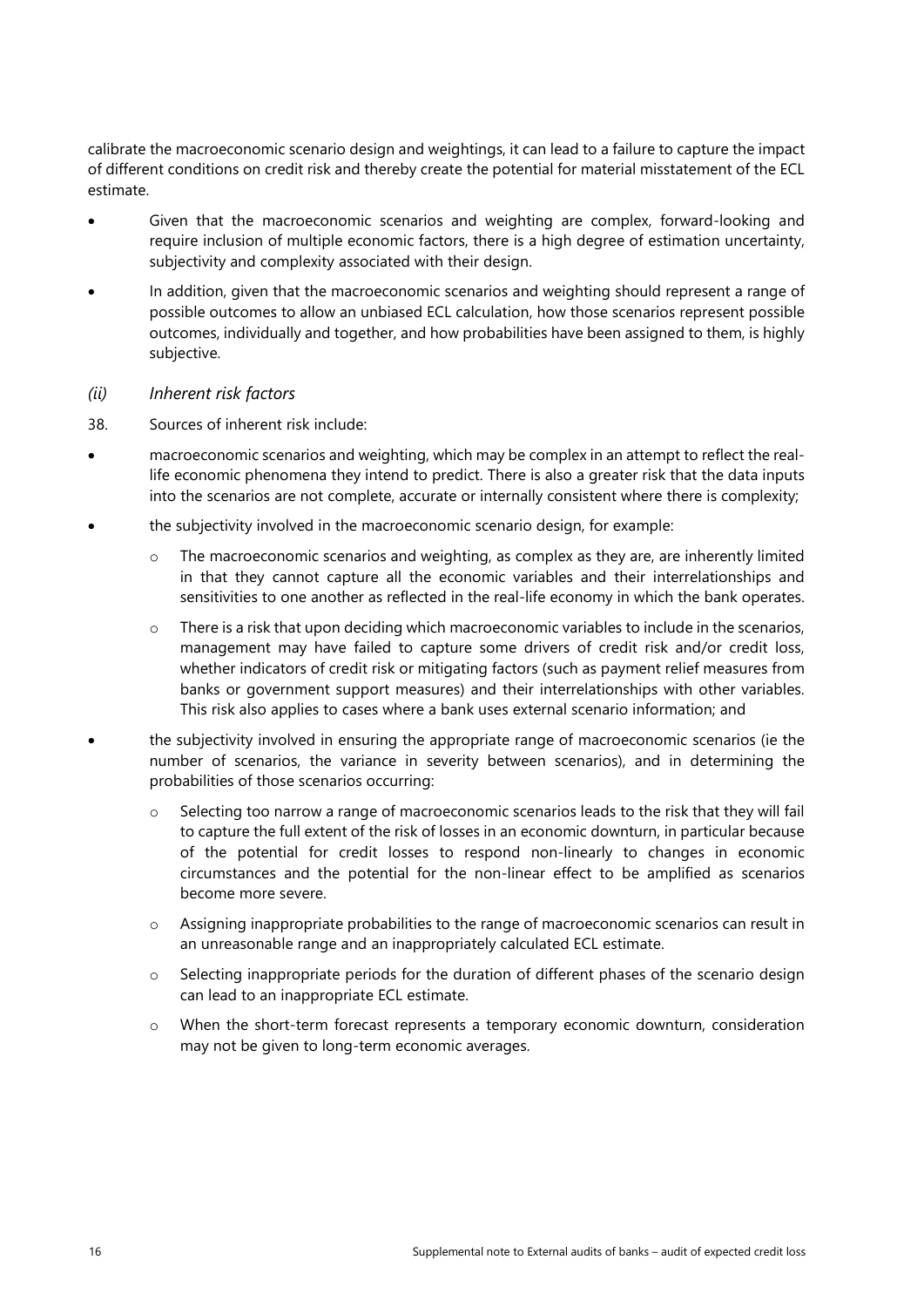#### (c) Models

#### *(i) The risks of material misstatement and their significance*

39. Management often estimates ECL using models (that involve data and assumptions and the relationships between them).<sup>[44](#page-20-0)</sup> ECL modelling is often complex, as models usually rely on multiple data sources. ECL modelling is also subjective as it involves making numerous interrelated assumptions. Although model adjustments will often be required to compensate for data and or other model limitations, there is subjectivity in determining when model adjustments are appropriate and how they should be determined. A risk of material misstatement of the ECL estimate can arise both from bespoke and purchased models – they could be ineffectively designed and controlled, or not fit for the specific purpose.

#### *(ii) Inherent risk factors*

#### 40. Sources of inherent risk from the use of models include:

- the complexity of modelling:
	- o The overall ECL estimate will typically comprise individual estimates for different exposures, products or portfolios (eg retail mortgages, unsecured personal loans, credit cards). These can have different risk characteristics and can react differently depending upon the economic circumstances. A bank may need different models to reflect the different risks of its exposures.
	- $\circ$  The ECL estimate may also involve separate models for its different components (eq economic forecasting models, probability of default (PD), and exposure at the point of default (EAD), loss-given-default (LGD) on that exposure). These models will need to be coherent and consistent with regard to common data inputs and assumptions.
	- $\circ$  A model may involve numerous and varied types of data and assumptions, and the relationships between data and assumptions may be complex.
	- $\circ$  The computational methods in the models can involve complex (eq statistical) modelling techniques. Banks will often use mathematical and statistical expertise to develop and operate their models.
	- $\circ$  ECL models may be built upon other models notably those used to calculate credit risk weights or conduct stress tests for regulatory purposes – but those other models may have some parameters and objectives that are different from those required by an ECL framework. For example, some regulatory models use a through-the-cycle estimate of credit losses rather than a point in time estimate of credit losses. There is a risk that management may fail to make the proper adjustments to ensure that ECL models produce estimates that comply with relevant ECL frameworks; and
- the subjectivity of ECL modelling:
	- o It is not possible to *precisely* model the future state of the world. In ECL modelling, management necessarily make assumptions, some of which are simplifications of real-life phenomena. These assumptions make the models inherently subjective.
	- o A modelled output may include in-model adjustments or be subject to post-model adjustments (the latter commonly referred to as "core model overlays"); together, "model adjustments". Management may need to make these model adjustments to compensate for limitations in models, whether due to data or otherwise. The model adjustments are often

<span id="page-20-0"></span><sup>44</sup> ISA 540 (Revised), *Auditing Accounting Estimates, and Related Disclosures*, paragraph A2.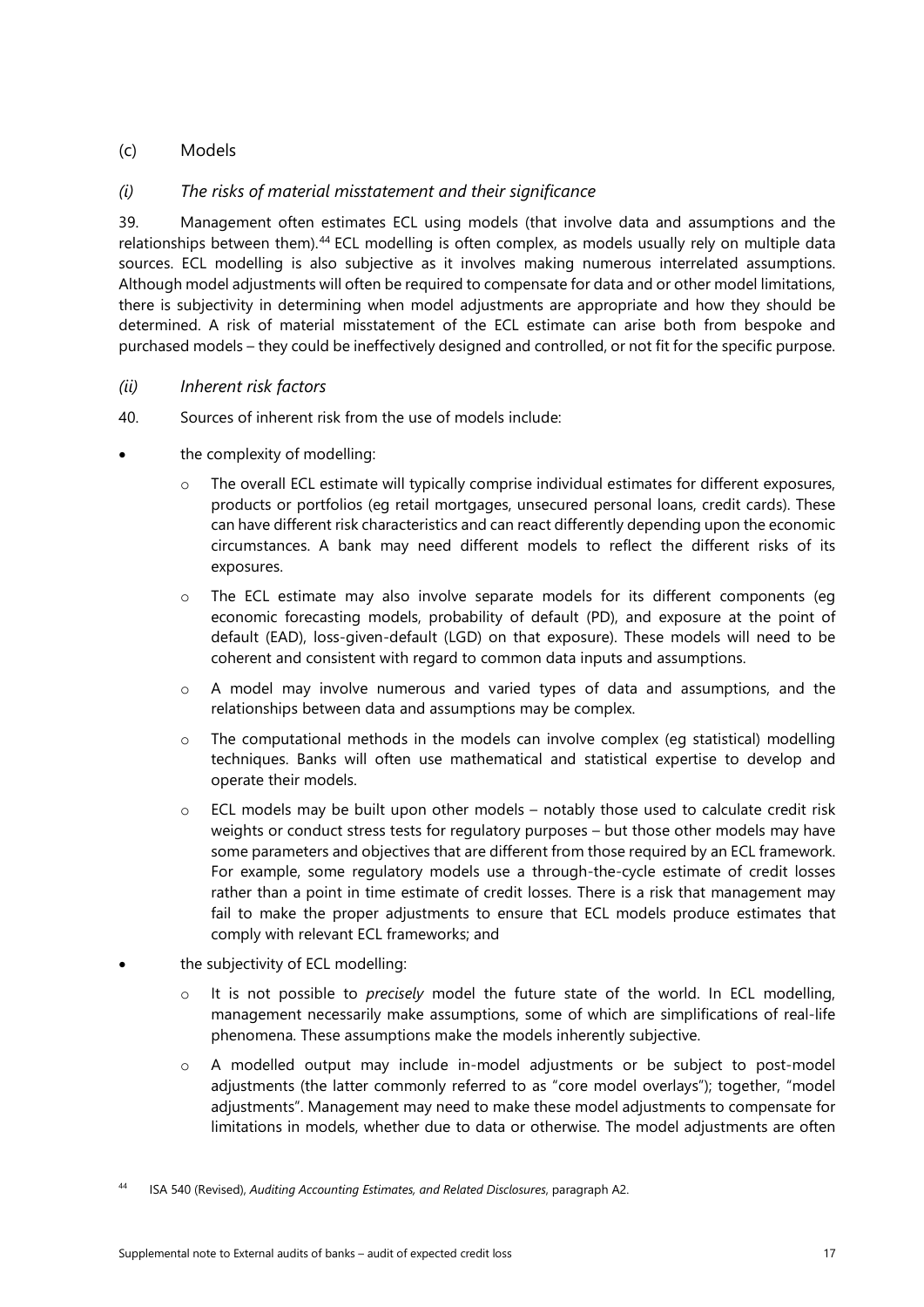subjective – management uses experienced credit judgment to determine the necessity for, and amount of, model adjustments. The various models and model adjustments may also each be subject to different levels of governance and control. These factors increase the risk of bias or error. The risks may change over time as management incorporates adjustments into the models to reduce model limitations.

- o It is possible that data or other model limitations that previously were not apparent become relevant in particular circumstances, such as an unusual economic downturn, necessitating model adjustments or a requirement for proxy data sources. For example, the modelled relationship between economic variables may not hold in the circumstances, or there is a lack of relevant historical data for the new relationships. Identifying when circumstances have sufficiently changed to render a model or a parameter no longer functioning properly, and the appropriate response, may be challenging due to the complexity of relationships between variables and uncertainty about whether the change in relationships is temporary or permanent.
- $\circ$  The data supporting a model can increase the complexity and subjectivity of modelling.<sup>[45](#page-21-0)</sup>
- $\circ$  Management will have made judgments about the data that best fit the risk characteristics of its current portfolios.
- o Management may have had to source data from multiple sources, including external sources and from internal sources that are not part of the traditional accounting systems (eg PD data).
- $\circ$  Management will have had to determine the historical period over which they should collect the data.
- o Data may not be available, and consequently assumptions or estimates may be required (eg for portfolios that have experienced few historical losses but for which a bank does not expect continued low losses under all circumstances, a bank may make an assumption that loss data for a different portfolio can be used, as the portfolios have sufficiently similar characteristics).
- o The volume of data may require multiple systems and controls to ensure effective data management and maintain data integrity, such as assessing data quality, relevance, reliability and completeness.
- $\circ$  Data integrity may be compromised for certain specific portfolios, historical periods or within certain systems and proxies or alternative sources may have been used.
- o Due to recent or new implementation, data may be need to be converted, housed within or subject to new applications, interfaces or control activities.

#### (d) SICR

#### *(i) The risks of material misstatement and their significance*

41. The process of estimating ECL requires a bank to assess whether a significant increase in credit risk has occurred for an exposure or group of exposures. The SICR threshold is important because it determines whether an exposure is in stage 1 (where ECL comprises a 12-month expected credit loss) or stage 2 (where ECL comprises the lifetime expected credit loss). If management's criteria for measuring credit risk are insufficiently comprehensive or forward-looking in nature, or if the threshold that determines when a significant increase in credit risk occurs is inadequately sensitive to changes in risk,

<span id="page-21-0"></span><sup>45</sup> ISA 540 (Revised), *Auditing Accounting Estimates and Related Disclosures*, paragraphs A77 and A78.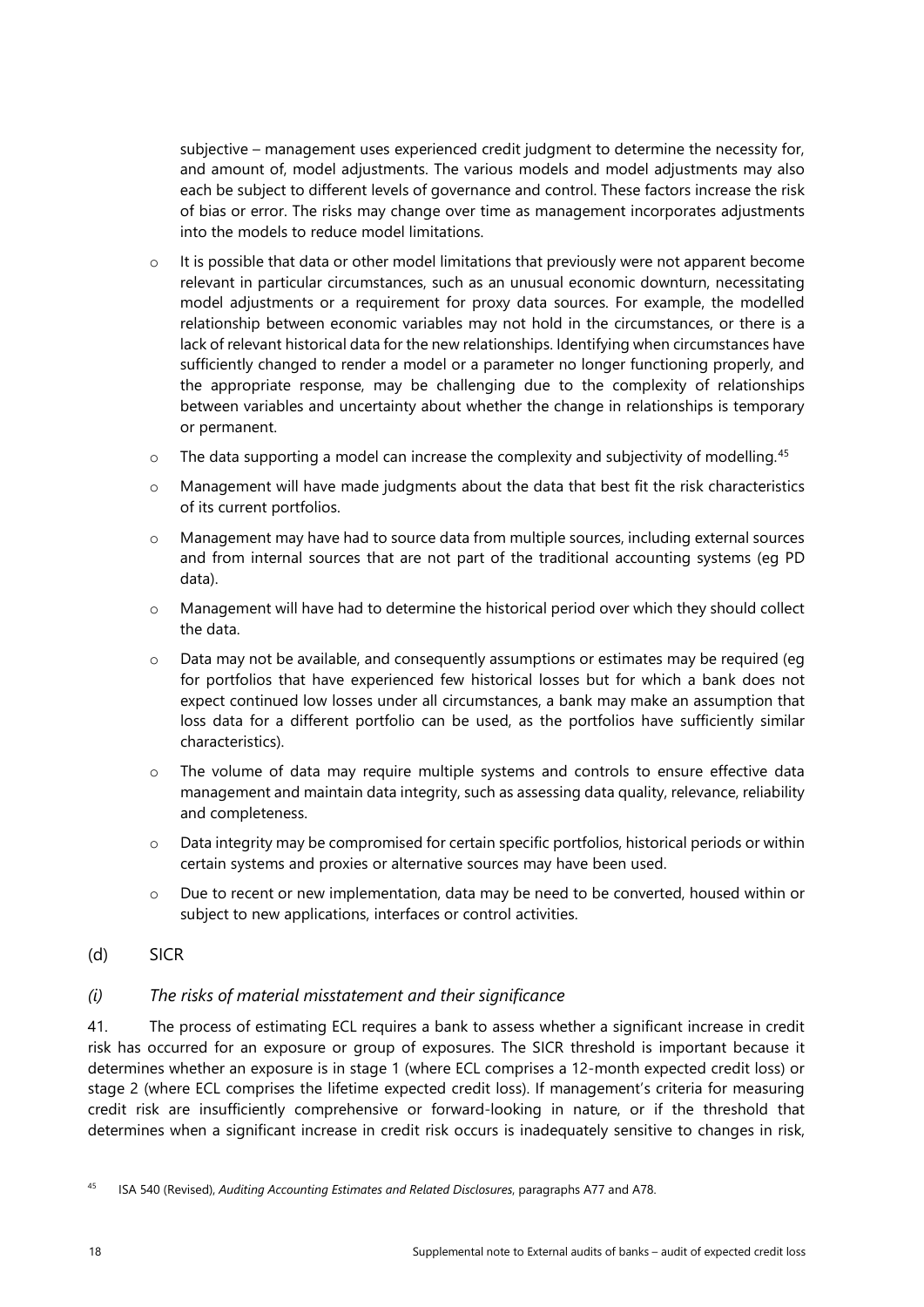there is the risk that the ECL estimate will not accurately reflect the extent to which credit risk has changed in accordance with the accounting framework, resulting in a material misstatement of ECL.

42. The SICR assessment is highly subjective as ECL frameworks do not prescribe what a SICR is. The SICR assessment should incorporate all reasonable and supportable information (including forwardlooking information) that is available without undue cost or effort. It is expected that the SICR assessment will consider both qualitative and quantitative indicators. Further, management should exercise judgment in weighting the information that feeds into its SICR assessment. The SICR threshold may be multifactor and complex.

#### *(ii) Inherent risk factors*

- 43. Sources of inherent risk from SICR include:
- the subjectivity involved in determining the threshold at which a SICR has occurred. There is a balance between recognising SICR too late (eg setting credit risk indicators that do not capture the relevant drivers of credit risk for exposures and thresholds that are too high) and recognising SICR too early (eg setting credit risk indicators that are too sensitive to short-term effects that do not indicate changes in lifetime credit risk and thresholds that are too low). There is a risk, for example, that overreliance on lagging credit risk indicators means that the SICR threshold may be insufficiently forward looking and transfers to stage 2 will occur too late;
- the subjectivity and complexity involved in measuring credit risk, particularly:
	- $\circ$  in cases where a bank believes it is reasonable to use a different PD (eq a 12-month PD) as an approximation of a lifetime PD to assess SICR. There is a greater risk of material misstatement in cases where the most significant cash flows of an exposure with a maturity beyond 12 months arise at or near maturity, such as with bullet exposures;
	- $\circ$  for banks that use a PD model, estimating PDs at the point of origination as well as at the reporting date of whether there has been a SICR;
	- o when capturing or estimating the remaining relevant life of exposures;
	- $\circ$  in the judgement around any rebuttable backstops that may be set out in the relevant accounting framework;
	- $\circ$  in how management select and combine quantitative and qualitative credit risk indicators, and the way in which management incorporate risk factors into PD models:
		- There is a risk that the measurement of credit risk is incomplete, that increases in credit risk go unidentified and that ECL is understated.
		- There is a risk of failure to incorporate significant risk factors into PD models over the period covered by the SICR test.
		- The SICR criteria may be time or circumstance-dependent. For example, missed payments are often considered an indicator of increased credit risk, but they may be due to events unrelated to borrower repayment performance, such as a failure in payment systems. Similarly, loan payment deferrals offered to all customers irrespective of individual credit worthiness may not indicate increased credit risk for each borrower.
- the subjectivity inherent in incorporating forward-looking information into the SICR criteria;
- the complexity of incorporating portfolio-level and macroeconomic indicators into the SICR credit risk indicators alongside PDs, based on historical experience, and the complexity of combining the SICR credit risk indicators;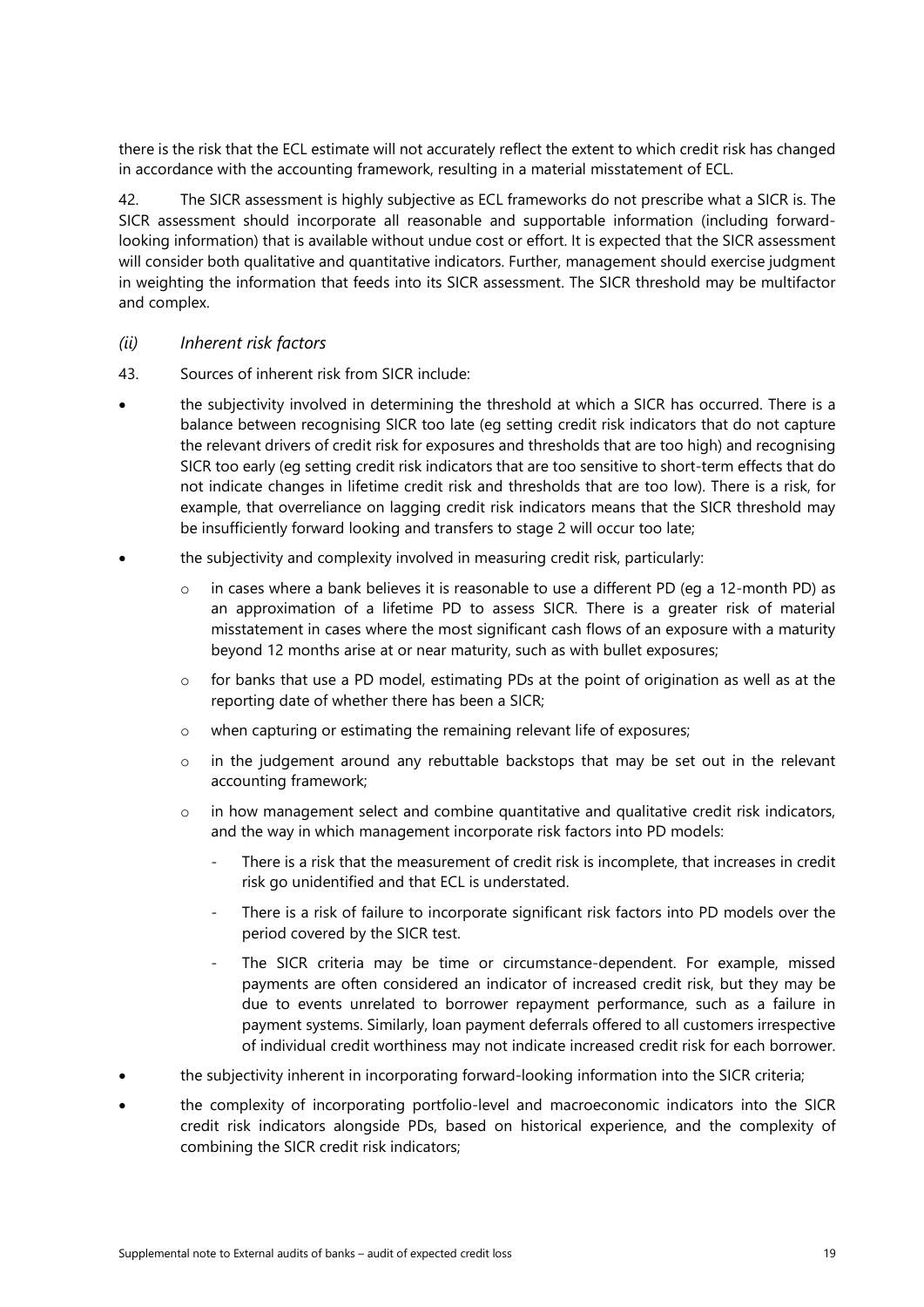- the complexity in developing lifetime PDs, which may result in some banks using simplifications. For example, for new products or for lending to customers with no history of credit losses there may be limited internal and external information on which to base PDs. There is a risk that such simplifications do not fully capture changes in credit risk and that losses are recognised late; and
- the need to ensure that policies for SICR credit risk indicators and thresholds are applied consistently across a global banking group and also adequately reflect local conditions and risk factors for subsidiaries, portfolios and borrowers. There are risks of incompleteness, inconsistency and/or bias in the ECL calculation.
- (e) Disclosure

#### *(i) The risks of material misstatement and their significance*

44. The ECL estimate is subject to significant estimation uncertainty, and involves a number of highly subjective judgments and complex calculations, as explained above. Management's disclosure process involves determining the information it presents to users regarding its ECL estimate, including exposure to and drivers of credit risk, the allocation of exposures between the different ECL stages, how it manages credit risk and the sensitivities to assumptions, judgments and uncertainty associated with the ECL estimate. The risk is that the disclosures associated with ECL are inaccurate, incomplete, non-transparent or otherwise not reasonable, such that there is a material misstatement.

- *(ii) Inherent risk factors*
- 45. Key areas of inherent risk related to ECL disclosure include:
- the subjectivity involved in deciding what information and the level of detail to disclose, ie what is material to the users of the financial statements for the purpose of achieving the fair presentation of the financial statements;
- the subjectivity involved in making the decision as to how best to present the disclosures judged to be material, and therefore decision-useful, to users:
	- $\circ$  Given many banks' wide-ranging operations and numbers of product lines, there is a risk that ECL disclosures are not sufficiently granular to show users useful and specific information; and
	- o There is a risk that disclosures are so extensive that they obscure material items from users of the financial statements; and
- the complexity involved in producing ECL disclosures, particularly for internationally active banks, as their ECL provisions often require collecting and assessing data from multiple sources, increasing the risk of incomplete and/or inaccurate disclosure or the risk the management is disincentivised from developing reasonable disclosures in a timely way.

## <span id="page-23-0"></span>3. Internal control

#### <span id="page-23-1"></span>3.1. Issue

46. ECL is a complex accounting estimate that often involves interrelated processes across multiple areas of a bank and significant data and IT requirements, which means effective internal controls are needed to ensure the completeness, accuracy and reasonableness of the related information, from data collection and throughout complex processing. In response, a bank's external auditor performs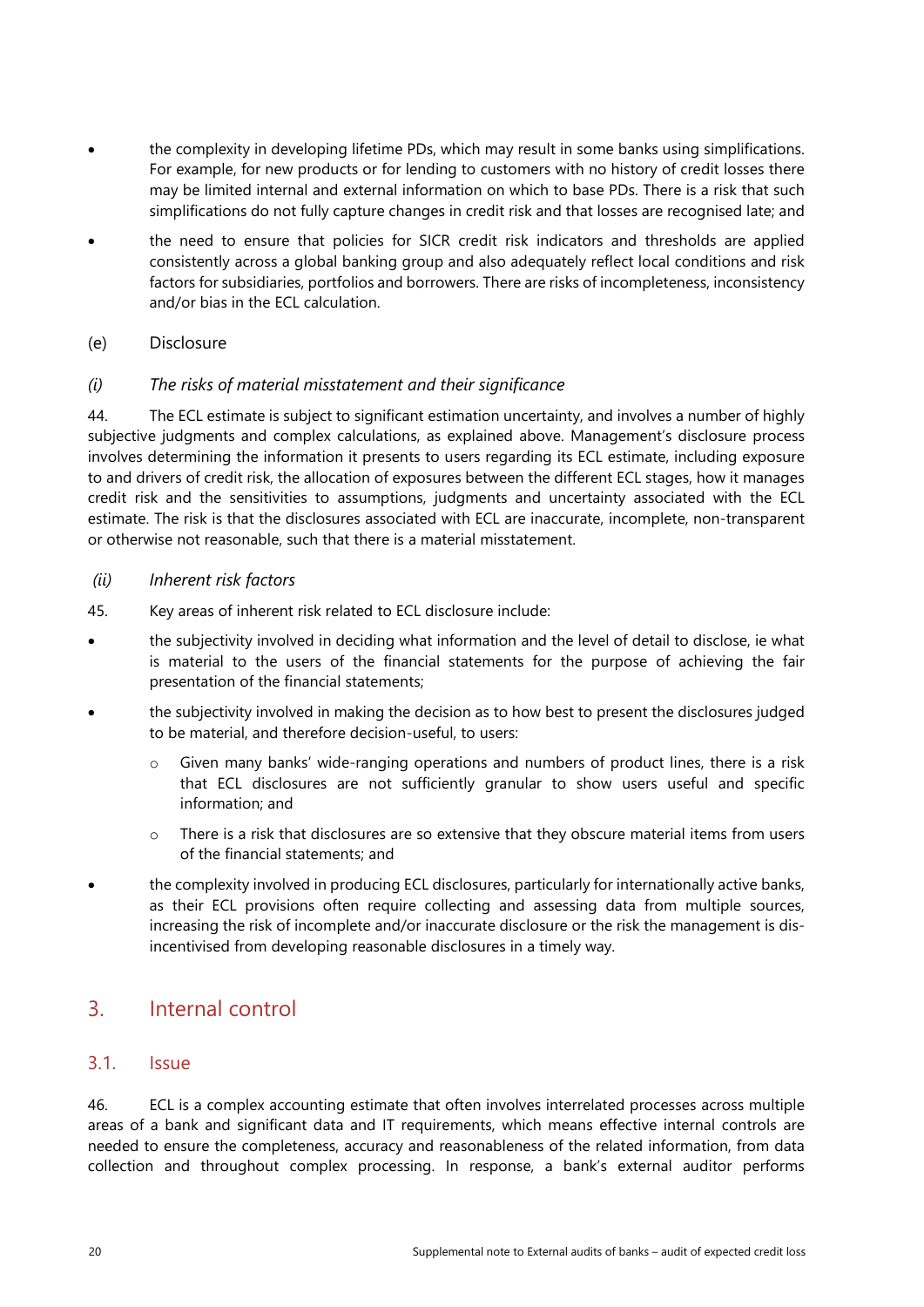appropriate tests on the controls over the ECL estimate to assess whether, and to what extent, the external auditor can rely on them.[46](#page-24-1)

47. Given the complexity, subjectivity, and high degree of estimation uncertainty around the estimate of ECL, and the fact that the ECL estimate can often involve models and multiple data points, substantive procedures alone will usually not provide sufficient appropriate audit evidence that the ECL estimate is not materially misstated. The external auditor should obtain an understanding of and evaluate the design and implementation of the bank's system of internal controls. For controls the external auditor plans rely upon, the external auditor should test the operating effectiveness and determine the extent to which the controls may be relied upon given the result of that testing.<sup>[47](#page-24-2)</sup>

#### <span id="page-24-0"></span>3.2. Supervisory expectations for the external auditor

**Expectation 5:** The Committee expects that substantive procedures alone usually cannot provide sufficient appropriate audit evidence that ECL is free of material misstatement (and that the external auditor will want to place some level of reliance on internal controls over the ECL estimate). Therefore, the Committee expects that the external auditor will evaluate the design and implementation and test the operating effectiveness of internal controls on which the external auditor intends to rely.

- 48. The Committee expects that the external auditor will, as a minimum:
- evaluate the design of controls, determine that controls have been implemented, and test the operating effectiveness of controls over the ECL estimate, using suitable and available criteria – including controls related to governance and oversight, information systems and the key components of ECL;
- evaluate the control environments of those locations and processes where internal controls are applied and tested;
- evaluate the elements of internal control over the ECL estimate and determine whether they are:
	- o present and functioning in design, implementation and operation; and
	- $\circ$  operating together in an integrated manner to achieve the entity's financial reporting objectives;
- identify whether deficiencies (in both design and operating effectiveness) exist in internal controls over the ECL estimate and related disclosures. Inadequately designed internal controls will decrease the relevance of testing whether those internal controls are implemented or operating effectively;
- consider the impact of such deficiencies for the audit approach, including the impact on risk identification, identification and testing of potential compensating controls, and changes to the nature and extent of substantive testing; and
- communicate all significant deficiencies in internal controls over the ECL estimate and related disclosures to management and those charged with governance (eg the audit committee).<sup>[48](#page-24-3)</sup>

**Expectation 6:** The Committee expects that the external auditor will evaluate internal controls over the ECL estimate sufficiently early in the audit process to ensure that an effective audit approach can be undertaken, including where the controls tested are ineffective.

<span id="page-24-1"></span><sup>46</sup> Basel Committee on Banking Supervision, *The External audits of banks,* March 2014, paragraph 154.

<span id="page-24-2"></span><sup>47</sup> ISA 330, *The Auditor's Response to Assessed Risks,* paragraph 8.

<span id="page-24-3"></span><sup>&</sup>lt;sup>48</sup> ISA 265, *Communicating Deficiencies in Internal Control to Those Charged with Governance and Management, paragraph 9.*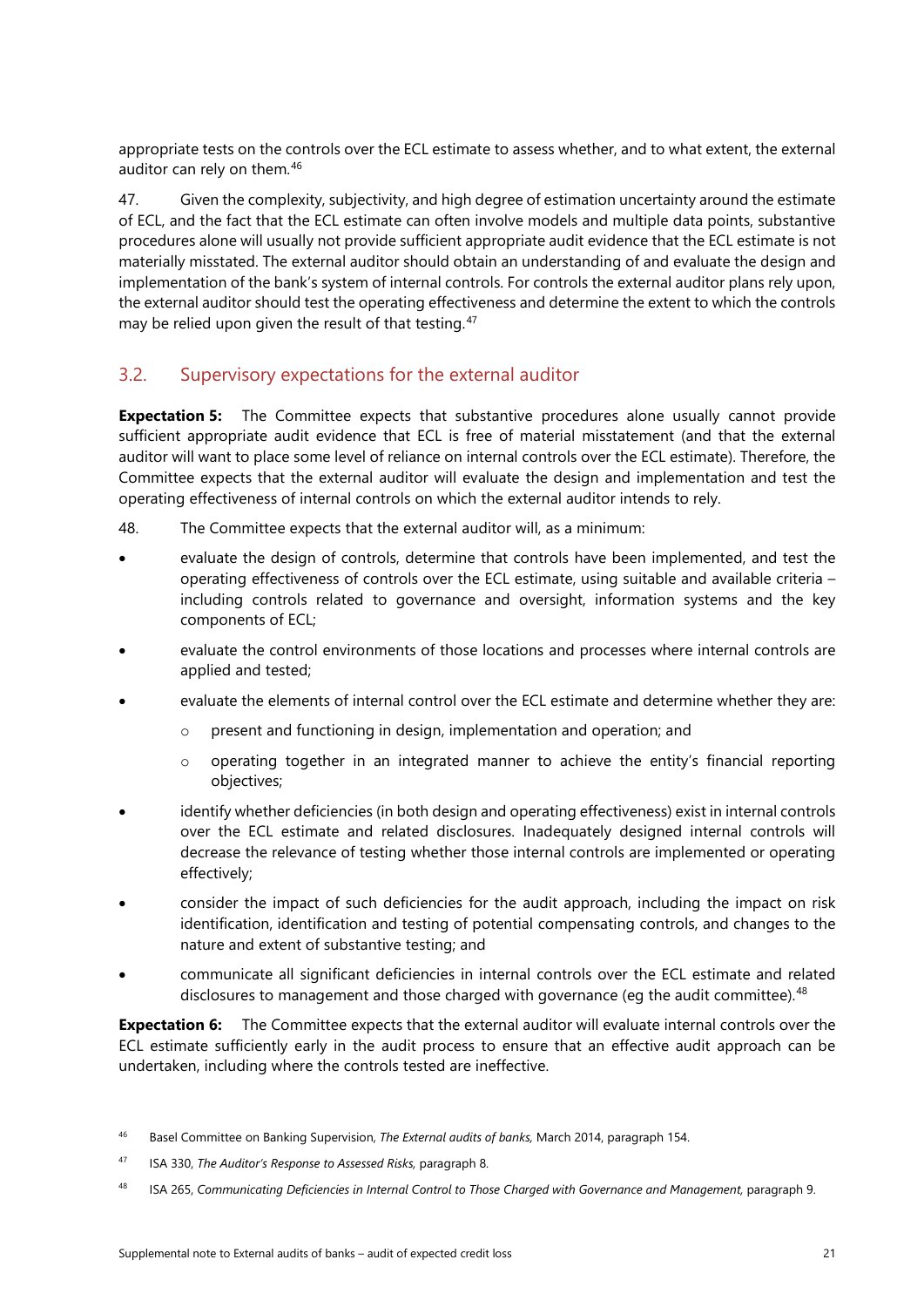49. Evaluating the design and testing the operating effectiveness of internal controls early in the audit process allows the external auditor sufficient time to revisit their risk assessment, adjust the planned audit approach to ensure it is appropriately responsive to the risks, and design and perform adjusted audit procedures (eg further substantive procedures and/or testing compensating controls) where feasible. Early identification of deficiencies in internal controls also allows time for management to remediate those deficiencies in order for the external auditor to be able to retest and have the ability to rely on those controls for the period where the controls were operating effectively.

50. In addition, management's processes and controls evolve. As a result, it follows that where the external auditor wishes to rely on those controls, they will need to perform testing over design, implementation and operation of the controls that have been newly implemented or amended during the year being audited.

#### <span id="page-25-0"></span>3.3. Considerations for key components of ECL

51. An auditor's understanding of an entity's internal control system is important as it contributes to the external auditor's identification of risks of material misstatement (taking account of inherent risks and related control risk). Due to the nature and complexity of the ECL estimate, the assessment of the design and operating effectiveness of internal controls over the key components of ECL is an important piece of audit evidence, particularly given that the external auditor will want to rely on those controls as substantive procedures alone will usually not provide sufficient appropriate audit evidence when ECL is audited at internationally active banks. The external auditor should also consider the timing of the testing of the controls they plan to rely on because that may impact the other audit work needed. For the key components, the following are important considerations:

- well-documented oversight and governance over management's financial reporting process, including disclosure. A strong governance process is needed to ensure the judgmental decisions are well controlled such that the disclosures are complete, accurate, in accordance with the accounting framework, relevant to the bank's portfolios and free from bias;
- controls over the identification of the need for and use of specialised skills or knowledge over the accounting estimate, including the use of management's experts;
- controls over the selection and validation of relevant methods and assumptions to determine the ECL estimate. This would include, for example, controls over the selection of forecasts and FLI, the selection and weighting of macroeconomic scenarios, and model adjustments and assumptions. Controls over SICR criteria may consider whether those criteria are suitably responsive and forward-looking, for example using key performance indicators that are regularly monitored, reviewing the process for updating PDs and ensuring that they take account of forward-looking information;
- the design, validation and implementation of models used to estimate ECL. Controls should cover data used in models as well as the accuracy and completeness of the model's application;
- the entity's information and IT systems. The ECL estimate often involves considerable use of data, including data that are sourced and managed from multiple locations and across multiple systems. Strong IT and data management controls relevant to financial reporting are important to ensure the integrity, accuracy and completeness of data used in the ECL models;
- manual processes. Some aspects of the ECL estimate, or components of estimates, are made outside models, for example for large corporate exposures. Controls should ensure manual (and automated) processes adhere to the bank's policies and procedures, support reliable outputs and are subject to appropriate independent review and governance;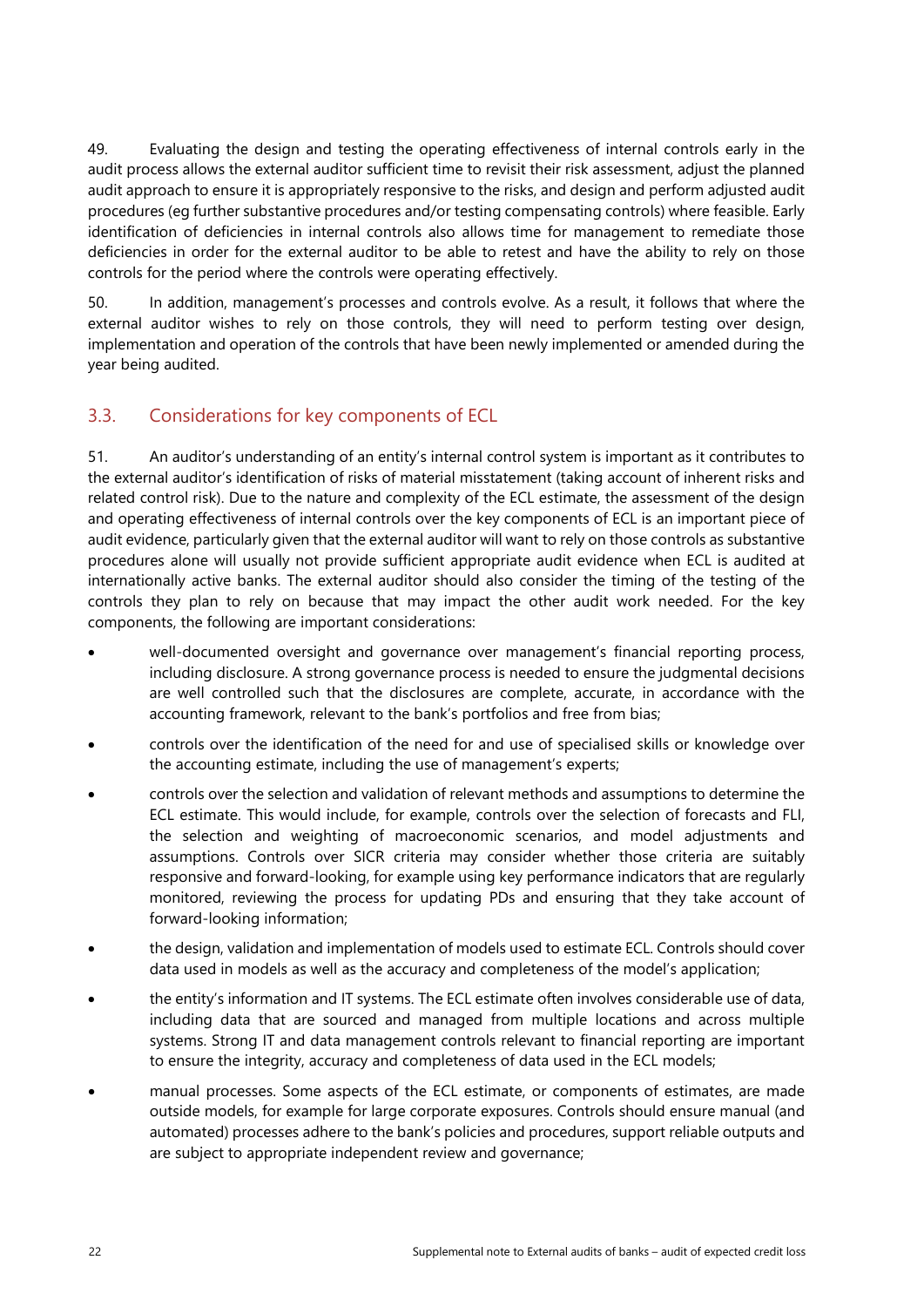- strong governance and management review controls related to model adjustments (in particular in periods where model adjustments are more significant). Model adjustments can be highly subjective (eg due to data limitations). The external auditor will want to assess the adequacy of the bank's governance arrangements to ensure any model adjustments are appropriately justified, are supported by available unbiased evidence and have been subject to robust scrutiny and challenge;
- governance and controls that consider the final ECL results and/or backtesting and similar reviews. The external auditor will be concerned with the processes a bank has for review and challenge of the ECL estimate and its reliability; and
- controls over external third party and outsourced services such as external data and model design, to ensure the relevance, integrity and accuracy of any relevant data or models.

## <span id="page-26-0"></span>4. Use of experts

#### <span id="page-26-1"></span>4.1. Issue

52. The Committee expects that the external auditor of a bank has specialised knowledge and competence in auditing banks. The external auditor will require specialised knowledge and experience in accounting for the ECL estimate, but may also need to use other experts. The identification of the need for auditor's experts requires auditor judgment. Auditor's experts have expertise outside accounting and audit.[49](#page-26-2) An auditor's expert can be an external expert or from the audit firm. In this supplemental note, the term "auditor's experts" is used consistently with the definition in relevant internationally accepted auditing standards.<sup>[50](#page-26-3)</sup>

53. Management may also use their own experts for areas outside of accounting to assist the bank in preparing the financial statements. In this supplemental note, such individuals or organisations are referred to as "management's experts."[51](#page-26-4)

54. The estimation of ECL is an area where a bank is likely to need highly specialised skills, knowledge and experience. This need arises from, individually or collectively, (i) the characteristics of the exposure being accounted for; (ii) the assumptions and modelling techniques that are used to calculate the estimate; and (iii) the IT systems and processes required to calculate and manage the associated data and information flows. The external auditor will also need to possess, or otherwise have access to, the necessary expertise and experience in relation to these areas to be able to audit effectively the estimate of ECL. The necessary expertise will also be essential for the auditor to exercise professional scepticism effectively throughout the audit. That expertise may be provided by an auditor's expert.

<span id="page-26-2"></span><sup>49</sup> ISA 620, *Using the Work of an Auditor's Expert, paragraph 6 (a)* "An individual or organization possessing expertise in a field other than accounting or auditing, whose work in that field is used by the external auditor to assist the external auditor in obtaining sufficient appropriate audit evidence. An auditor's expert may be either an auditor's internal expert (who is a partner or staff, including temporary staff, of the external auditor's firm or a network firm), or an auditor's external expert".

<span id="page-26-3"></span><sup>50</sup> ISA 620, *Using the Work of an Auditor's Expert*. Auditing standards differentiate between an auditor's expert (ISA 620) and an individual or organisation with expertise in a specialised area of accounting or auditing (ISA 220, paragraph 14). It is not always clear whether a matter falls outside of the accounting or auditing fields, in particular with more recent standards. In these circumstances it is a matter of the external auditor's professional judgment whether an individual is an auditor's expert (ISA 620, paragraph A2).

<span id="page-26-4"></span><sup>51</sup> ISA 500, *Audit Evidence,* paragraph 5(d).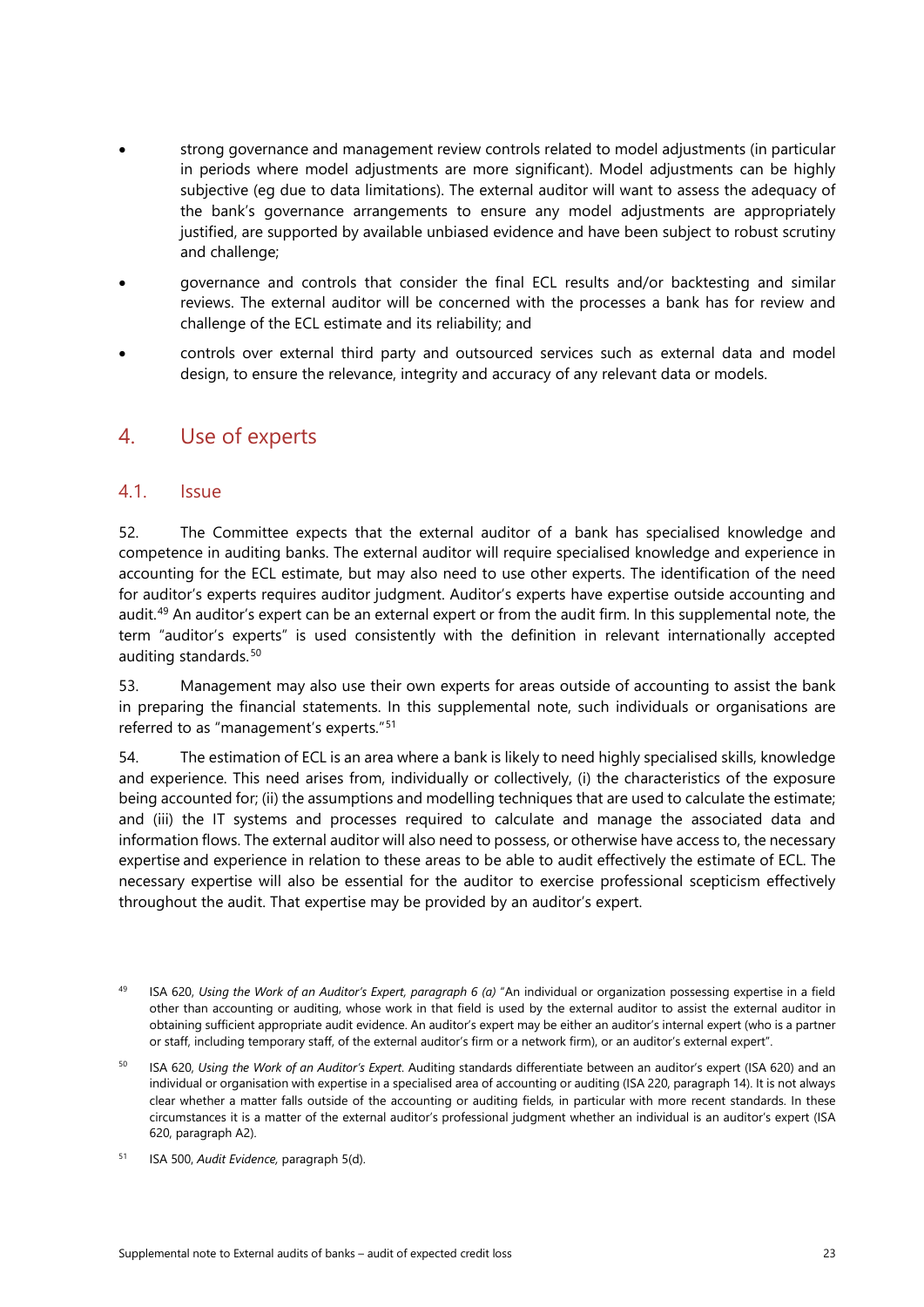### <span id="page-27-0"></span>4.2. Supervisory expectations for the external auditor

**Expectation 7:** The Committee expects that the external auditor will need to make use of specialised skills, which will require the use of auditor's experts, to effectively audit ECL. Auditor's experts will likely be used for some or all of the following matters in relation to the key components of ECL: credit risk measurement and management, estimating loan recoveries and valuations, macroeconomic forecasts and econometric modelling, credit risk modelling and data and IT systems design.

55. The external auditor is required to assess the expert resources it will need to undertake the audit, including in relation to ECL.<sup>[52](#page-27-1)</sup> Auditor's experts should have a deep knowledge of their respective fields, including understanding current and emerging best practices. They therefore have a greater ability to assess the reasonableness of some aspects of management's approach and to provide alternative views and assumptions. They also may have a greater ability and credibility to challenge management and their experts. These attributes also make them suitable to use as part of a stand back test when assessing whether the ROMM conclusions remain appropriate or whether sufficient and appropriate audit evidence has been obtained.

56. Specialised knowledge can be provided by any member of the engagement team or, specifically, by an auditor's expert.<sup>[53](#page-27-2)</sup> Due to the highly specialised nature of the ECL estimate, the use of nonaccounting information, the potential use by management of its experts, and the Committee's expectation that the ECL is determined by the external auditor to be a significant risk, it is likely that use of auditor's experts will be necessary to obtain sufficient appropriate audit evidence.<sup>[54](#page-27-3)</sup> It is likely that the auditor's work on the ECL estimate will require multiple auditor's experts. The diverse specialisations that are usually required to produce ECL numbers and disclosures mean that, in many cases, it will be unlikely that any one individual, or the engagement team collectively, will have the necessary expertise or depth of knowledge to effectively audit the ECL estimate without using the work of an auditor's expert.

57. The auditor's experts can be used at each stage of the ECL audit.<sup>[55](#page-27-4)</sup> including to help obtain an understanding of the entity, identify and assess the risks of material misstatement, design effective tests of controls and contribute to and evaluate the sufficiency and appropriateness of audit evidence.

58. Notwithstanding the use of auditor's experts on the audit, the external auditor retains sole responsibility for the audit opinion expressed.<sup>[56](#page-27-5)</sup>

59. The external auditor may also need to use the work of additional types of auditor's experts. For example, auditor's legal experts may be needed where contracts or security arrangements are complex, or where litigation may be involved to recover the bank's collateral. The external auditor assesses, as part of its audit planning, the range of expertise that will be required to undertake the audit.

**Expectation 8:** The Committee expects the external auditor to determine that any auditor's experts used have the competence to carry out the work asked of them and that the external auditor will ensure the work has been properly scoped and evaluated in order to contribute to the external auditor's assessment of the reasonableness of the ECL estimate and related disclosures.

<span id="page-27-1"></span><sup>52</sup> ISA 300, *Planning an Audit of Financial Statements*, paragraphs 8 and A8; and ISA 620, *Using the Work of an Auditor's Expert*, paragraph 7.

<span id="page-27-2"></span><sup>&</sup>lt;sup>53</sup> Individual members of the engagement team may develop expert knowledge – eg through experience from working on a number of engagements, or training and development. ISA 620, *Using the Work of an Auditors Expert, paragraph* A7.

<span id="page-27-3"></span><sup>54</sup> ISA 620, *Using the Work of an Auditor's Expert*, paragraph A8.

<span id="page-27-4"></span><sup>55</sup> ISA 620, *Using the Work of an Auditor's Expert,* paragraph A4.

<span id="page-27-5"></span><sup>56</sup> ISA 620, *Using the Work of an Auditor's Expert*, paragraph 3.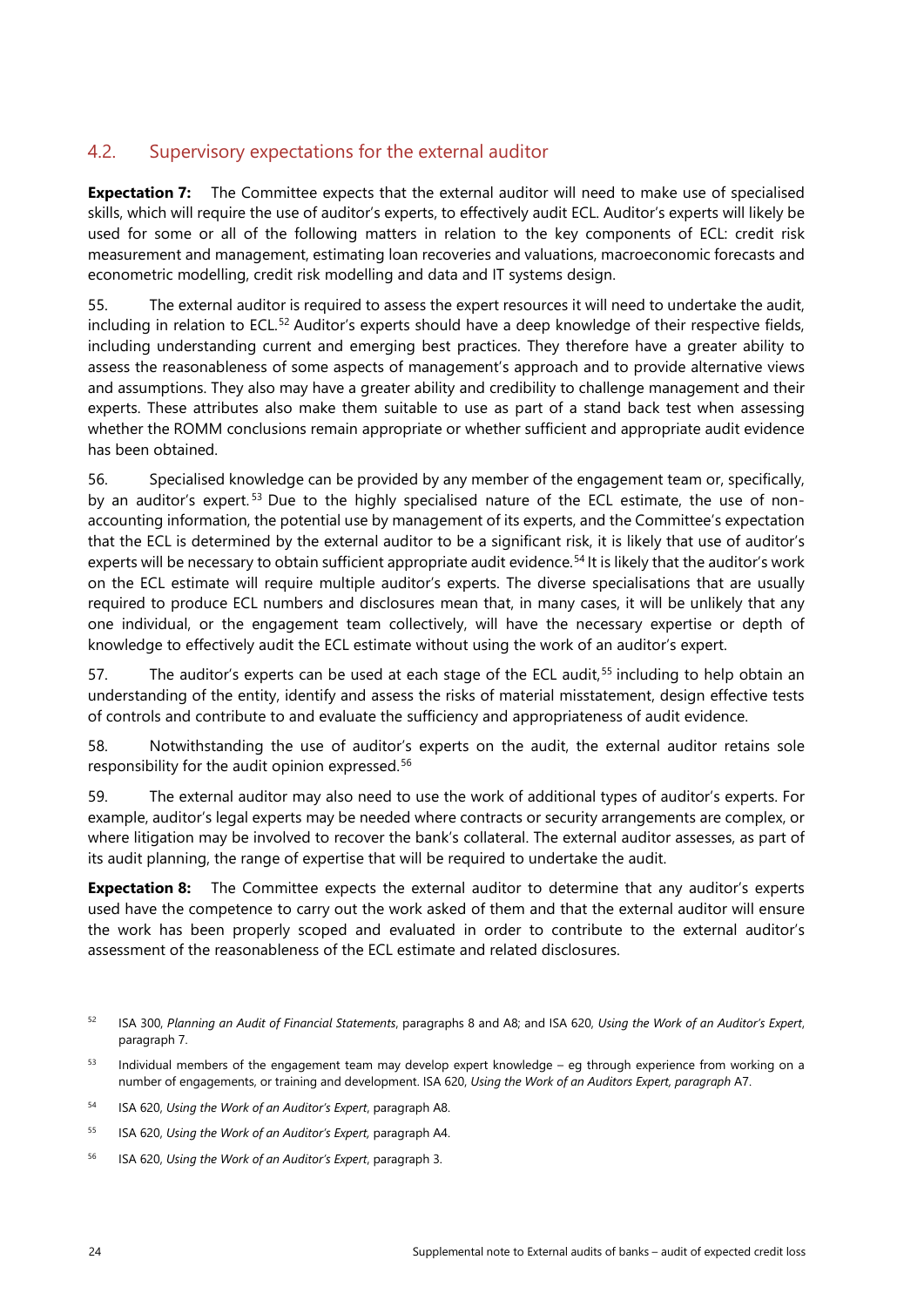60. In order to be able to use the work of an auditor's expert, the external auditor must first ensure that the auditor's expert is appropriate for the external auditor's purposes. The external auditor should evaluate whether the auditor's expert has the right competence, capability and objectivity.<sup>[57](#page-28-1)</sup> And the external auditor should obtain a sufficient understanding of the field of expertise of the external auditor's expert to be able to scope and evaluate the adequacy of their work.<sup>[58](#page-28-2)</sup> For example, some experts are knowledgeable about retail credit risk but not corporate credit risk. In addition, the external auditor should determine and set out the scope and objective of the work that the auditor's expert will undertake and then evaluate whether the work performed is adequate to meet the objective. Such an evaluation includes evaluating the expert's findings, whether any significant assumptions or methods of the expert are relevant and reasonable, and whether any data used by the auditor's expert is sufficiently relevant, complete and accurate.[59](#page-28-3) For example, where an auditor's expert has evaluated whether management's forecasts take account of all reasonable and supportable information about credit conditions, the external auditor may wish to document discussions with the auditor's expert on how they made the evaluation and what information the auditor's expert used in making it.

61. Assessing competence, capability, objectivity and the field of expertise is also important where the engagement team makes use of audit delivery models (ADMs), which can include solutions such as "centres of excellence" or "outsourcing." External auditors are required to apply relevant internationally accepted auditing standards regarding the work of experts used through ADMs.

#### <span id="page-28-0"></span>4.3. Considerations for key components of ECL

62. The following are areas where the external auditor may need to use the work of an auditor's expert.

#### (a) Forecasts and FLI

63. FLI feeds into macroeconomic scenarios and weighting and can be of a specialised nature. Some examples of FLI include macroeconomic indicators, predictions of credit defaults and estimates of recoveries. Auditor's experts in econometric modelling, credit risk or valuation may support the external auditor in:

- assessing the reasonableness and appropriateness of management's projected economic variables and detailed forecast period through peer comparison and use of expert judgment;
- assessing the internal consistency of management's forecasts and elements of FLI that are used for internal and external reporting purposes;
- assessing the reasonableness of management's key assumptions pertaining to the projection of future recoveries by providing independent views of:
	- o the likelihood of success of proposed recovery action;
	- o the viability of alternative recovery strategies;
	- o the projected recoverable amounts; and
	- o whether management has considered all reasonable available information in making its recovery assumptions;

<span id="page-28-3"></span><sup>59</sup> ISA 620, *Using the Work of an Auditor's Expert,* paragraphs 12 and 13.

<span id="page-28-1"></span><sup>57</sup> ISA 620, *Using the Work of an Auditor's Expert,* paragraph 9.

<span id="page-28-2"></span><sup>58</sup> ISA 620, *Using the Work of an Auditor's Expert*, paragraphs 10—12.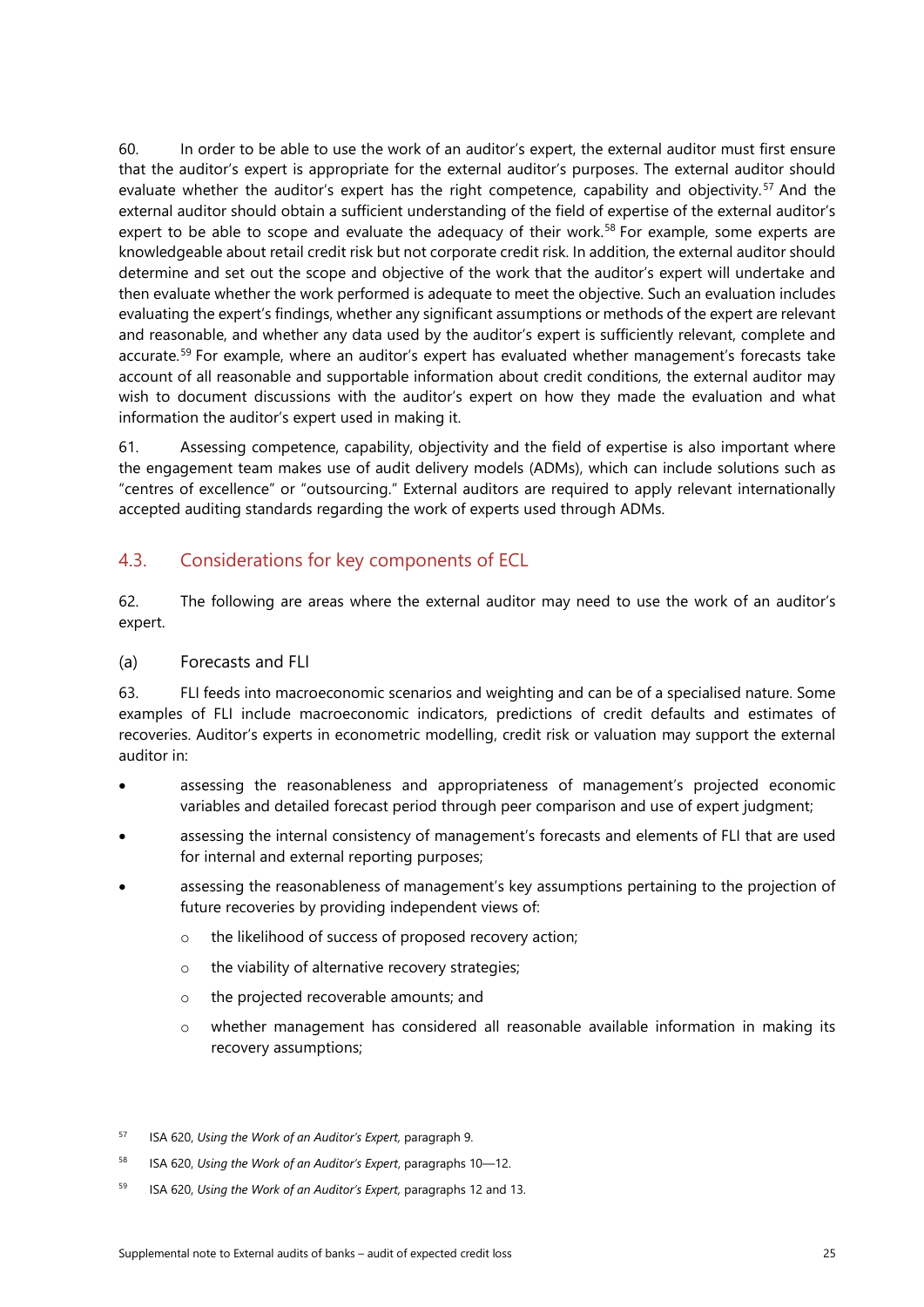- assessing the reasonableness of management's land and property valuation estimates, and the projected valuations of other types of collateral.
- (b) Macroeconomic scenarios and weighting

64. The ECL estimate reported in the financial statements may be the sum of probability-weighted outcomes based on macroeconomic scenarios. An external auditor's experts in economics, econometric modelling or credit risk may support the external auditor in some of the following ways:

- assessing the reasonableness, severity and probability of different macroeconomic scenarios, where a bank is using discrete macroeconomic scenarios. For example, the expert can help the external auditor to assess whether management's range of scenarios considered, and the probability-weights assigned to them, is reasonable considering the expert's and market views of economic uncertainty and is not, for example, overly reliant on the base case macroeconomic scenario. The external auditor's expert may also assist in understanding and assessing the rationale underlying potentially overly pessimistic or optimistic scenarios used to calculate ECL relative to scenarios used for internal stress testing;
- assessing the appropriateness of the relationships and correlations between variables and of the economic modelling techniques and assumptions; and
- assessing whether management's macroeconomic scenarios and weighting include key drivers of credit risk for the bank's portfolios. For example, the credit risk of a portfolio of exposures to entities manufacturing plastics and chemicals may be sensitive to changes in oil prices.
- (c) Models

65. The external auditor of a bank may use auditor's experts to assist in assessing and responding to the risks of material misstatement arising from the complexity and subjectivity associated with models.

- A credit modelling expert can help the external auditor to evaluate management's design of models and the appropriateness of methods, assumptions, parameters and techniques used by management in the model. For example, it is not always possible or cost-effective to model every driver of credit risk. The expert may help identify the key parameters to which the ECL estimate is most sensitive and which should be the focus of the external auditor's efforts as to how they have been modelled or otherwise taken into account in the development of the ECL estimate.
- The involvement of the external auditor's expert is likely to be beneficial in auditing all elements of a model. This includes reviewing management's design and implementation of a model (including management's approach to model validation and testing) and assessing a model's performance over time. The external auditor's expert may be able to help the external auditor assess whether a model achieves the objectives set out in the relevant ECL framework (including where the model uses or has been built upon regulatory models). The external auditor's expert may also be able to assist in determining, where different submodels have been used, whether those models fit together in order to achieve the required objective. Model adjustments (eg to compensate for model weaknesses or data gaps), which often involve application of experienced credit judgment, may be a particular area of focus for an auditor's expert given the judgmental or subjective nature of model adjustments.
- In terms of market perceptions of best practice, banks may develop and change their models across a number of years (ie model assumptions and techniques are refined to better reflect the risks being modelled), and models need to evolve and adapt to the changing portfolio of the bank's exposures. The external auditor may therefore need to make use of experts on an ongoing basis to assess whether the bank's modelling approaches remain fit for purpose and appropriate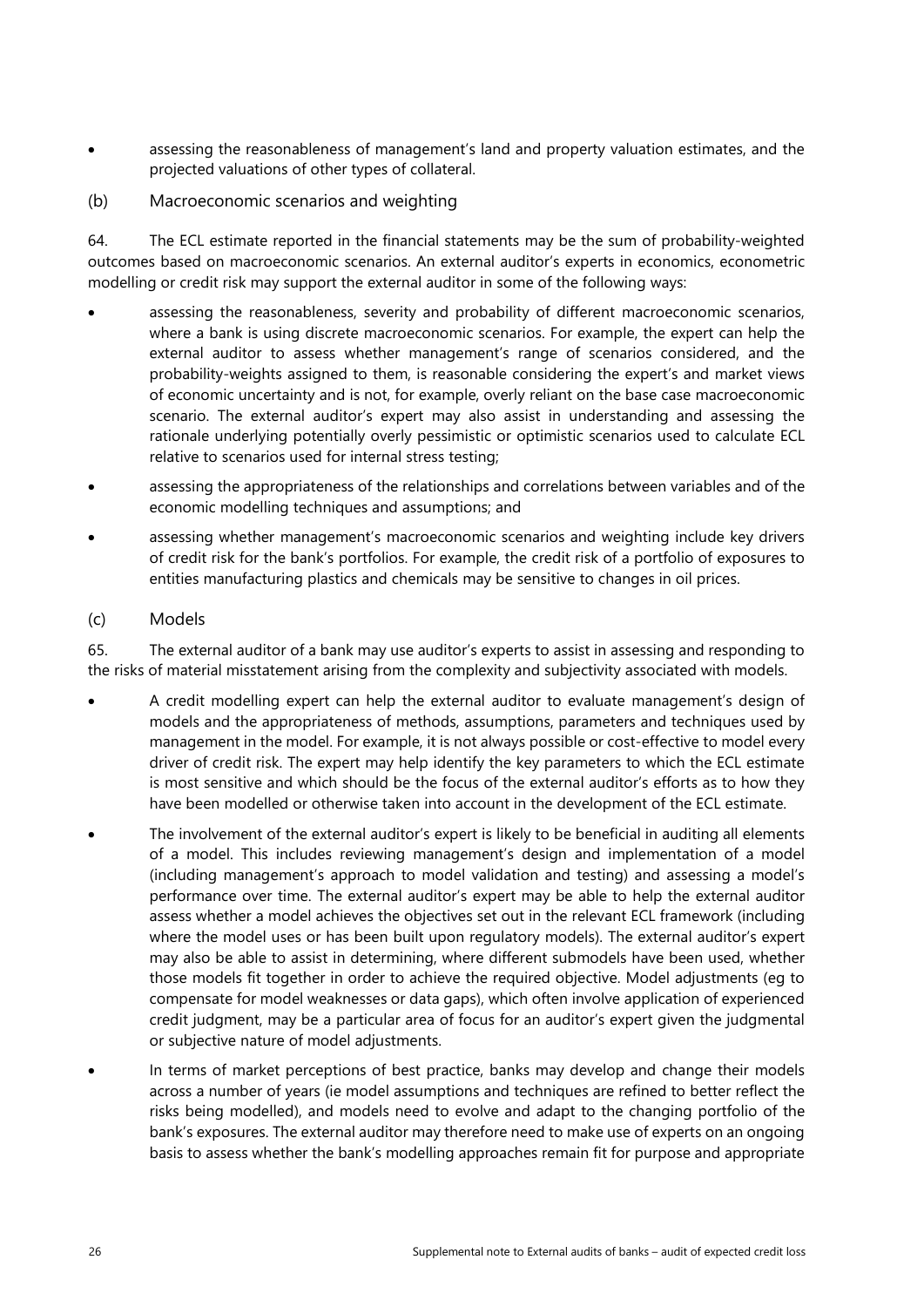in the context of the bank's portfolio of exposures and prevailing economic environment. IT experts may be able to assist the external auditor in testing model change controls.

- There are various issues around data where an auditor's expert may provide assistance. A key part of an effective modelling approach is the ability to manage data without loss of integrity, in particular where there may be multiple data sources and systems through which the data flows. In addition, data may not have been part of the financial reporting systems prior to the application of ECL frameworks (eg data from risk and regulatory systems). There is also the risk that data does not remain accurate and complete as it flows through the bank's information systems and is subject to various manipulations. As such, the external auditor will likely need to engage IT experts, for example to ensure systems are secure (physically and logically) or to test the ability of systems to accurately and completely process the bank's ECL data.
- Experts may also be able to assist the external auditor in assessing whether data is complete, accurate and relevant. This is particularly important where an ECL estimate is very data dependent – for example as with most retail portfolios, but also some SME portfolios. It is also important as data, and in particular historic data, may cease to be relevant with changes to circumstances. For example, historic loss data might in some cases only reflect a benign or stable economic environment and will thus be incomplete if used in a model that needs to use downturn FLI. In such circumstances, new data or other actions such as model adjustments will be required.
- (d) SICR

66. Auditor's experts in credit risk can help assess the reasonableness of management's SICR criteria and thresholds by:

- advising on the appropriateness of SICR criteria and thresholds used by management considering measures of credit risk for particular exposures or groups of exposures, including the information and techniques commonly used in the market place. If a PD model is being used, the calibration of the SICR criteria and the qualitative indicators used can also depend on the factors incorporated into the PDs, which auditor's experts can also help assess;
- assisting with the assessment and interpretation of other credit information available within the bank (eg material produced by a credit risk function) or outside the bank, to identify potential discrepancies or inconsistencies with the SICR threshold, which the external auditor should then investigate;
- applying their awareness of emerging market conditions (ie portfolio level events) or of troubled exposures that have yet to feed through a bank's automated processes (or PDs) to help the external auditor to determine whether management appropriately selected and calibrated the SICR criteria – to help the external auditor judge whether the SICR criteria contain a comprehensive set of risk factors, either through quantitative or qualitative elements; and
- assessing whether management has considered all relevant, available and current information (including FLI) in forming its SICR-related judgments.

67. The nature of the credit risk and, therefore, the means by which the risk is measured, may be affected by factors such as exposure type (eg mortgages, unsecured loans, credit cards and leasing), the sector (eg lending to retail customers, the oil and gas industry, and SMEs), or geography. As a result, the audit may require more than one credit risk expert depending on the nature, size and complexity of the bank's exposures.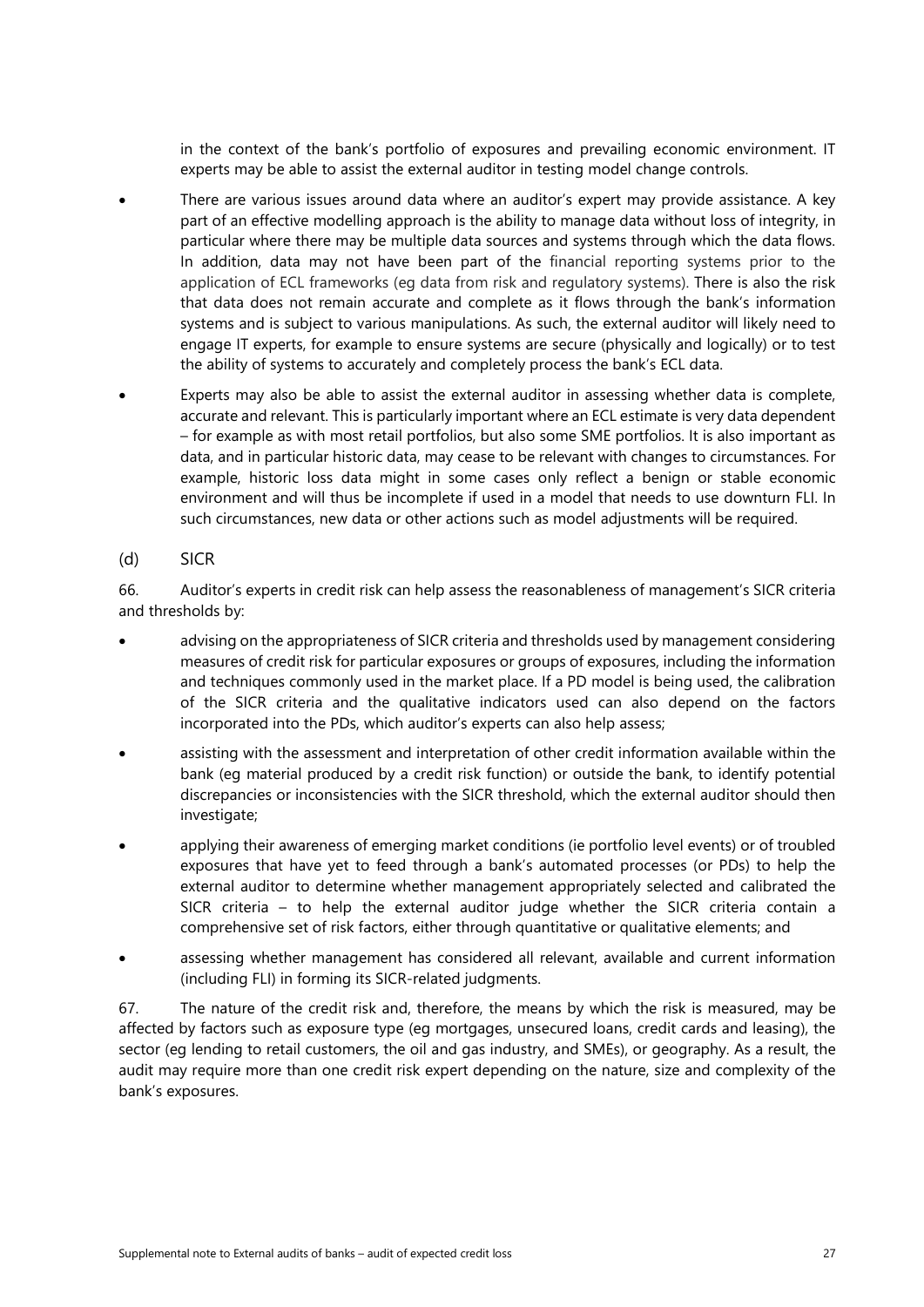#### (e) Disclosure

68. Engagement teams may leverage auditor's experts in credit risk and data to help assess the data underlying ECL disclosure. With regard to ECL disclosure itself, auditor's experts in credit risk or economics may support the engagement team by:

- providing credit risk-related knowledge to aid the external auditor in determining whether management has provided the disclosures that are most likely to be material to the users of the financial statements such as those related to FLI and other key judgments; and
- leveraging knowledge of other areas of the bank's business in assessing the ECL credit risk disclosures for internal consistency within the bank.

# <span id="page-31-0"></span>5. Audit evidence

#### <span id="page-31-1"></span>5.1. Issue

69. The external auditor obtains sufficient appropriate audit evidence about whether accounting estimates and the related disclosures are reasonable.<sup>[60](#page-31-3)</sup> Audit evidence is information used by the external auditor in arriving at the conclusion on which the external auditor's opinion is based.<sup>[61](#page-31-4)</sup> Where the risk of material misstatement is higher, the external auditor requires audit evidence that is more persuasive.<sup>[62](#page-31-5)</sup> As it is expected that the external auditor will assess significant risk(s) of material misstatement related to the ECL estimate,<sup>[63](#page-31-6)</sup> the external auditor will need to obtain highly persuasive evidence in addressing the risk. If the external auditor does not obtain sufficiently persuasive evidence, there is a risk that fraud or errors (including those arising from management bias) have gone undetected and the ECL estimate and related disclosures may be materially misstated.

#### <span id="page-31-2"></span>5.2. Supervisory expectations for the external auditor

**Expectation 9:** The Committee expects the external auditor to obtain sufficient appropriate audit evidence about whether the ECL estimate and related disclosures in the financial statements are reasonable in the context of the applicable ECL framework. The external auditor's further audit procedures should be responsive to assessed ROMM in relation to ECL and its components.

**Expectation 10:** The Committee expects that the external auditor will obtain more persuasive evidence to support the external auditor's audit of the ECL estimate and related disclosures because of the significant ROMM.

70. The auditor reaches their judgment on whether there is a material misstatement on the basis of gathering sufficient appropriate audit evidence. <sup>[64](#page-31-7)</sup> Sufficiency is an assessment of the quantity of

- <span id="page-31-3"></span><sup>60</sup> ISA 540 (Revised), *Auditing Accounting Estimates and Related Disclosures,* paragraph 11.
- <span id="page-31-4"></span><sup>61</sup> ISA 500, *Audit Evidence,* paragraph 5 (c).
- <span id="page-31-5"></span><sup>62</sup> ISA 330, *The Auditor's Response to Assessed Risks,* paragraph 7b; ISA 540 (Revised), *Auditing Accounting Estimates and Related Disclosures,* paragraph 18.
- <span id="page-31-6"></span><sup>63</sup> See Expectation 4 within section 2.2, Supervisory expectations for the external auditor on "Assessment of risks of material misstatement".
- <span id="page-31-7"></span><sup>64</sup> ISA 330, *The Auditor's Response to Assessed Risks*, paragraph 26.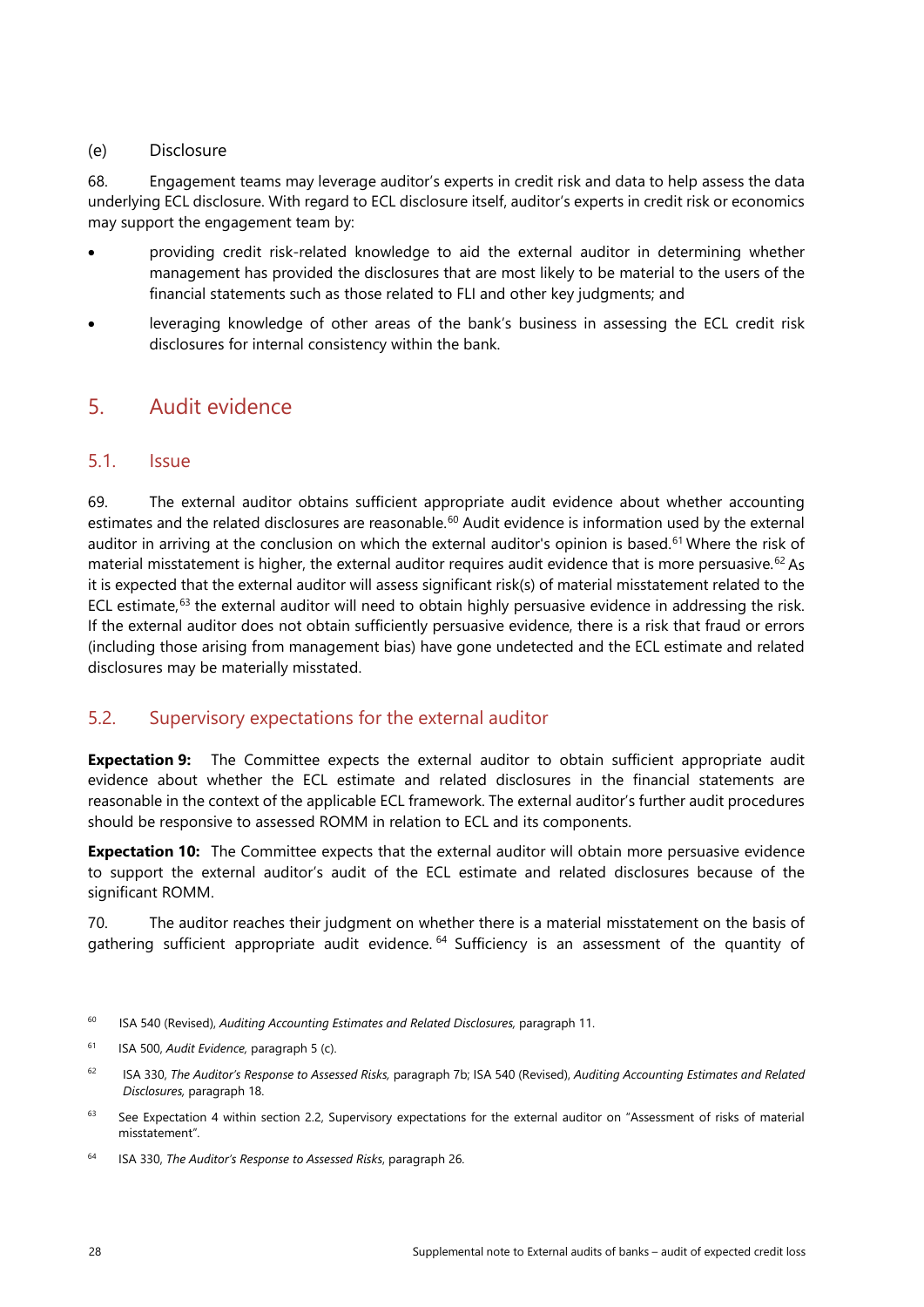information gathered, and appropriateness is an assessment of the quality (relevance and reliability) of the information.<sup>[65](#page-32-0)</sup>

71. The ECL estimate is likely to be a material estimate for the users of the bank's financial statements. Given this likelihood, along with the expectation that ECL will give rise to significant risk(s) of material misstatement (see Expectation 4), it follows that the external auditor will need to gather highly persuasive evidence to be able to reach a robust judgment that the ECL estimate is not misstated.

72. Consideration of the following may assist the external auditor in determining whether they have sufficient appropriate evidence:

- obtaining relevant (and reliable) evidence from sources external to the bank;
- using multiple evidential sources or procedures;
- considering evidence that may contradict as well as corroborate management's ECL estimate;
- performing own (auditor) analysis and developing independent expectations;
- using the work of auditor's experts (see 'Use of experts' section);
- critically assessing any evidence provided by management's experts;<sup>[66](#page-32-1)</sup> and
- using actual observations or outcomes to evaluate or backtest elements of the ECL estimate.

73. The quality and persuasiveness of audit evidence is influenced by the relevance and reliability of the nature and source of information.<sup>[67](#page-32-2)</sup> For example, evidence from sources external to the bank (such as third party confirmations and industry benchmarking data)<sup>[68](#page-32-3)</sup> is often more reliable than evidence produced by management (such as accounting records, meeting minutes and management representations)[69](#page-32-4) because it is produced independently of the audited bank (though the auditor will need to assess it for relevance).<sup>[70](#page-32-5)</sup> Similarly, information that is produced and controlled independently of those making the ECL estimate may be more reliable. Accounting frameworks may require elements of the ECL estimate to be based on a bank's internal data (for example, loss data) and the external auditor will perform audit procedures and analysis on that data to ensure it is relevant, complete and accurate. The external auditor may also want to compare the bank's internal data to other relevant third party sources (for example, external ratings and PDs, if there are concerns with the completeness or integrity of a bank's own internal data). For other elements of the ECL estimate there will be multiple sources of evidence that the auditor may use.

74. Corroborative evidence from different sources is generally more persuasive than evidence from a single source.<sup>[71](#page-32-6)</sup> For example, testing management's internally generated projection of future unemployment by comparing it with a corresponding projection by a central bank (ie a party external to the audited bank) that was undertaken with the same objective in mind and finding them comparable would likely yield more persuasive audit evidence than simply assessing the rationale underlying

- <span id="page-32-0"></span><sup>65</sup> ISA 500, *Audit Evidence*, paragraphs 5(b) and 5(e).
- <span id="page-32-1"></span><sup>66</sup> ISA 500, *Audit Evidence*, paragraph 8.
- <span id="page-32-2"></span><sup>67</sup> ISA 500, *Audit Evidence,* paragraphs A27 to A31.
- <span id="page-32-3"></span><sup>68</sup> ISA 500, *Audit Evidence,* paragraph A9.
- <span id="page-32-4"></span><sup>69</sup> ISA 500, *Audit Evidence,* paragraph A8.
- <span id="page-32-5"></span> $70$  While the independent production of information enhances its reliability, the external auditor will still need to assess its relevance to the bank's circumstances and the tests being undertaken.
- <span id="page-32-6"></span><sup>71</sup> ISA 500, *Audit Evidence,* paragraph A8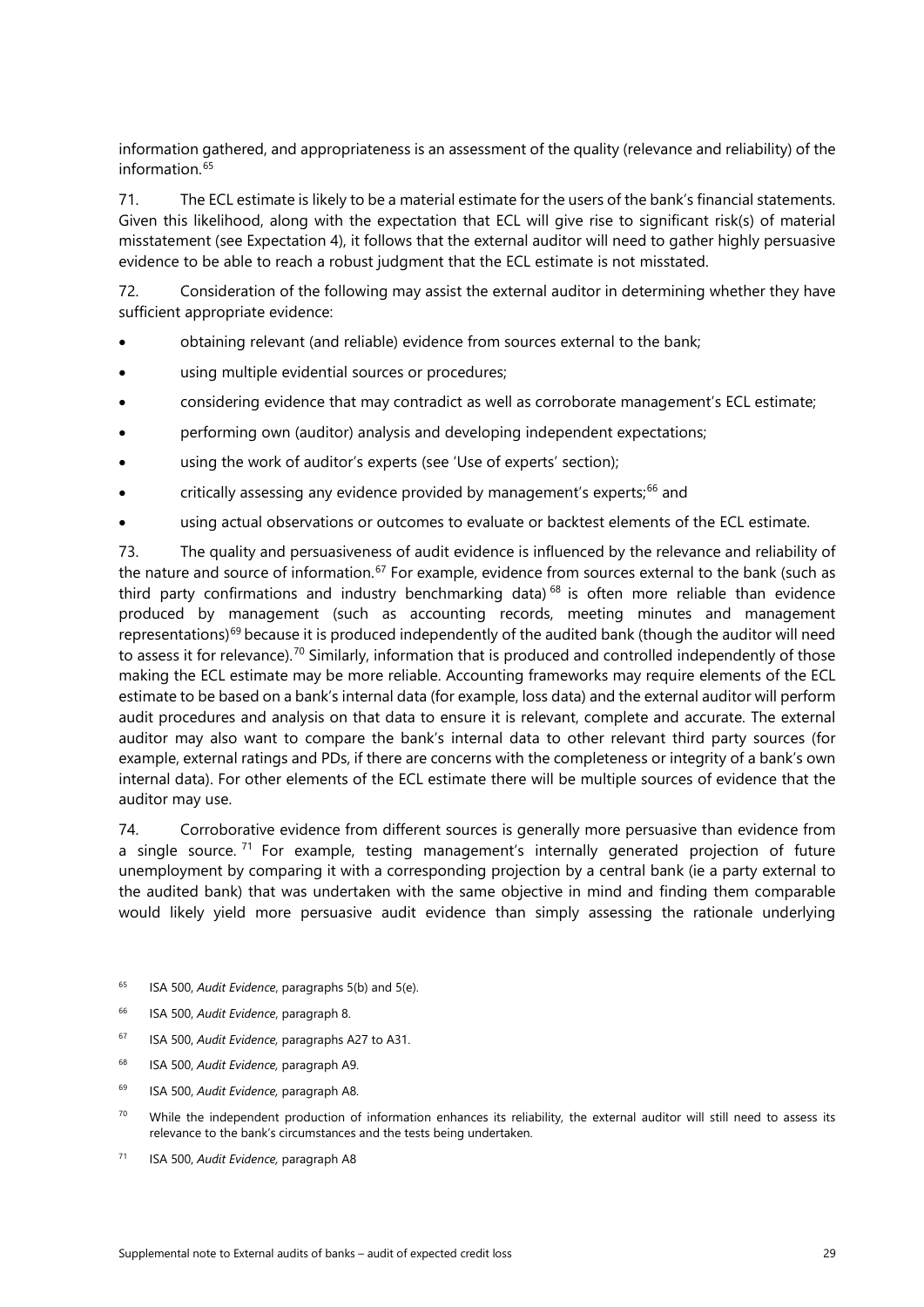management's projection of unemployment and finding it reasonable. Where the external auditor obtains pieces of evidence that are not consistent with each other, the external auditor should consider all the evidence obtained, even if contradictory rather than corroborative,<sup>[72](#page-33-0)</sup> and assess the impact on the quality of evidence, accordingly.

75. Methods of obtaining evidence from substantive procedures include the results of reperformance tests, recalculations, reconciliations and sensitivity analyses. The external auditor may have more confidence in the reliability of audit evidence when an auditor's expert is involved in the performance of the procedures, depending on the subject matter. For example, the external auditor might test inputs into the ECL process such as PD, EAD or LGD by recalculation. Involving an auditor's credit risk expert with a strong understanding of the data and methods underlying the calculations may support a better ability to determine whether there are errors or inconsistencies.

76. With regard to ECL-related estimates, evidence of the actual outcome of the estimate, when available, provides more persuasive evidence. For example, if a model were to predict a particular level of future credit losses, but the actual losses turn out to be substantially higher than the model predicted, it may indicate that an assumption within the model is not reasonable and should be updated. The Committee notes, however, that "a difference between the outcome of an accounting estimate and the amount recognised in the previous period's financial statements does not necessarily represent a material misstatement of the previous period's financial statements" if the difference arises from information that was not available to management at the time that the previous period's financial statements were finalised.<sup>[73](#page-33-1)</sup> Because ECL is a weighted average amount based on a range of scenarios, the outcome will be different from the estimate and cannot be "verified" in retrospect. Nevertheless, elements of the ECL estimate may be able to be backtested. For example, the external auditor may be able to test the reasonableness of a bank's PD model assumptions by backtesting among other tests.

77. An audit is cumulative and iterative, and therefore the external auditor may need to stand back and reflect on the sufficiency and appropriateness of the evidence being gathered at various points during the audit process.<sup>[74](#page-33-2)</sup> In addition, any stand back test needs to be timely to ensure there is sufficient time to collect any further necessary evidence.

78. The external auditor's analysis and development of independent expectations (usually of a component of a bank's ECL estimate but sometimes of an estimate as a whole) may be an important audit procedure. The expectations will help establish the standards or benchmarks that the external auditor will use to judge whether the cumulative evidence gathered is sufficient and appropriate. In developing their expectations, the external auditor should consider (i) the requirements of the accounting framework; (ii) the risks in the bank's portfolios; (iii) market practice and peers; (vi) their experience from prior periods (where applicable); and (v) how the external economic environment may affect the bank's risks and estimates of ECL. Differences between the auditor's independent expectation and management's estimates should be appropriately understood and assessed.

79. The external auditor may undertake peer comparison for elements of the ECL estimate or for the estimate as a whole. The comparisons do not usually produce persuasive evidence but they can be helpful in identifying areas for investigation. The more the characteristics of the peer and the ECL element or portfolio of the audited bank are aligned, the more beneficial the analysis can be.

<span id="page-33-0"></span><sup>72</sup> ISA 500, *Audit Evidence,* paragraph A1.

<span id="page-33-1"></span><sup>73</sup> ISA 540 (Revised), *Auditing Accounting Estimates and Related Disclosures*, paragraph A60.

<span id="page-33-2"></span><sup>74</sup> ISA 330, *The Auditor's Response to Assessed Risks*, paragraph A60.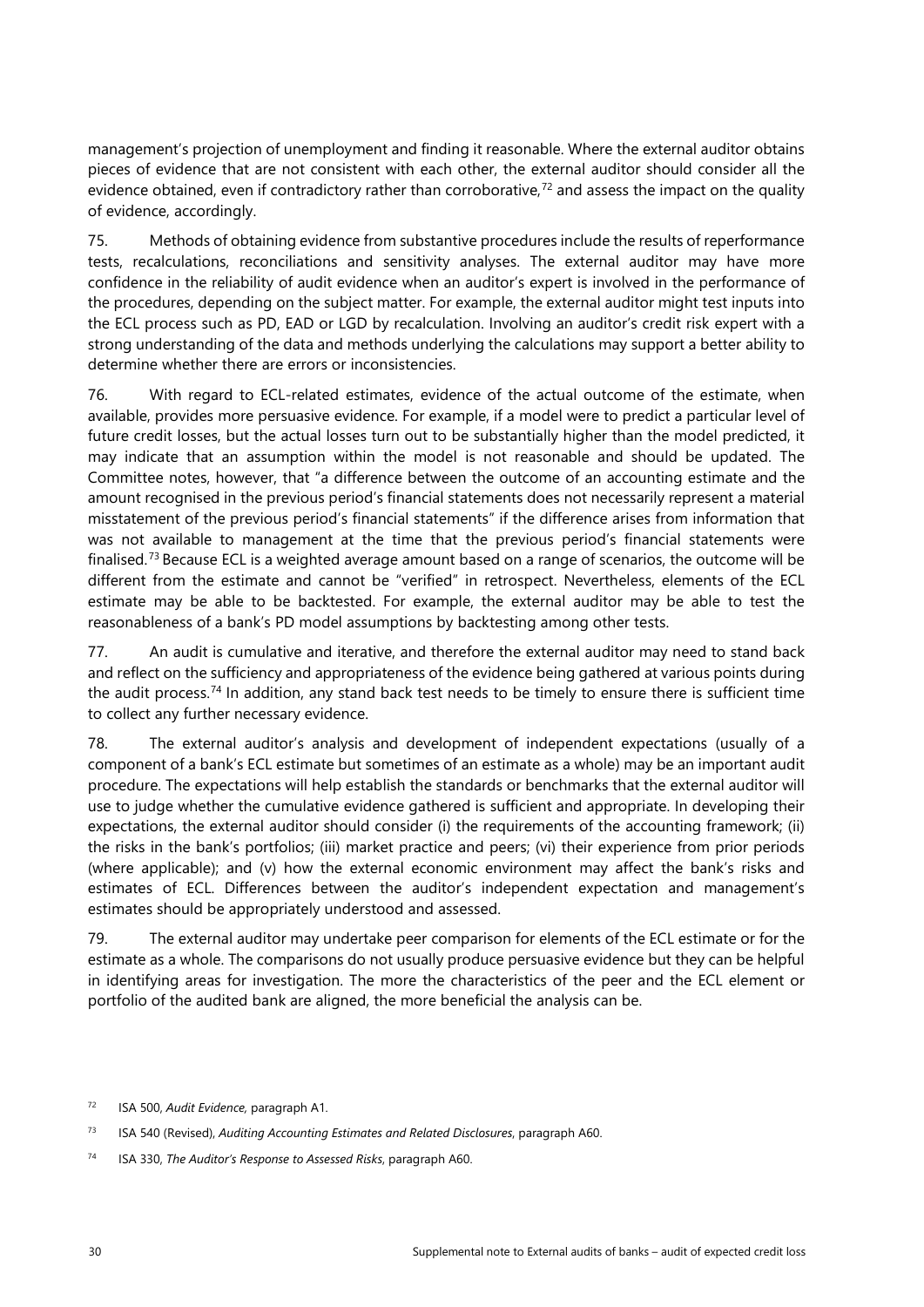80. Weaknesses in internal controls, prior adverse experience of the bank and its management in making estimates, or errors identified when undertaking audit procedures may also affect the auditor's assessment of sufficient appropriate evidence.<sup>[75](#page-34-1)</sup>

81. If the external auditor has not obtained sufficient appropriate evidence, they should seek to obtain further audit evidence. If the external auditor is unable to obtain sufficient appropriate evidence they should express a qualified opinion or a disclaimer of opinion on the financial statements.<sup>[76](#page-34-2)</sup>

#### <span id="page-34-0"></span>5.3. Considerations for key components of ECL

82. Where controls testing is undertaken, sufficient appropriate evidence will be obtained from a combination of controls testing and substantive procedures. The nature and extent of the substantive procedures required will, in part, depend on the external auditor's assessment and testing of controls. In performing audit procedures and gathering information for the various components of the ECL estimate, the auditor should reflect on whether the information obtained indicates a need to revise the assessment of the risks of material misstatement and/or the planned audit procedures (for example, because the information gathered contradicts previous findings or the auditor's expectations).

#### (a) Forecasts and FLI

83. Some of the sources of more persuasive evidence the external auditor might obtain regarding controls over forecasts and FLI are as follows:

- evidence of effective review and challenge by management of FLI used in scenarios for reasonableness and mitigation against recency bias (where estimates of FLI are overly influenced by recent conditions and do not fully take account of expectations of future developments); and
- evidence of the likely effectiveness of management's current estimation process from a review of the outcome of previous estimates (ie a retrospective review).
- 84. Evidence from substantive procedures might include:
- evidence of reviews of peer comparisons of the detailed forecast periods and forecasts used by other banks for portfolios with similar credit characteristics located in similar economic or geographic areas;
- assessment of internal consistency as to whether the bank has used the same FLI to calculate ECL for management reporting and external reporting, and challenge of differences;
- comparing previous estimates to actual outcomes and assessing the reasons for differences to understand their impact on current forecasts and FLI estimates;
- obtaining and assessing data used in FLI that is available from third parties independent of the bank and its management (eg credit ratings, loss data, asset valuations, economic forecasts). The external auditor can obtain such data and compare it to what has been used by the bank and analyse and understand any differences, challenging management where necessary; and
- examining published economic reports from third parties and comparing these to management's detailed forecast and forecast period used to measure ECL.

85. A bank's forecasts and FLI should be reasonable and appropriate to its circumstances. Differences between other information and that produced by a bank do not necessarily indicate that the bank is using

<span id="page-34-1"></span><sup>75</sup> ISA 330, *The Auditor's Responses to Assessed Risks*, paragraph A62.

<span id="page-34-2"></span><sup>76</sup> ISA 330, *The Auditor's Responses to Assessed Risks*, paragraph 27.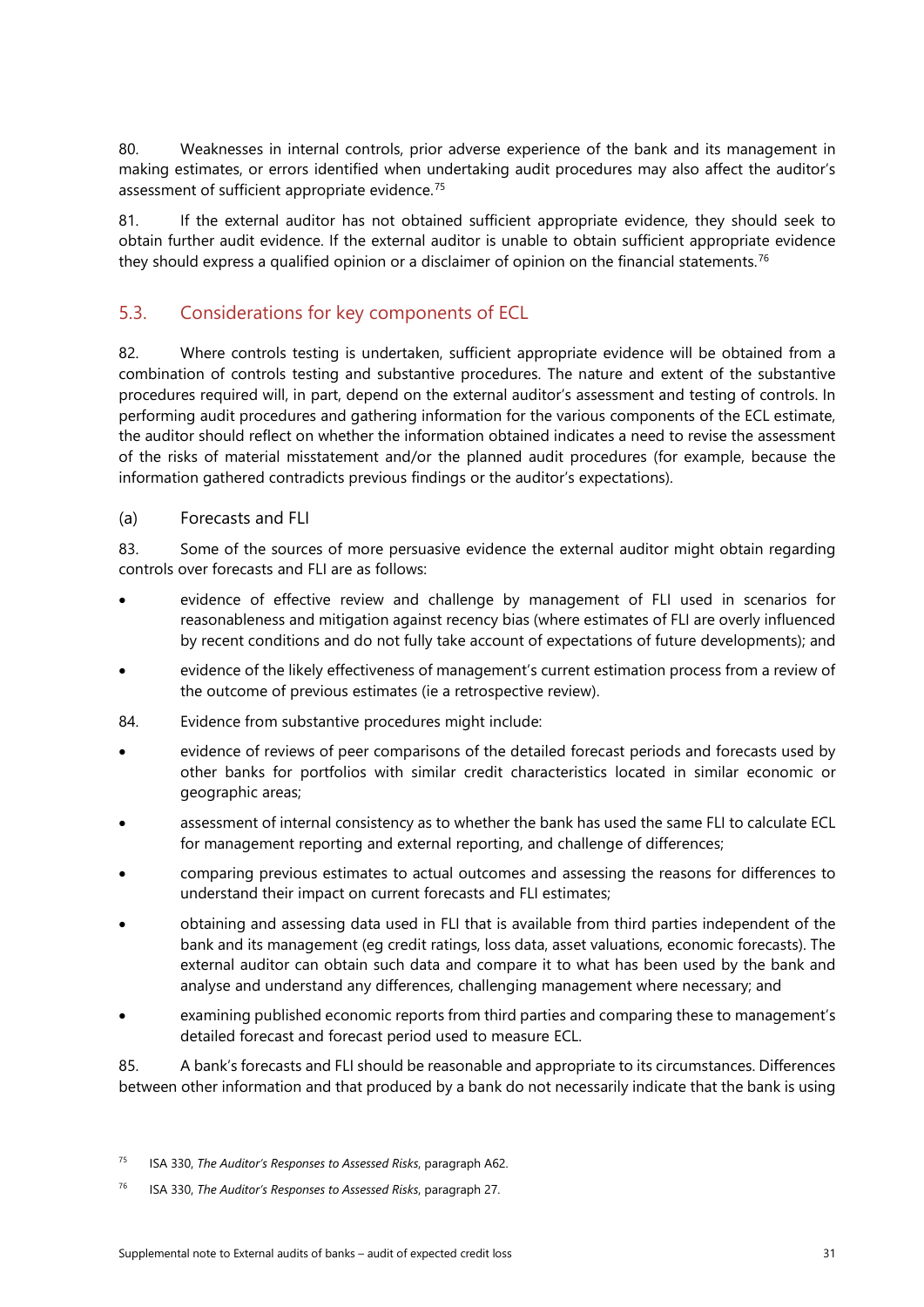inappropriate information. The external auditor will want, however, to understand the basis for the bank's information and why it is different from other forecasts and FLI. In particular, the external auditor will want to understand whether there is any indication of bias and how supportable the bank's forecasts or FLI are.

#### (b) Macroeconomic scenarios and weighting

86. Some of the sources of more persuasive evidence the external auditor might obtain regarding controls testing of macroeconomic scenarios and weighting are listed below. This evidence is used to evaluate whether management's methods, assumptions (ie the subjective elements of the ECL estimate) and data have been appropriately made.

- A clear, transparent, approved and implemented policy document that specifies:
	- $\circ$  the information management requires for generating, selecting and updating the range of scenarios and associated probability-weights used in ECL calculations;
	- $\circ$  the limitations inherent in management's chosen approach to scenario design;
	- $\circ$  the criteria that management will use to identify when the chosen approach is insufficient to capture credit risk drivers or economic uncertainties and the actions that will be taken as a result; and
	- $\circ$  how management ensures that scenarios take account of all reasonable and supportable information about credit conditions at the reporting date, even when forecasts are developed prior to the reporting date (and may, as a result, be lagging).
- Evidence of independent and effective review and challenge of the range of scenarios, and the associated probability weights and model outputs for reasonableness:
	- for example, a sensitivity analysis may have been performed to ensure macroeconomic scenarios and weightings captured key ECL drivers and relationships between inputs and outputs; and
	- o additionally, management may have performed backtesting to assess the reasonableness of model inputs and outputs.
- Evidence of independent and effective review and challenge of the rationale for the number of scenarios, for example:
	- $\circ$  in cases where management has determined that using only one scenario is appropriate, how management has decided that is consistent with the requirements of the accounting framework that ECL be a probability weighted outcome;
	- $\circ$  how management has determined that the scenarios selected adequately capture the impact of non-linearity of credit losses; and
	- $\circ$  where economic uncertainty is elevated, how the number of scenarios used by management takes economic uncertainty fully into account.

87. In terms of substantive procedures, third party economic forecasts are frequently available and can provide an independent, objective view on the choice of management's scenarios, including the nature of the scenarios (eg expansionary and recessionary), time horizons, their defining parameters (eg unemployment and inflation) and the projected probabilities of occurrence. In particular, a consensus forecast is likely to be available, against which the external auditor may compare management's base case projection. [77](#page-35-0) Many third party institutions (eg central banks) prepare economic forecasts. The auditor's

<span id="page-35-0"></span><sup>&</sup>lt;sup>77</sup> Consesus forecast refers to the aggregate view of a number of separate economic projections.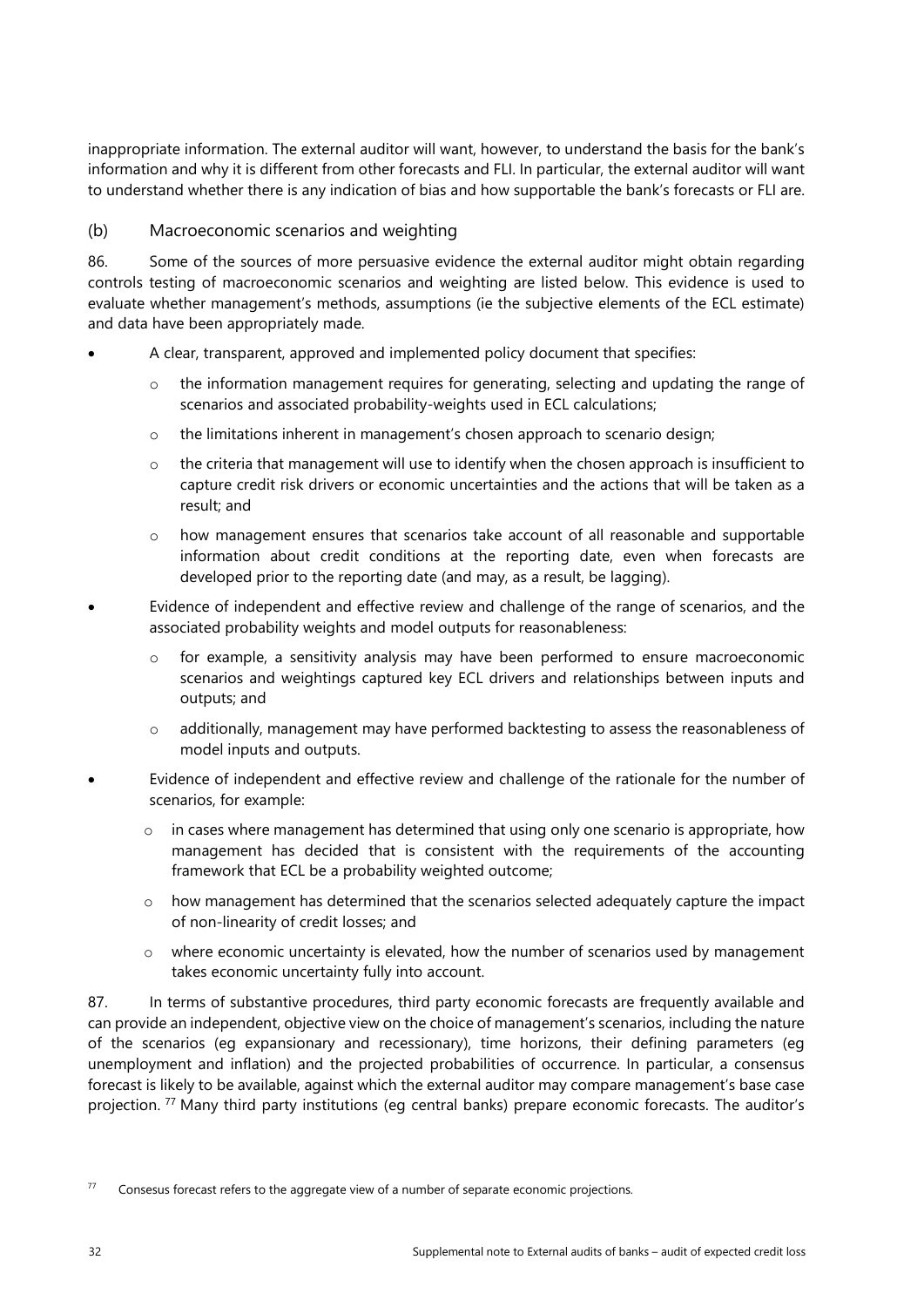experts may also produce forecasts. As well as considering the reliability of such forecasts, the external auditor will want to test the forecasts to ensure they are relevant to the bank's circumstances.

88. The external auditor may compare management's macroeconomic scenarios to those of relevant sources. The bank itself will use economic forecasts across different parts of its business (eg credit risk management, overall business model planning and budgeting). There should be consistency between the forecasts as they will relate to the same underlying business and risks. The external auditor may also compare management's macroeconomic scenarios to those of peers who have similar portfolios and risks.

#### (c) Models

89. Some of the sources of more persuasive evidence the external auditor might obtain in undertaking controls testing around models to ensure their reasonableness are as follows:

- evidence that management's model design, implementation and operating performance includes effective processes for review, validation model change and testing (eg by backtesting or sensitivity analysis, which may help the auditor identify and effectively assess variables that, when altered slightly, can have a significant impact on model outputs);
- evidence of model validations performed by individuals independent of lending activities and subsequent escalation of findings and remediation. This segregation of duties between the model validator and operator helps mitigate the risk of management bias;
- evidence that there are effective change management controls that can ensure changes to models are made in a timely, accurate and complete way; and
- evidence of the existence and operation of an approved policy on model adjustments covering:
	- $\circ$  a governance framework for reviewing and supporting management's use of model adjustments and the implementation of decisions relating to how they should be calculated, the completeness of model adjustments and when model adjustments should be included or removed. The governance framework should identify those with responsibility to review and the authority to approve model adjustments (such as a multidisciplinary governance committee);
	- $\circ$  supportable rationales for model adjustments made and for the completeness of model adjustments, including what they are intended to achieve, how they are to be calculated and a log of key model limitations; and
	- o when model adjustments should be included (eg as a result of model or data limitations identified through other procedures, such as model validation or performance reviews) or removed.

90. Some examples of the more persuasive substantive procedures that the auditor may undertake include reperforming or recalculating elements of the model to independently test that the model operates as intended; and sensitivity analysis to identify whether the model properly takes account of key assumptions and whether non-linearity of relationships between inputs and outputs has been appropriately captured.

91. The external auditor's experts may also help the external auditor to perform independent testing of the model's design and performance, as well as testing management's controls.

(d) SICR

92. Some of the sources of more persuasive evidence the external auditor might obtain regarding tests of controls for SICR include: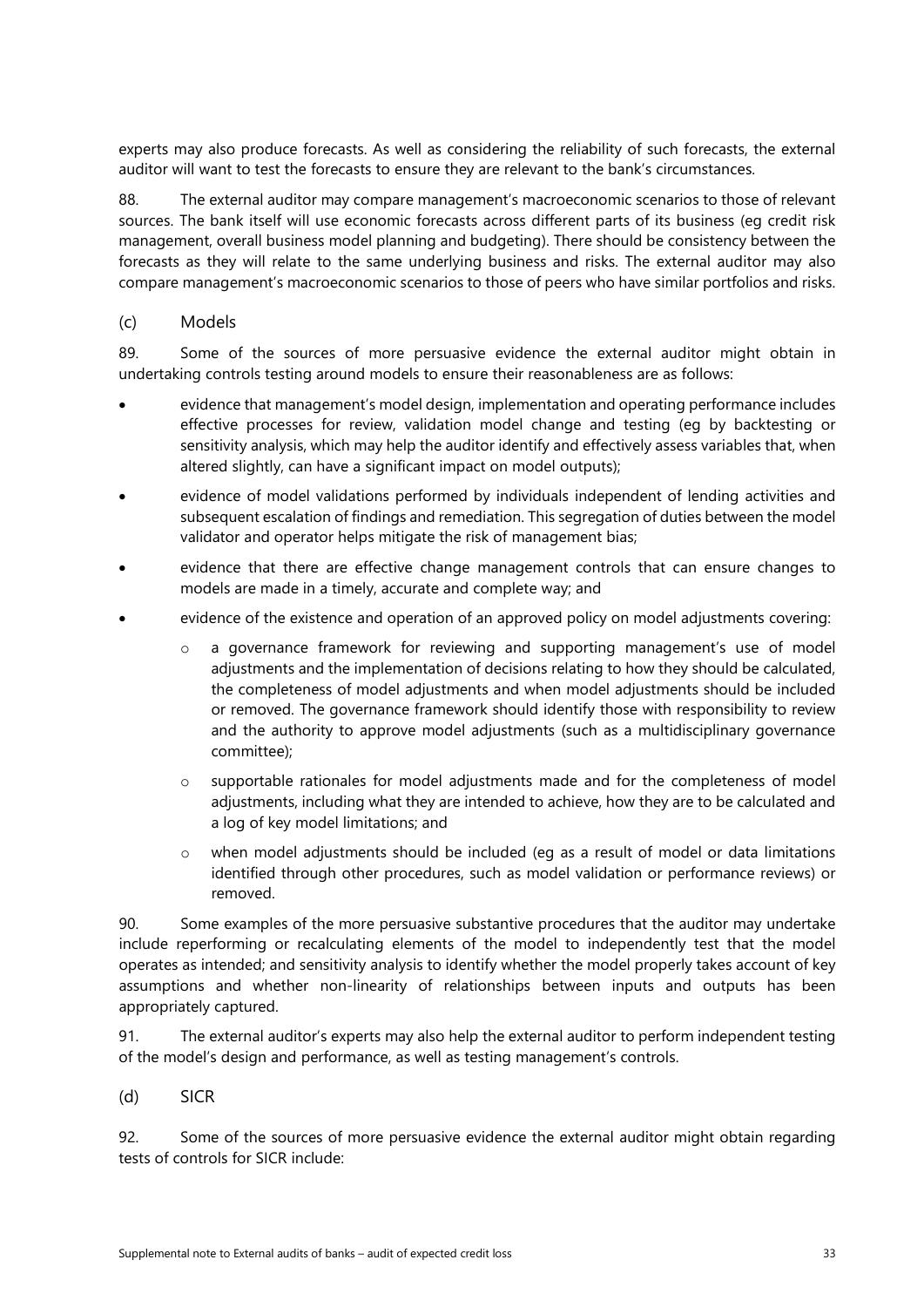- documented and operational SICR thresholds that are aligned to the credit characteristics of the portfolio and where portfolios with similar risks share similar thresholds; and
- evidence of review and challenge of SICR criteria, including validation criteria and thresholds, to ensure effectiveness of the thresholds.
- 93. Some of the more persuasive substantive procedures for SICR are:
- investigation of management overrides and assessment of the implications of management overrides of SICR criteria (ie instances where management did not adhere to its own SICR thresholds) for the effect on the reasonableness of those thresholds;
- sensitivity testing of SICR thresholds to ensure reasonable timeliness of transfer from stage 1 to stage 2 (ie from a 12-month ECL to a lifetime ECL);
- backtesting of SICR thresholds to evaluate the:
	- o timeliness of the transfer to stage 2 (where too high a threshold results in a non-timely transfer to stage 2); and
	- $\circ$  relationships between changes in certain factors and the corresponding change in credit risk;
- reviews of individual loan files to help assess whether SICR criteria are complete and accurate and whether the criteria are being applied in a way that is consistent with the bank's policies; and
- development of the external auditor's own independently formed expectation of SICR criteria based on best practices or analysis of the effect of changes in macroeconomic variables, allowance coverage ratios, percentage of book in stages 1, 2 and 3, and movement between stages. The external auditor may also develop expectations of the composition of stage 2 exposures, for example how much is from changes in probability of default, how much is past due or how much is on a bank's watch list. This analysis may be achieved by using the knowledge and expertise of an auditor's credit risk expert.
- (e) Disclosure

94. Sources of higher quality evidence the external auditor may obtain and evaluate regarding disclosure include:

- evidence of effective review of ECL-related disclosures by management for accuracy, completeness, reasonableness, and transparency. This may include:
	- $\circ$  the extent to which the bank's ECL disclosure describes the nature and extent of credit risk arising from the bank's credit exposures, including stage allocations and how the bank manages those risks, and the nature and extent or measurement uncertainty underlying the ECL estimate;
	- $\circ$  the transparency in which the disclosure communicates key assumptions made by management, including assumptions about the likelihood and effect of future economic conditions; and
	- $\circ$  evidence that the amounts included in the disclosures have been agreed to or have been reconciled to corresponding data in risk or finance systems and that the data is complete, accurate and relevant.
- the external auditor performing a stand back test to evaluate the adequacy of the disclosure by considering the relevance to users in understanding the ECL estimate and whether it is fairly presented in the context of the overall financial statements (including whether the disclosures are comprehensive). Disclosures can be excessive, obscuring material information, and both management and the auditor need to consider the balance between disclosures that do not